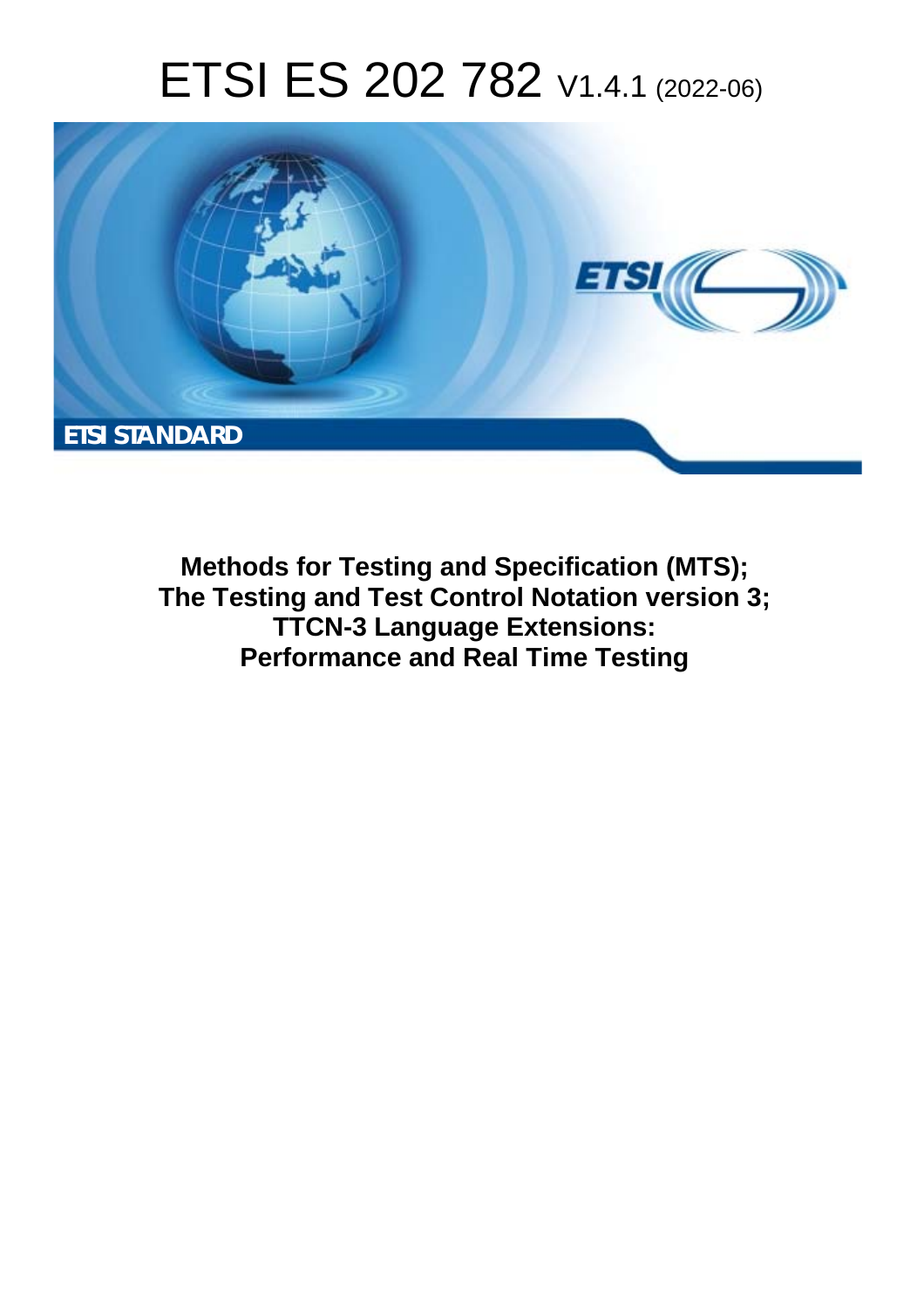Reference RES/MTS-202782 ed141RealtPer

Keywords

performance, real time, testing, TTCN-3

#### *ETSI*

650 Route des Lucioles F-06921 Sophia Antipolis Cedex - FRANCE

Tel.: +33 4 92 94 42 00 Fax: +33 4 93 65 47 16

Siret N° 348 623 562 00017 - APE 7112B Association à but non lucratif enregistrée à la Sous-Préfecture de Grasse (06) N° w061004871

#### *Important notice*

The present document can be downloaded from: <http://www.etsi.org/standards-search>

The present document may be made available in electronic versions and/or in print. The content of any electronic and/or print versions of the present document shall not be modified without the prior written authorization of ETSI. In case of any existing or perceived difference in contents between such versions and/or in print, the prevailing version of an ETSI deliverable is the one made publicly available in PDF format at [www.etsi.org/deliver.](http://www.etsi.org/deliver)

Users of the present document should be aware that the document may be subject to revision or change of status. Information on the current status of this and other ETSI documents is available at <https://portal.etsi.org/TB/ETSIDeliverableStatus.aspx>

If you find errors in the present document, please send your comment to one of the following services: <https://portal.etsi.org/People/CommiteeSupportStaff.aspx>

If you find a security vulnerability in the present document, please report it through our Coordinated Vulnerability Disclosure Program: <https://www.etsi.org/standards/coordinated-vulnerability-disclosure>

#### *Notice of disclaimer & limitation of liability*

The information provided in the present deliverable is directed solely to professionals who have the appropriate degree of experience to understand and interpret its content in accordance with generally accepted engineering or other professional standard and applicable regulations.

No recommendation as to products and services or vendors is made or should be implied.

No representation or warranty is made that this deliverable is technically accurate or sufficient or conforms to any law and/or governmental rule and/or regulation and further, no representation or warranty is made of merchantability or fitness for any particular purpose or against infringement of intellectual property rights.

In no event shall ETSI be held liable for loss of profits or any other incidental or consequential damages.

Any software contained in this deliverable is provided "AS IS" with no warranties, express or implied, including but not limited to, the warranties of merchantability, fitness for a particular purpose and non-infringement of intellectual property rights and ETSI shall not be held liable in any event for any damages whatsoever (including, without limitation, damages for loss of profits, business interruption, loss of information, or any other pecuniary loss) arising out of or related to the use of or inability to use the software.

#### *Copyright Notification*

No part may be reproduced or utilized in any form or by any means, electronic or mechanical, including photocopying and microfilm except as authorized by written permission of ETSI.

> The content of the PDF version shall not be modified without the written authorization of ETSI. The copyright and the foregoing restriction extend to reproduction in all media.

© ETSI 2022. All rights reserved.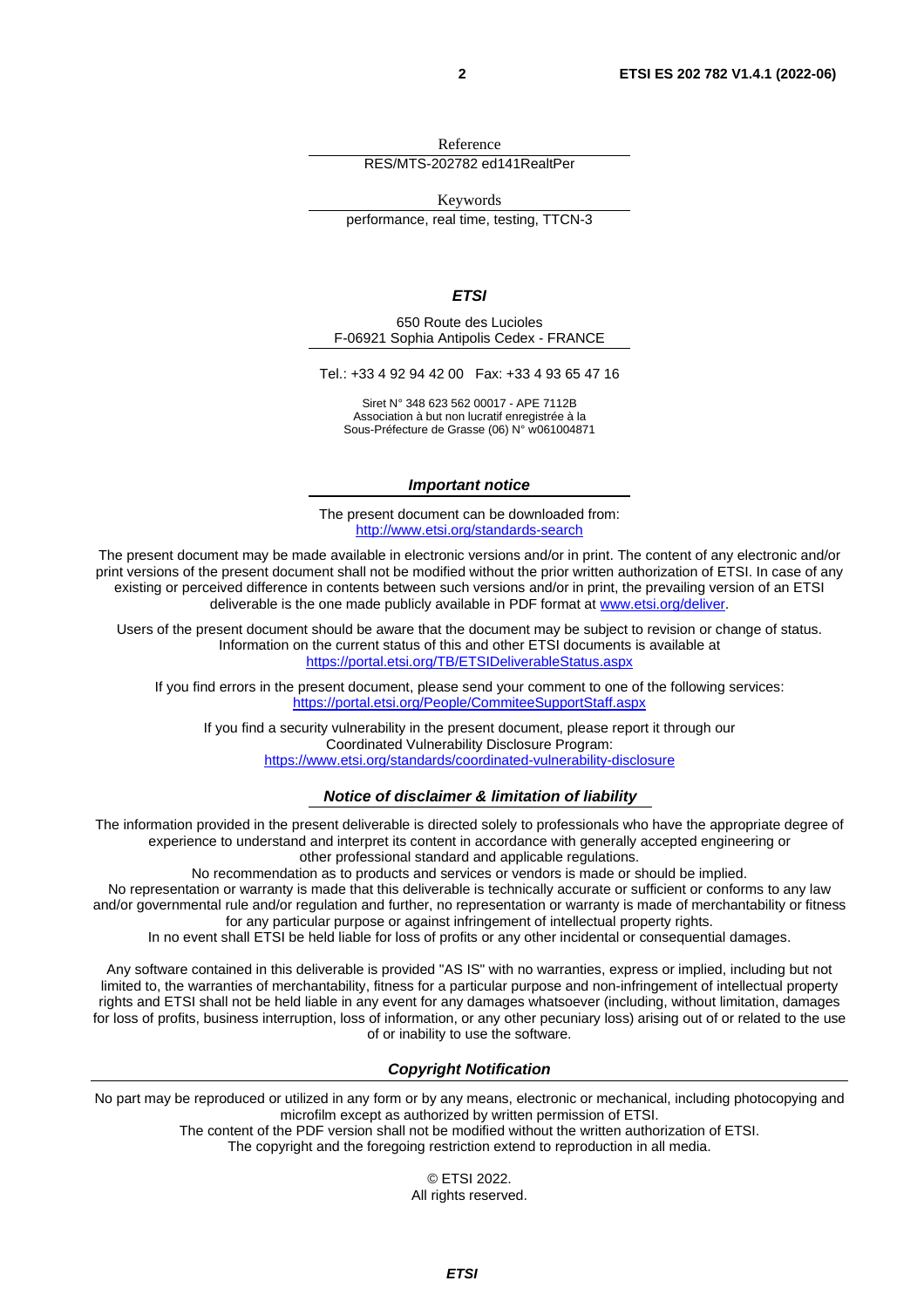## Contents

| 1              |  |  |  |
|----------------|--|--|--|
| $\overline{2}$ |  |  |  |
| 2.1            |  |  |  |
| 2.2            |  |  |  |
| 3              |  |  |  |
| 3.1            |  |  |  |
| 3.2            |  |  |  |
| 3.3            |  |  |  |
| 4              |  |  |  |
|                |  |  |  |
| 5              |  |  |  |
| 5.0            |  |  |  |
| 5.1<br>5.1.0   |  |  |  |
| 5.1.1          |  |  |  |
| 5.1.2          |  |  |  |
| 5.2            |  |  |  |
| 5.3            |  |  |  |
| 5.3.0          |  |  |  |
| 5.3.1          |  |  |  |
| 5.3.2          |  |  |  |
| 5.3.3          |  |  |  |
| 5.3.4          |  |  |  |
| 5.3.5          |  |  |  |
| 5.4            |  |  |  |
| 5.5            |  |  |  |
| 5.5.0          |  |  |  |
| 5.5.1          |  |  |  |
| 5.5.2          |  |  |  |
| 5.5.3<br>5.5.4 |  |  |  |
|                |  |  |  |
| 6              |  |  |  |
| 6.1<br>6.2     |  |  |  |
| 6.3            |  |  |  |
| 6.4            |  |  |  |
| 6.5            |  |  |  |
| 6.6            |  |  |  |
| 6.6.0          |  |  |  |
| 6.6.1          |  |  |  |
| 6.6.2          |  |  |  |
| 6.6.3          |  |  |  |
| 6.6.4          |  |  |  |
| 6.6.5          |  |  |  |
| 6.6.6          |  |  |  |
| 6.6.7          |  |  |  |
| 6.6.8          |  |  |  |
| 6.6.9          |  |  |  |
| 6.6.10         |  |  |  |
| 6.6.11         |  |  |  |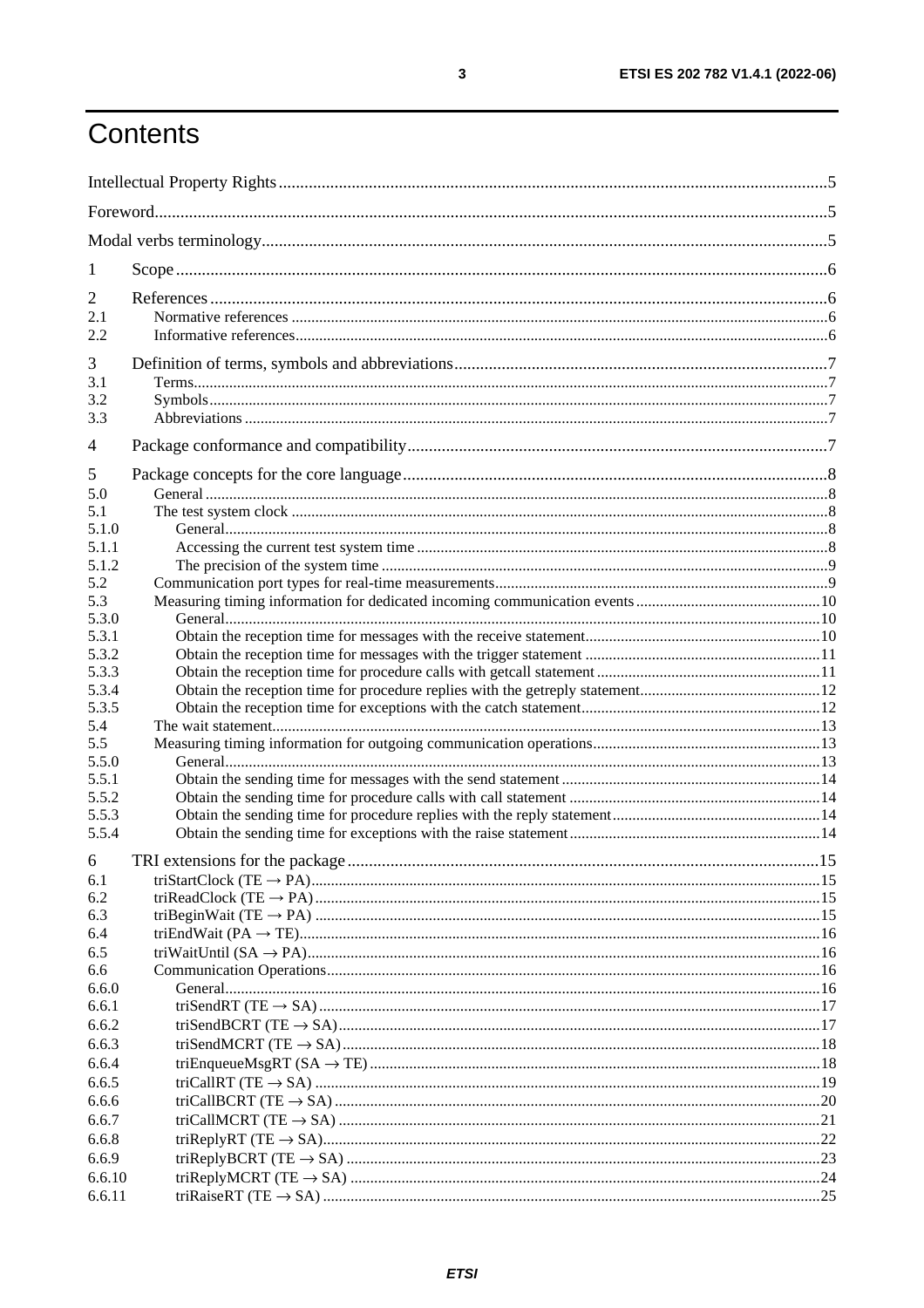| 6.6.12                        |                             |  |  |
|-------------------------------|-----------------------------|--|--|
| 6.6.13                        |                             |  |  |
| 6.6.14                        |                             |  |  |
| 6.6.15                        |                             |  |  |
| 6.6.16                        |                             |  |  |
| 6.7                           |                             |  |  |
| 6.8                           |                             |  |  |
| 6.8.0                         |                             |  |  |
| 6.8.1                         |                             |  |  |
| 6.8.2                         |                             |  |  |
| 6.8.3                         |                             |  |  |
| 6.8.4                         |                             |  |  |
| 6.9                           |                             |  |  |
| 6.10                          |                             |  |  |
| 6.10.1                        |                             |  |  |
| 6.10.2                        |                             |  |  |
| 6.10.3                        |                             |  |  |
| 6.10.4                        |                             |  |  |
| 7                             |                             |  |  |
|                               | <b>Annex A (normative):</b> |  |  |
| A.1                           |                             |  |  |
| A.2                           |                             |  |  |
| <b>Annex B</b> (informative): |                             |  |  |
|                               |                             |  |  |
|                               |                             |  |  |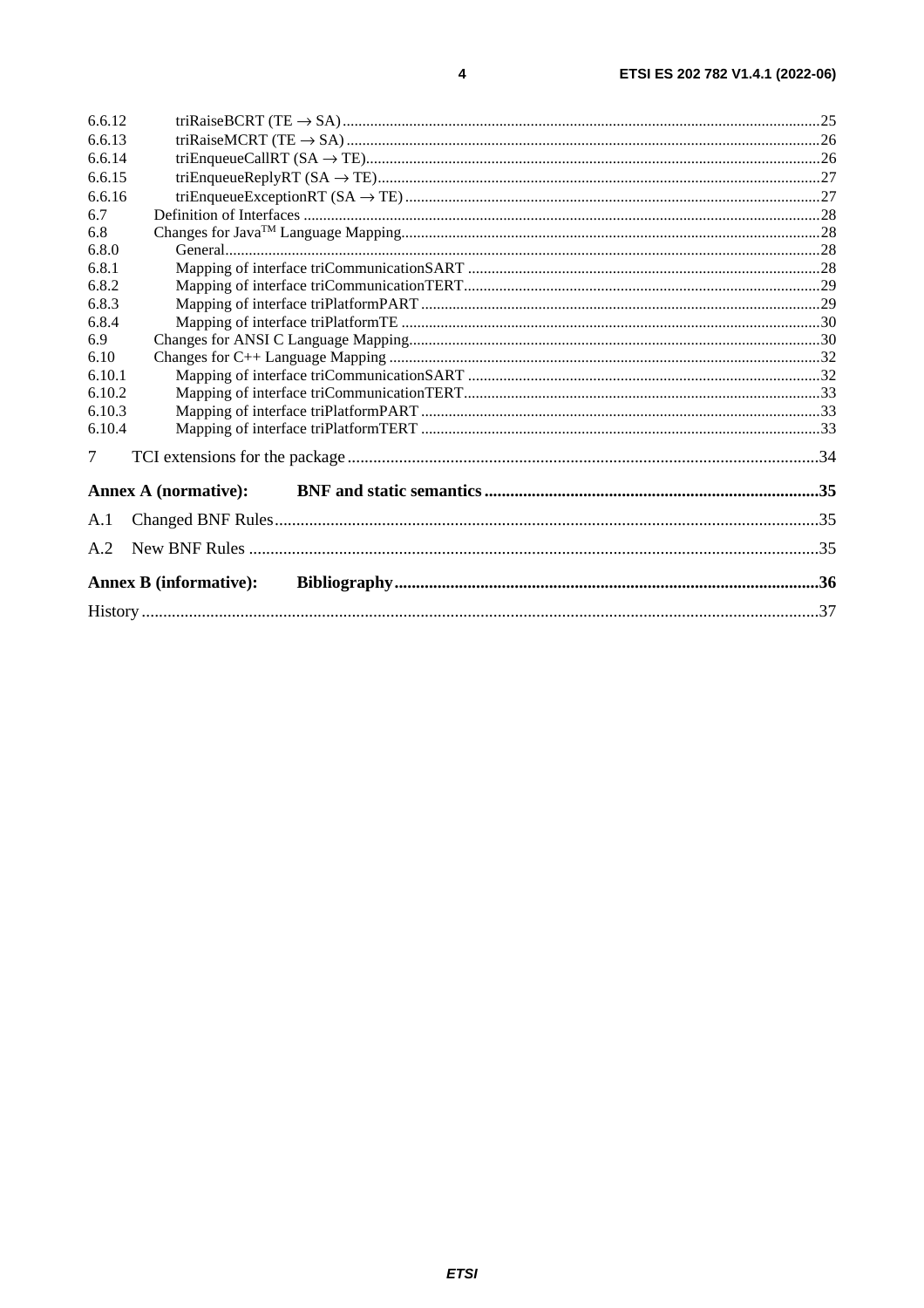## <span id="page-4-0"></span>Intellectual Property Rights

#### Essential patents

IPRs essential or potentially essential to normative deliverables may have been declared to ETSI. The declarations pertaining to these essential IPRs, if any, are publicly available for **ETSI members and non-members**, and can be found in ETSI SR 000 314: *"Intellectual Property Rights (IPRs); Essential, or potentially Essential, IPRs notified to ETSI in respect of ETSI standards"*, which is available from the ETSI Secretariat. Latest updates are available on the ETSI Web server ([https://ipr.etsi.org/\)](https://ipr.etsi.org/).

Pursuant to the ETSI Directives including the ETSI IPR Policy, no investigation regarding the essentiality of IPRs, including IPR searches, has been carried out by ETSI. No guarantee can be given as to the existence of other IPRs not referenced in ETSI SR 000 314 (or the updates on the ETSI Web server) which are, or may be, or may become, essential to the present document.

#### **Trademarks**

The present document may include trademarks and/or tradenames which are asserted and/or registered by their owners. ETSI claims no ownership of these except for any which are indicated as being the property of ETSI, and conveys no right to use or reproduce any trademark and/or tradename. Mention of those trademarks in the present document does not constitute an endorsement by ETSI of products, services or organizations associated with those trademarks.

**DECT™**, **PLUGTESTS™**, **UMTS™** and the ETSI logo are trademarks of ETSI registered for the benefit of its Members. **3GPP™** and **LTE™** are trademarks of ETSI registered for the benefit of its Members and of the 3GPP Organizational Partners. **oneM2M™** logo is a trademark of ETSI registered for the benefit of its Members and of the oneM2M Partners. **GSM**® and the GSM logo are trademarks registered and owned by the GSM Association.

## Foreword

This ETSI Standard (ES) has been produced by ETSI Technical Committee Methods for Testing and Specification (MTS).

The present document relates to the multi-part standard ETSI ES 201 873 covering the Testing and Test Control Notation version 3, as identified in ETSI ES 201 873-1 [[1\]](#page-5-0).

## Modal verbs terminology

In the present document "**shall**", "**shall not**", "**should**", "**should not**", "**may**", "**need not**", "**will**", "**will not**", "**can**" and "**cannot**" are to be interpreted as described in clause 3.2 of the [ETSI Drafting Rules](https://portal.etsi.org/Services/editHelp!/Howtostart/ETSIDraftingRules.aspx) (Verbal forms for the expression of provisions).

"**must**" and "**must not**" are **NOT** allowed in ETSI deliverables except when used in direct citation.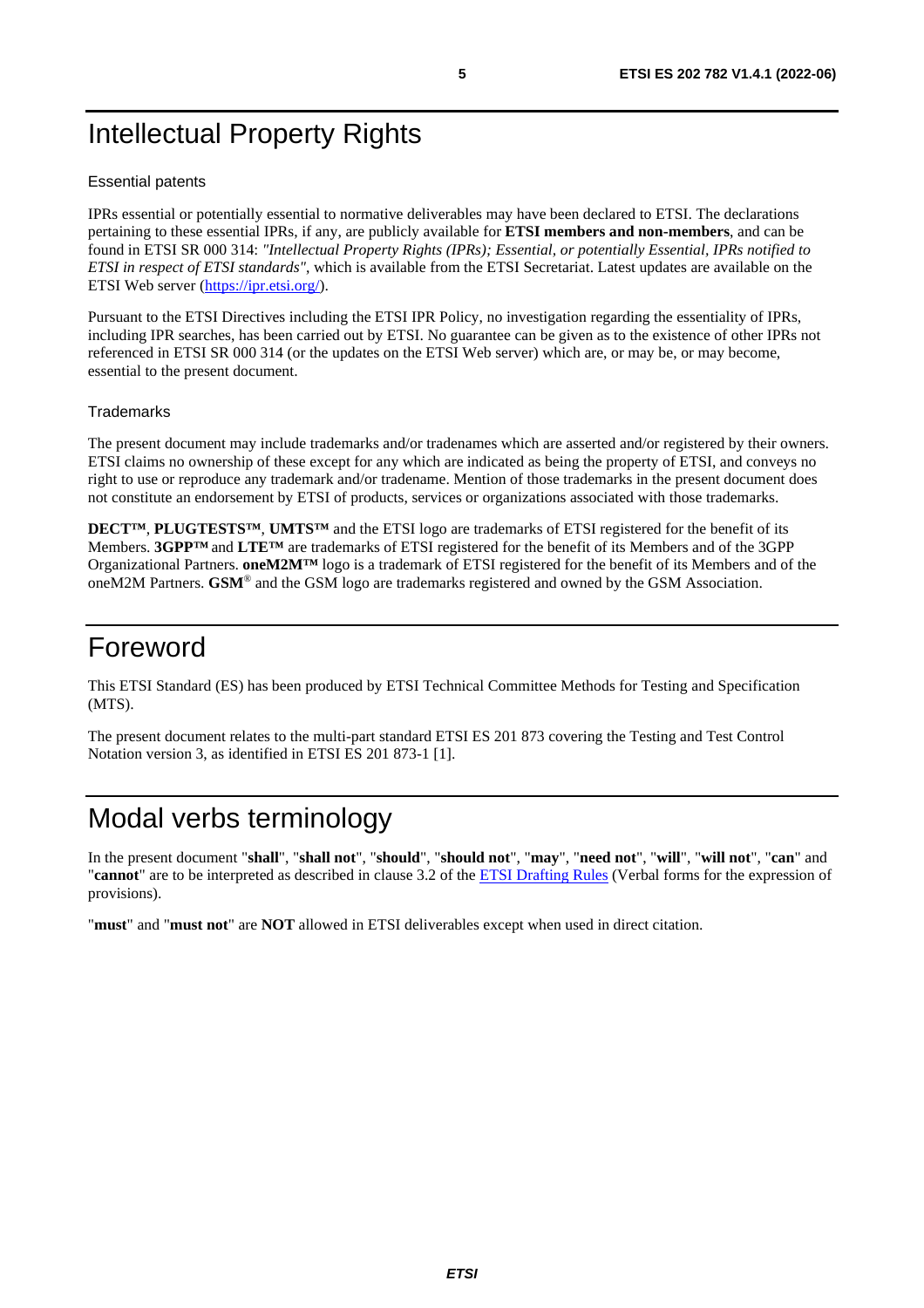## <span id="page-5-0"></span>1 Scope

The present document defines the real time and performance testing support package of TTCN-3. TTCN-3 can be used for the specification of all types of reactive system tests over a variety of communication ports. Typical areas of application are protocol testing (including mobile and Internet protocols), service testing (including supplementary services), module testing, testing of OMG CORBA based platforms, APIs, etc. TTCN-3 is not restricted to conformance testing and can be used for many other kinds of testing including interoperability, robustness, regression, system and integration testing. The specification of test suites for physical layer protocols is outside the scope of the present document.

TTCN-3 packages are intended to define additional TTCN-3 concepts, which are not mandatory as concepts in the TTCN-3 core language, but which are optional as part of a package which is suited for dedicated applications and/or usages of TTCN-3.

While the design of TTCN-3 package has taken into account the consistency of a combined usage of the core language with a number of packages, the concrete usages of and guidelines for this package in combination with other packages is outside the scope of the present document.

## 2 References

### 2.1 Normative references

References are either specific (identified by date of publication and/or edition number or version number) or non-specific. For specific references, only the cited version applies. For non-specific references, the latest version of the reference document (including any amendments) applies.

Referenced documents which are not found to be publicly available in the expected location might be found at <https://docbox.etsi.org/Reference>.

NOTE: While any hyperlinks included in this clause were valid at the time of publication, ETSI cannot guarantee their long term validity.

The following referenced documents are necessary for the application of the present document.

[1] ETSI ES 201 873-1 (V4.6.1): "Methods for Testing and Specification (MTS); The Testing and Test Control Notation version 3; Part 1: TTCN-3 Core Language". [2] ETSI ES 201 873-4 (V4.4.1): "Methods for Testing and Specification (MTS); The Testing and Test Control Notation version 3; Part 4: TTCN-3 Operational Semantics". [3] ETSI ES 201 873-5 (V4.6.1): "Methods for Testing and Specification (MTS); The Testing and Test Control Notation version 3; Part 5: TTCN-3 Runtime Interface (TRI)". [4] ETSI ES 201 873-6 (V4.6.1): "Methods for Testing and Specification (MTS); The Testing and Test Control Notation version 3; Part 6: TTCN-3 Control Interface (TCI)". [5] ISO/IEC 9646-1: "Information technology - Open Systems Interconnection - Conformance testing methodology and framework; Part 1: General concepts".

### 2.2 Informative references

References are either specific (identified by date of publication and/or edition number or version number) or non-specific. For specific references, only the cited version applies. For non-specific references, the latest version of the reference document (including any amendments) applies.

NOTE: While any hyperlinks included in this clause were valid at the time of publication, ETSI cannot guarantee their long term validity.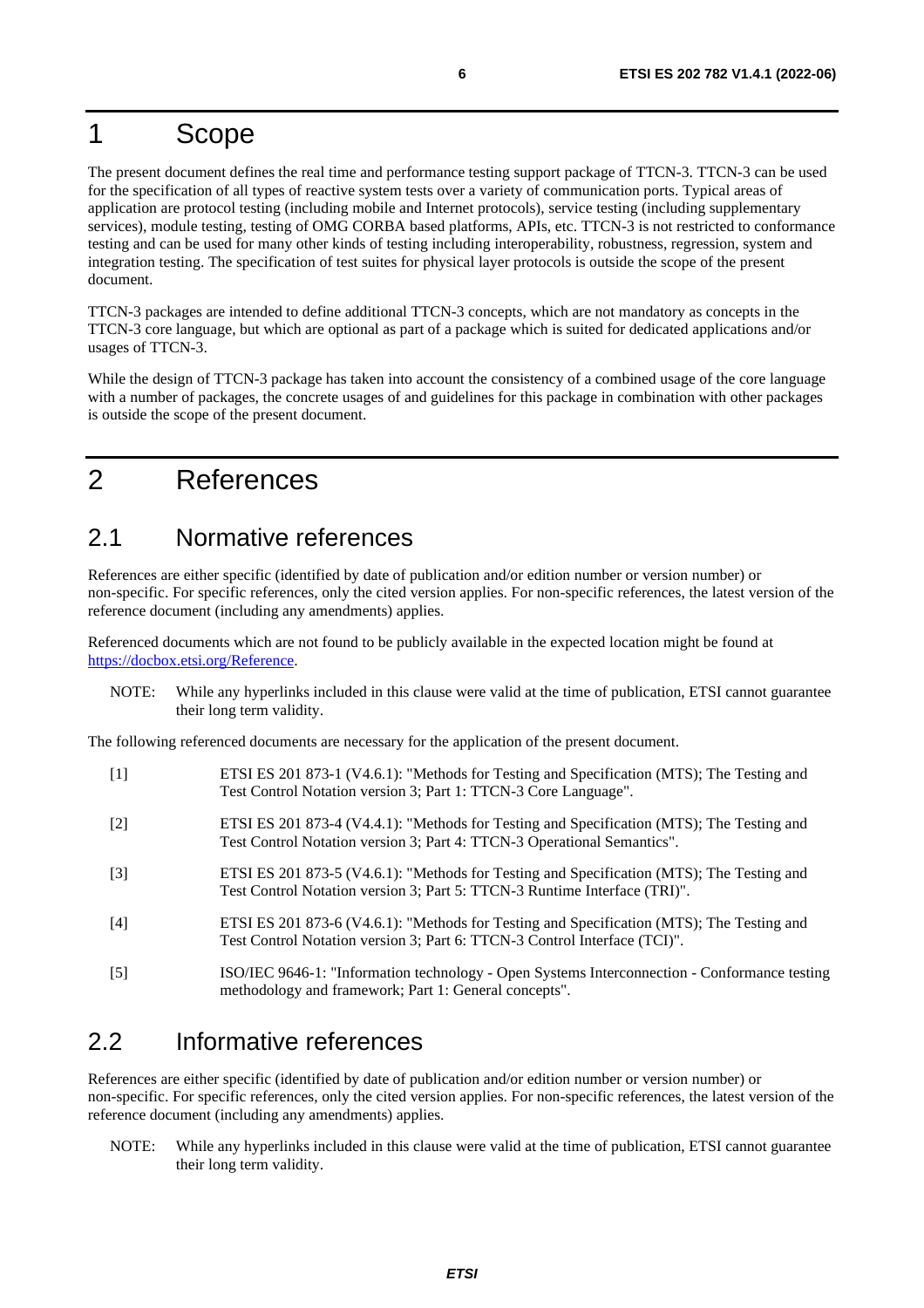<span id="page-6-0"></span>The following referenced documents are not necessary for the application of the present document but they assist the user with regard to a particular subject area.

- [i.1] ETSI ES 201 873-7 (V4.5.1): "Methods for Testing and Specification (MTS); The Testing and Test Control Notation version 3; Part 7: Using ASN.1 with TTCN-3".
- [i.2] ETSI ES 201 873-8 (V4.5.1): "Methods for Testing and Specification (MTS); The Testing and Test Control Notation version 3; Part 8: The IDL to TTCN-3 Mapping".
- [i.3] ETSI ES 201 873-9 (V4.5.1): "Methods for Testing and Specification (MTS); The Testing and Test Control Notation version 3; Part 9: Using XML schema with TTCN-3".
- [i.4] ETSI ES 201 873-10 (V4.5.1): "Methods for Testing and Specification (MTS); The Testing and Test Control Notation version 3; Part 10: TTCN-3 Documentation Comment Specification".

### 3 Definition of terms, symbols and abbreviations

### 3.1 Terms

For the purposes of the present document, the terms given in ETSI ES 201 873-1 [\[1](#page-5-0)], ETSI ES 201 873-4 [\[2](#page-5-0)], ETSI ES 201 873-5 [\[3](#page-5-0)], ETSI ES 201 873-6 [\[4](#page-5-0)] and ISO/IEC 9646-1 [\[5](#page-5-0)] apply.

### 3.2 Symbols

Void.

### 3.3 Abbreviations

For the purposes of the present document, the abbreviations given in ETSI ES 201 873-1 [[1\]](#page-5-0), ETSI ES 201 873-4 [\[2](#page-5-0)], ETSI ES 201 873-5 [\[3](#page-5-0)], ETSI ES 201 873-6 [[4\]](#page-5-0) and ISO/IEC 9646-1 [\[5](#page-5-0)] apply.

### 4 Package conformance and compatibility

The package presented in the present document is identified by the package tag:

"TTCN-3:2014 Real Time and Performance Testing" - to be used with modules complying with the present document*.*

For an implementation claiming to conform to this package version, all features specified in the present document shall be implemented consistently with the requirements given in the present document and in ETSI ES 201 873-1 [[1\]](#page-5-0), ETSI ES 201 873-4 [\[2](#page-5-0)], ETSI ES 201 873-5 [\[3](#page-5-0)] and ETSI ES 201 873-6 [[4\]](#page-5-0).

The package presented in the present document is compatible with:

- ETSI ES 201 873-1 (V4.6.1) [\[1](#page-5-0)]
- ETSI ES 201 873-4 (V4.4.1) [\[2](#page-5-0)]
- ETSI ES 201 873-5 (V4.6.1) [\[3](#page-5-0)]
- ETSI ES 201 873-6 (V4.6.1) [\[4](#page-5-0)]
- ETSI ES 201 873-7 (V4.5.1) [i.1]
- ETSI ES 201 873-8 (V4.5.1) [i.2]
- ETSI ES 201 873-9 (V4.5.1) [i.3]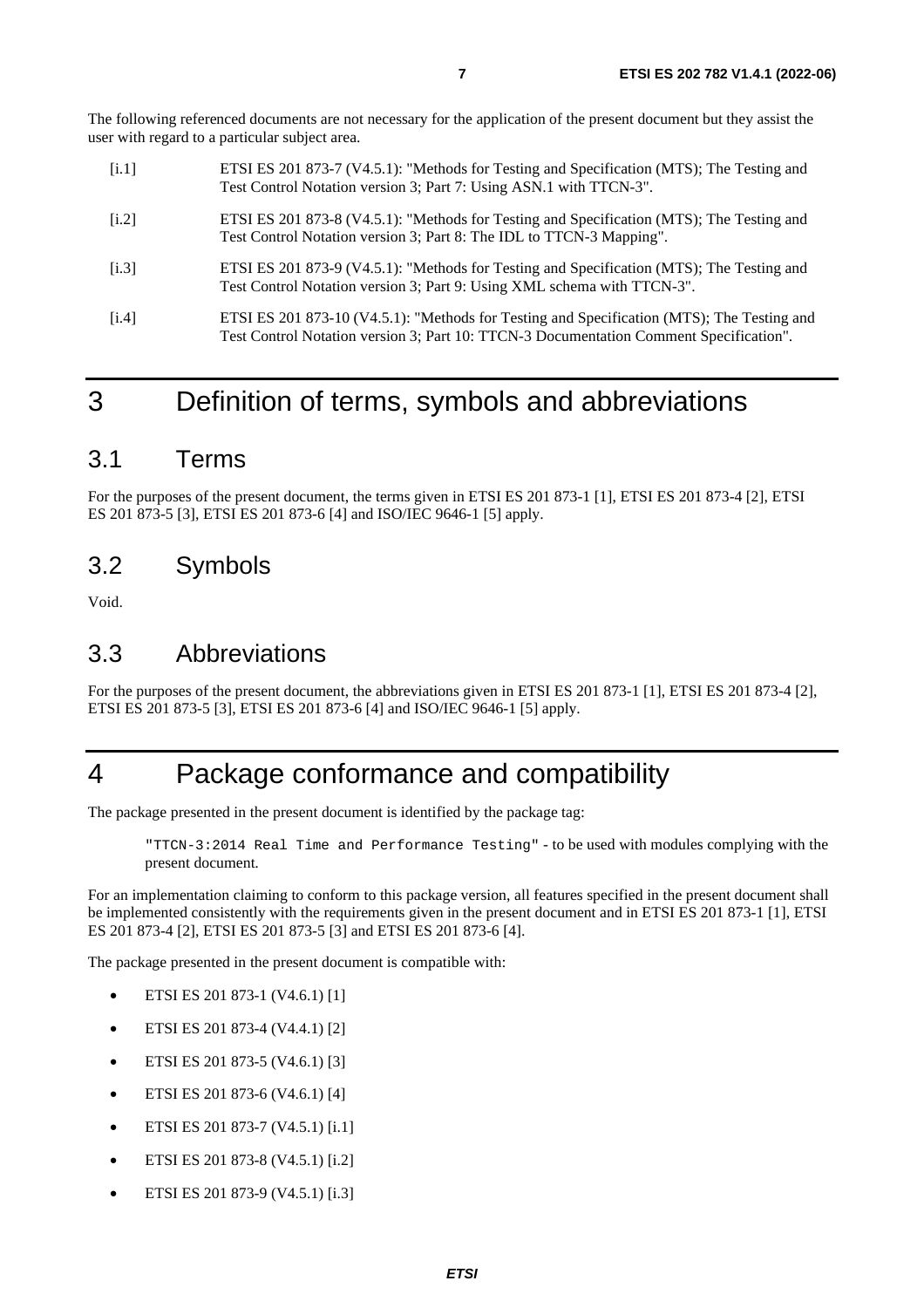<span id="page-7-0"></span>If later versions of those parts are available and should be used instead, the compatibility to the package presented in the present document has to be checked individually. The present document is also compatible with the versions V4.2.1, V4.3.1, V4.4.1 and V4.5.1 of the above documents.

### 5 Package concepts for the core language

### 5.0 General

Real-time systems have to respect special requirements for timing. Often functional requirements are directly connected to the timing of the messages and procedure calls. Thus, checking the message values and the message order is not sufficient here. A test component shall be able to check whether a message has been received in time and shall be able to control the timing for the stimulation.

Thus, a test language has to provide means to measure time, to specify time points and time spans, to control the timing of the stimulation, and to calculate and compare time values. Moreover the test execution engine has to ensure that the specified actions (time measurement, timed stimulation) are executed correctly with respect to the required precision.

To fulfil the requirements for testing real time system the following TTCN-3 core language extensions have been defined:

- A test system wide available test system clock, that allows the measurement of time during test case execution.
- Means to directly and precisely access the time points of the relevant interaction events between the test system and the system under test.

Real-time measurements at ports require additional resources (e.g. functionality that monitor ports and collect timestamps that describe the reception time of messages, calls, replies or exceptions) that may slow down the test execution. In order to avoid unnecessary delays at ports, such resources may only be provided when needed. An additional **real-time** clause for ports shall indicate the need for real-time measurement at a port.

### 5.1 The test system clock

### 5.1.0 General

In RT TTCN-3 time progress is measured with a test system clock. The clock is initialized (set to 0.0) at the beginning of each test case execution and is available during the complete test run in each component. The clock values are represented as float values. The system clock and the already available TTCN-3 timer mechanisms are synchronized with respect to time progress.

### 5.1.1 Accessing the current test system time

The current value of the test system clock by means of the symbol **now**. The **now** symbol is used as a TTCN-3 expression that yields the current test system clock value in seconds. The test system clock value is represented by means of a **float** number. The symbol **now** can be applied in each expression inside of testcase definitions and function definitions. It is not allowed for the TTCN-3 control part and in guard conditions of alt branches.

#### EXAMPLE 1:

```
 // Use of now to retrieve the actual time 
var float myTimePoint := now;
```
#### EXAMPLE 2:

```
 // Use of now to retrieve the send time of a message 
var float sendTimePoint; 
11 \ldots p.send(m); 
 sendTimePoint:= now;
```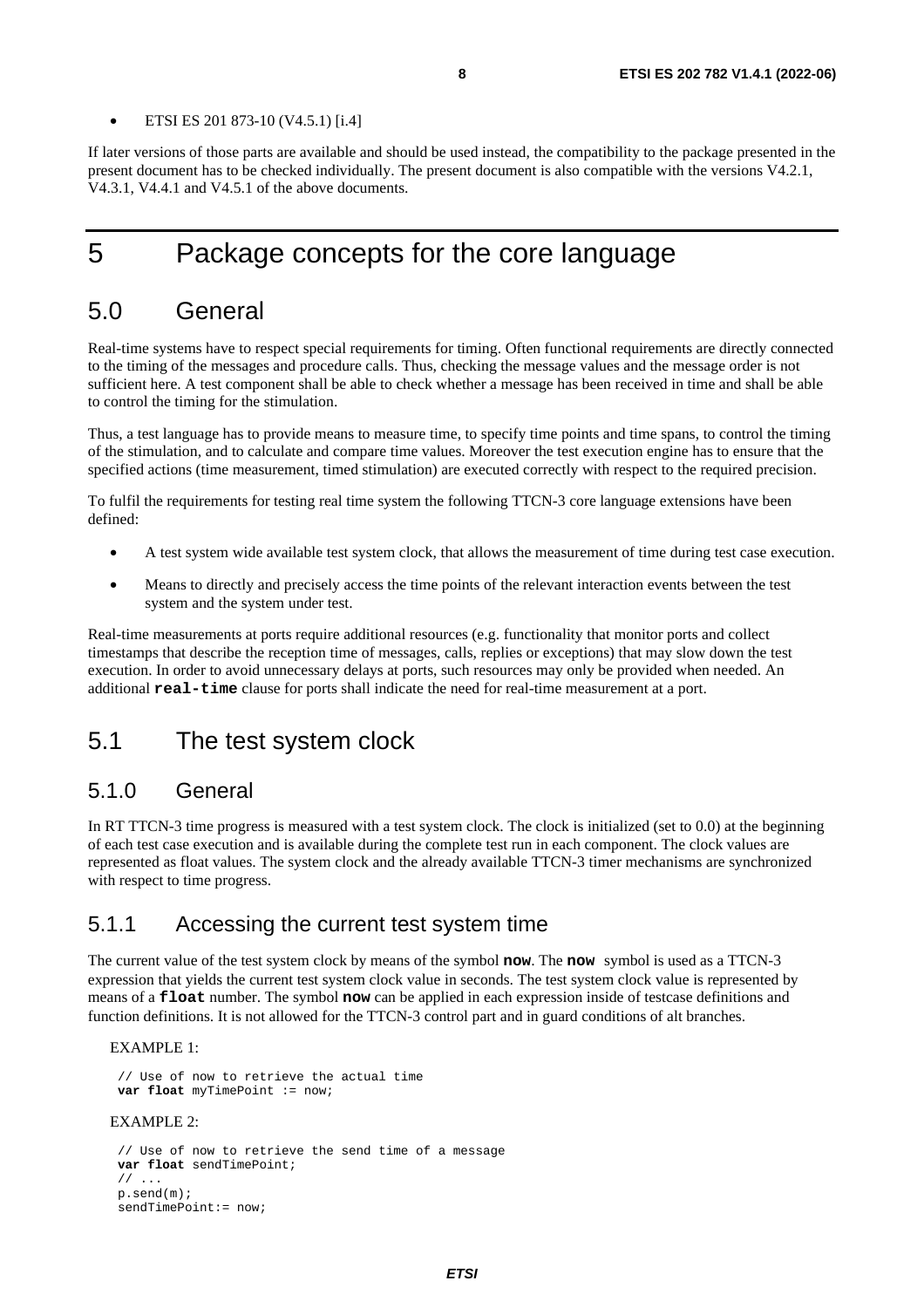<span id="page-8-0"></span>EXAMPLE 3:

```
 // Measuring time progress 
var float startTime; 
 startTime:= now; 
 p.send(m1); 
 // ... 
 p.receive(m2); 
if(now-startTime >= 10.0)\{ \ldots \};
```
#### *Syntactical Structure*

```
OpCall ::= ConfigurationOps | VerdictOps | TimerOps | TestcaseInstance | 
                                   FunctionInstance | TemplateOps | ActivateOp | NowOperation 
NowOperation ::= NowKeyword 
NowKeyword ::= "now"
```
### 5.1.2 The precision of the system time

The requirements on the overall precision of the test system clock can be specified by means of the stepsize annotation. The stepsize annotation is allowed for modules only and can be used to state the minimal necessary precision for time measurement provided by the test system clock. The precision is defined by means of a charstring value that represents a decimal number which states the smallest necessary time distance in seconds that is measurable by the test system clock. A concrete test system has to fulfil the requirements given by the stepsize annotation to be adequate for the execution of the respective test case definitions. When a test system is not adequate for the test case execution the user shall be informed, at least test run shall end with an error verdict.

#### EXAMPLE:

```
// specifies the requirement on a necessary precision of a millisecond 
module myModule{ 
… 
} with {stepsize "0.001"};
```
In case of module imports with different stepsize annotation the test system has to respect the stepsize annotation with the highest precision.

### 5.2 Communication port types for real-time measurements

This package extends the port type definition of message-based and procedure-based ports with a **realtime** clause. Ports facilitate communication between test components and between test components and the test system interface.

Only instances of ports with a realtime clause shall be used for real-time measurements. This means, the redirection operator **-> timestamp** shall only be used by receiving operations (i.e. the operations **receive**, **trigger**, **getcall**, **getreply** and **catch**) applied to ports with a **realtime** clause.

#### *Syntactical Structure*

Message-based port:

```
type port PortTypeIdentifier message [realtime] "{" 
      { ( in | out | inout ) { MessageType [ "," ] }+ ";" } 
"}"
```
Procedure-based port:

```
type port PortTypeIdentifier procedure [realtime] "{" 
      { ( in | out | inout ) { Signature [ "," ] }+ ";" } 
"}"
```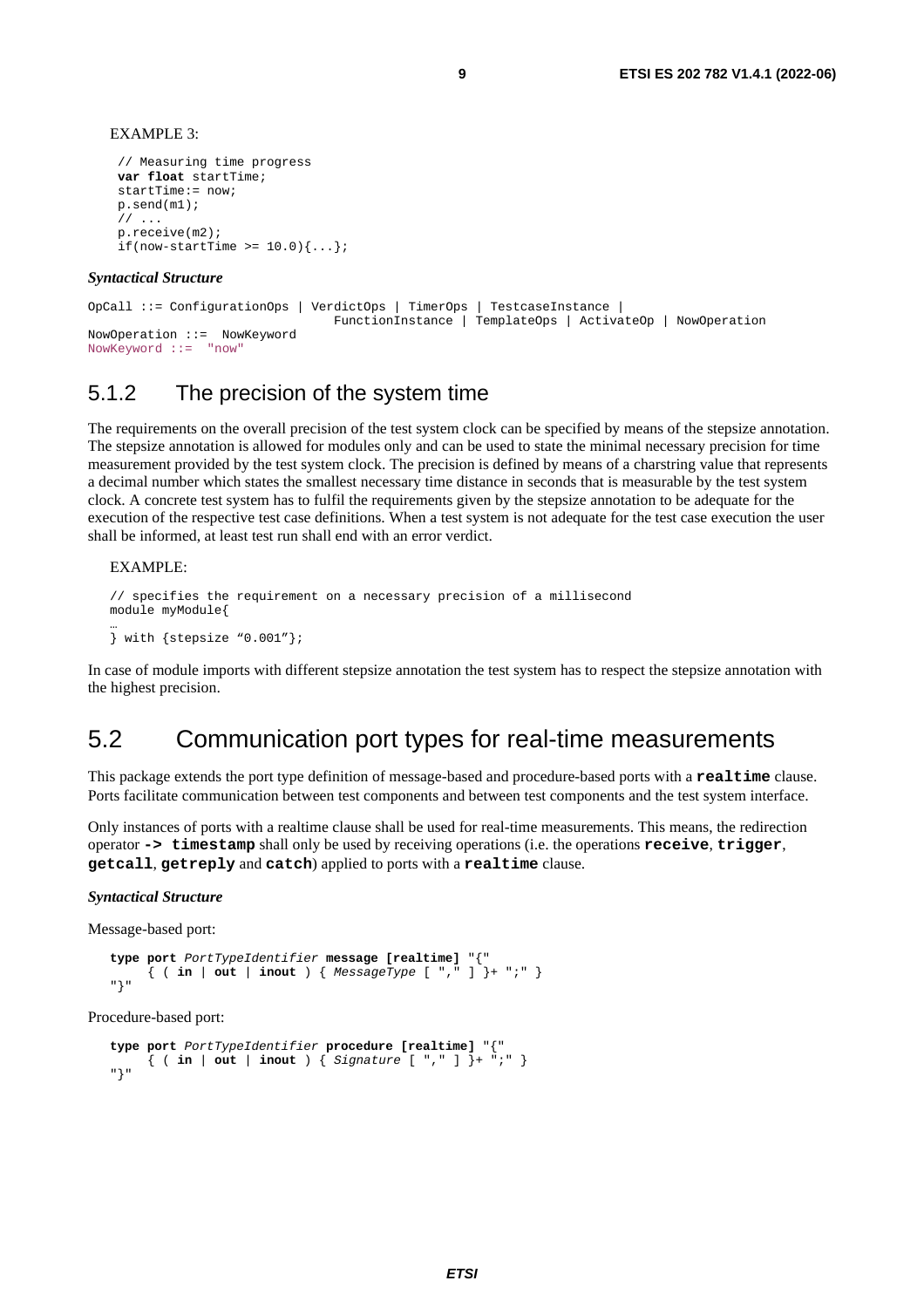### <span id="page-9-0"></span>5.3 Measuring timing information for dedicated incoming communication events

### 5.3.0 General

Testing real time systems requires exact timing information that relates directly to the communication (reception and distribution of messages and procedure calls) between the test system and the system under test. The timing information that can be obtained by the **now** symbol or the TTCN-3 timer construct is related to the logical structure of the test program, thus it allows the measurement on TTCN-3 statement level. Time measurement on TTCN-3 statement level may be affected by blocked queues, decoding and matching procedures. It is not exact with respect to the real timing of the reception and disposal of messages and procedure calls at the interface between the test system and the SUT.

RT TTCN-3 introduces a mechanism to store the arrival time of messages, procedure calls at system adapter level. The time points of message reception are automatically registered by the system adapter, communicated to the test executable and stored with the message. The timing information can be retrieved directly at the communication statements by means of the redirection operator **-> timestamp**.

The existing redirections for getcall, getreply, receive, trigger, catch, and check operations are extended by an optional clause **timestamp.** A redirect specification of the form:

#### **-> timestamp** VariableRef

specifies the redirection of the time point, which has been measured at message, procedure call, reply or exception arrival to a given float variable. The redirection is processed when the respective communication statement matches.

#### *Restrictions*

The redirection operator **-> timestamp** shall only be used by receiving operations (i.e. the operations **receive**, **trigger**, **getcall**, **getreply** and **catch**) applied to ports with a **realtime** clause.

### 5.3.1 Obtain the reception time for messages with the receive statement

The existing redirections for receive are extended by an optional clause **"timestamp** VariableRef". A receive statement that holds a timestamp clause and that is executed successfully (i.e. it matches a message) allocates the given variable with the reception time of the matched message.

EXAMPLE 1:

```
 p.receive(t)-> timestamp myTime; 
 // yields the reception time of a message 
 if(myTime>MAX){setverdict(fail);}
```
EXAMPLE 2:

```
interleave{
     [ ] FrontOut.receive(ON) -> timestamp f_actv{ 
              if(f_actv>MAX){setverdict(fail);} 
         }; 
     [ ] RearOut.receive(ON) -> timestamp r_actv{ 
              if(r_actv>MAX){setverdict(fail);} 
          }; 
 }
```
#### *Syntactical Structure*

```
( Port | any port ) "." receive ["(" TemplateInstance ")"] [ from AddressRef ]
[ -> [ value VariableRef ] [ sender VariableRef ] [ timestamp VariableRef] ]
```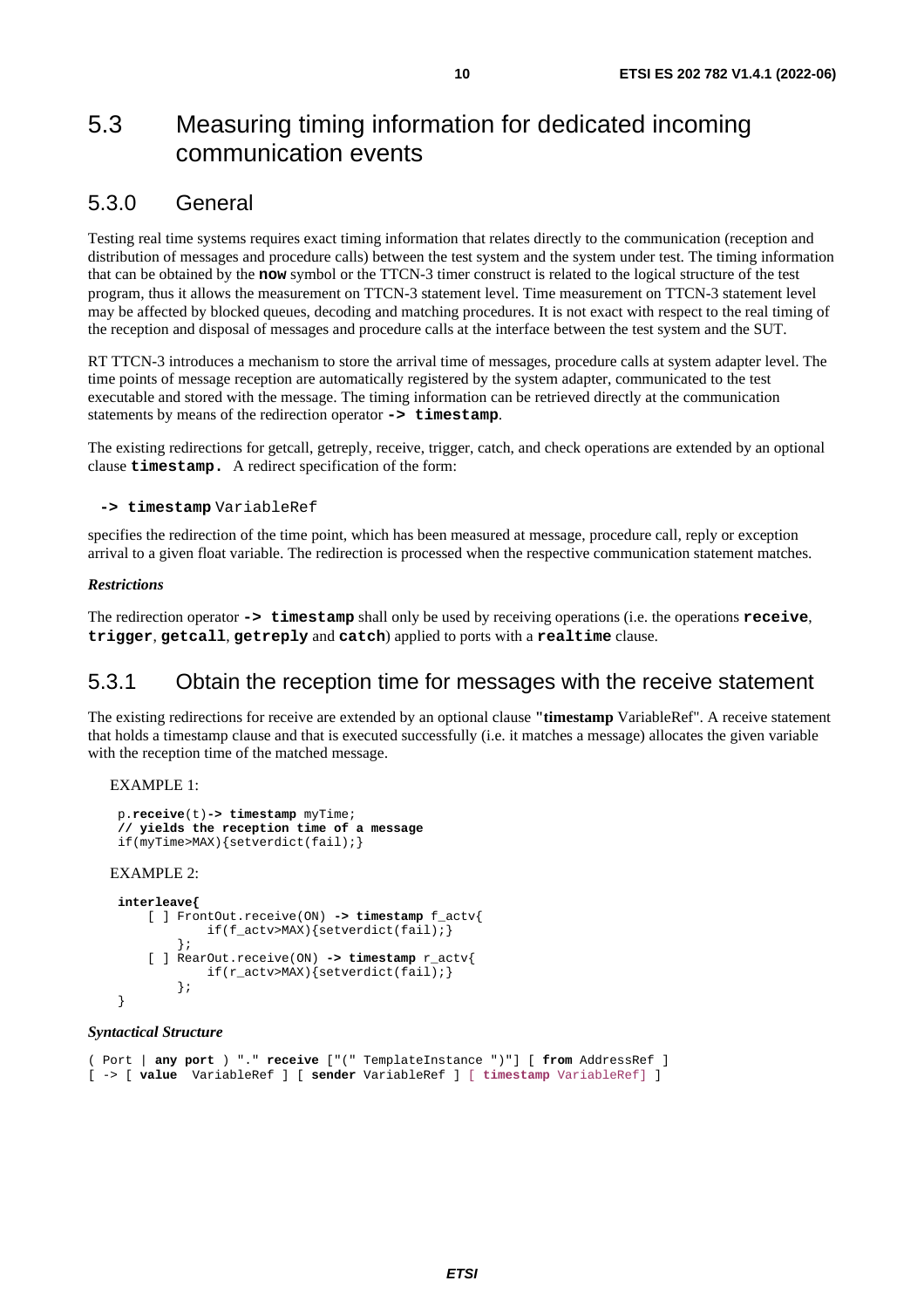### <span id="page-10-0"></span>5.3.2 Obtain the reception time for messages with the trigger statement

The existing redirections for trigger are extended by an optional clause **"timestamp** VariableRef". A trigger statement that holds a timestamp clause and that is executed successfully (i.e. it matches a message) allocates the given variable with the reception time of the matched message.

#### EXAMPLE 1:

```
 p.trigger(t)-> timestamp myTime; 
  // yields the reception time of a message 
  if(myTime>MAX){setverdict(fail);} 
EXAMPLE 2: 
 interleave{
      [ ] FrontOut.trigger(ON) -> timestamp f_actv{ 
              if(f_actv>MAX){setverdict(fail);}
          }; 
      [ ] RearOut.trigger(ON) -> timestamp r_actv{ 
             if(r\_actv>MAX)\ setverdict(fail); }
          }; 
  }
```
#### *Syntactical Structure*

```
( Port | any port ) "." trigger [ "(" TemplateInstance ")" ] [ from AddressRef ] 
[ -> [ value VariableRef ] [ sender VariableRef ] ] [ timestamp VariableRef] ]
```
### 5.3.3 Obtain the reception time for procedure calls with getcall statement

The existing redirections for getcall are extended by an optional clause **"timestamp** VariableRef". A getcall statement that holds a timestamp clause and that is executed successfully (i.e. it matches an incoming call) allocates the given variable with the reception time of the matched message.

#### EXAMPLE 1:

```
 p.getcall(proc: {m})-> timestamp myTime; 
  // yields the reception time of the message call matched by m 
  if(myTime>MAX){setverdict(fail);} 
EXAMPLE 2: 
 alt{
      [ ] p.getcall(proc: {m1})-> timestamp f_actv { 
               if(f_actv>MAX){setverdict(fail);} 
          }; 
      [ ] p.getcall(proc: {m2})-> timestamp r_actv { 
              if(f actv>MAX){setverdict(fail);}
          }; 
  }
```
#### *Syntactical Structure*

```
( Port | any port ) "." getcall [ "(" TemplateInstance ")" ] [ from AddressRef ] 
 [ "->" [ param "(" { VariableRef ":=" ParameterIdentifier ) "," } | 
 { VariableRef | NotUsedSymbol ) "," } 
                      ^{\prime}" ) ^{\prime} ]
            [ sender VariableRef ] 
             [ timestamp VariableRef] 
]
```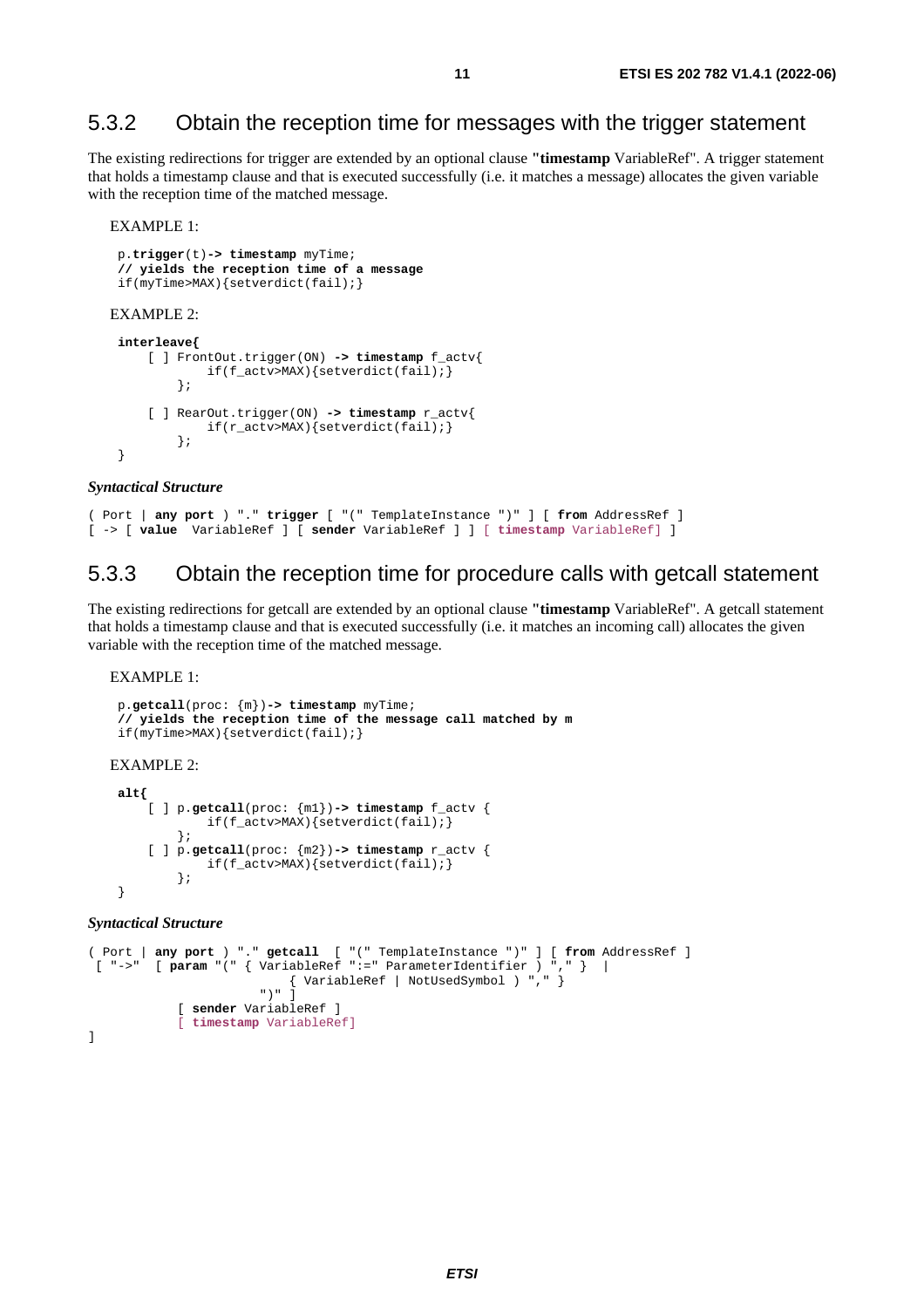### <span id="page-11-0"></span>5.3.4 Obtain the reception time for procedure replies with the getreply statement

The existing redirections for getreply are extended by an optional clause "**timestamp** VariableRef". A getreply statement that holds a timestamp clause and that is executed successfully (i.e. it matches an incoming procedure reply) allocates the given variable with the reception time of the matched message.

#### EXAMPLE 1:

```
 p.getreply(proc: {m})-> timestamp myTime; 
  // yields the reception time of the message call matched by m 
  if(myTime>MAX){setverdict(fail);} 
EXAMPLE 2: 
 p.call(proc: {_message:= m},20.0){
      [ ] p.getreply(proc: {m1})-> timestamp f_actv { 
              if(f_actv>MAX){setverdict(fail);} 
          }; 
      [ ] p.getreply(proc: {m2})-> timestamp r_actv { 
               if(f_actv>MAX){setverdict(fail);} 
          }; 
  }
```
#### *Syntactical Structure*

```
( Port | any port ) "." getreply [ "(" TemplateInstance [ value TemplateInstance ] ")" ] [ from
AddressRef ]
[ "->" [ value VariableRef ] 
            [ param "(" { VariableRef ":=" ParameterIdentifier ) "," } | 
                              { \left\{\begin{array}{l} \text{VariableRef} \end{array} \middle| \begin{array}{l} \text{NotUsedSymbol} \end{array} \right) \text{ " , " }} \end{array} } ")" ] 
           [ sender VariableRef ] 
           [ timestamp VariableRef] 
]
```
#### 5.3.5 Obtain the reception time for exceptions with the catch statement

The existing redirections for **catch** are extended by an optional clause **"timestamp** VariableRef". A catch statement that holds a timestamp clause and that is executed successfully (i.e. it matches an incoming exception) allocates the given variable with the reception time of the matched message.

EXAMPLE 1:

```
 p.catch(timeout)-> timestamp myTime; 
  // yields the reception time of the message call matched by m 
  if(myTime>MAX){setverdict(fail);} 
EXAMPLE 2: 
 p.call(proc: {_message:= m},20.0){
      [ ] p.getreply(proc: {m1})-> timestamp f_actv { 
               if(f_actv>MAX){setverdict(fail);} 
          }; 
      [ ] p.catch(*)-> timestamp r_actv { 
               if(f_actv>MAX){setverdict(fail);} 
          };
```
### *Syntactical Structure*

}

```
( Port | any port ) "." catch [ "(" ( Signature "," TemplateInstance ) | TimeoutKeyword ")" ] [ 
from AddressRef ]
[ "->" [ value VariableRef 
          [ sender VariableRef ] 
          [ timestamp VariableRef] 
]
```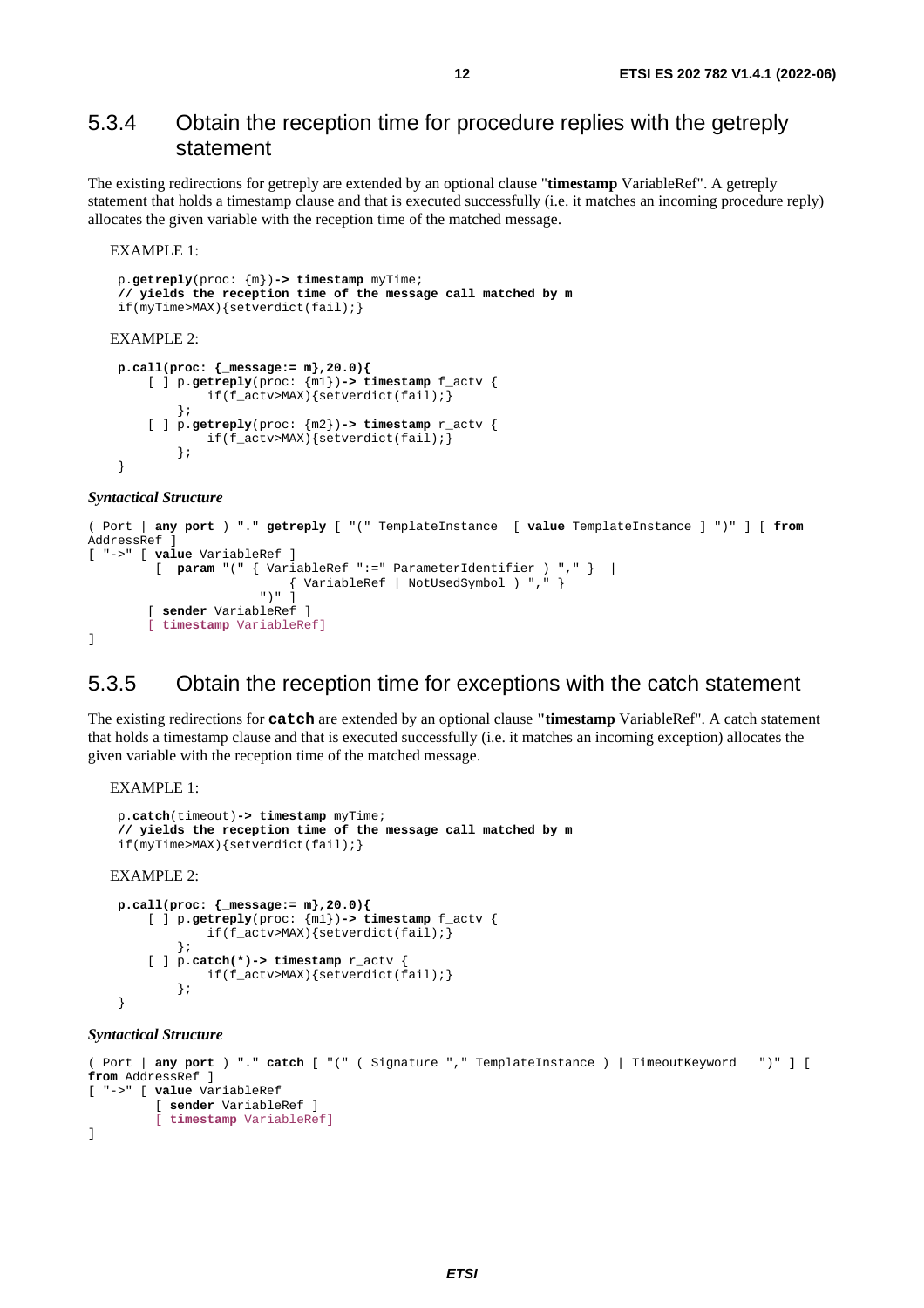### <span id="page-12-0"></span>5.4 The wait statement

The **wait** statement suspends the execution of a component until a given point in time. The time point is specified as a float value and relates to the internal clock.

The execution of **wait** statement suspends the execution of the related component until the point in time specified by its argument. If the argument holds a value that precedes the actual clock value an error verdict shall be set.

EXAMPLE 1:

 wait(100.0); // suspends the execution of a component // until 100.0 seconds after the start of the testcase

#### *Syntactical Structure*

WaitStatement::= **wait** "(" Expression ")"

Besides the exact measurement of timing information regarding incoming communication events, a real time test system has to ensure the correct timing for message and procedure call application. The correct scheduling of message and procedure call application has been realized by combining the wait statement directly with the send operation. In this case, the execution of a test component is suspended until the given point in time is reached and afterwards the send operation is executed.

#### EXAMPLE 2:

```
wait(specified_send_time); 
 p_out.send(OUT_MSG); 
 // suspends the sending of OUT_MSG until specified_send_time is reached
```
### 5.5 Measuring timing information for outgoing communication operations

#### 5.5.0 General

Realtime measurements should be as exact as possible. Therefore, it has to be possible to measure the exact time when the adapter has sent a message or a call to the SUT. The point in time to be measured should be after the message or call parameters have been encoded (if necessary), right before the actual sending to the SUT is performed. By comparing this timestamp with the timestamp obtained from the responding incoming communication operation, the exact stimulus-response duration can be measured by the testcase.

To that end, all outgoing communication operations are augmented by an optional timestamp redirection assignment notation that allows the measuring of the time when the communication to the SUT is performed.

A redirect specification of the form:

```
 -> timestamp VariableRef
```
specifies the redirection of the time point, which has been measured right before message, procedure call, reply or exception sending to the SUT by the adapter to a given float variable. The redirection is processed after the sending operation is successful.

#### *Restrictions*

The redirection operator **-> timestamp** shall only be used by sending operations (i.e. the operations **send**, **call**, **reply** and **raise**) applied to ports with a **realtime** clause.

NOTE: If the wait operation is used right before the operation, the variable will be initialized with the value given to the wait operation.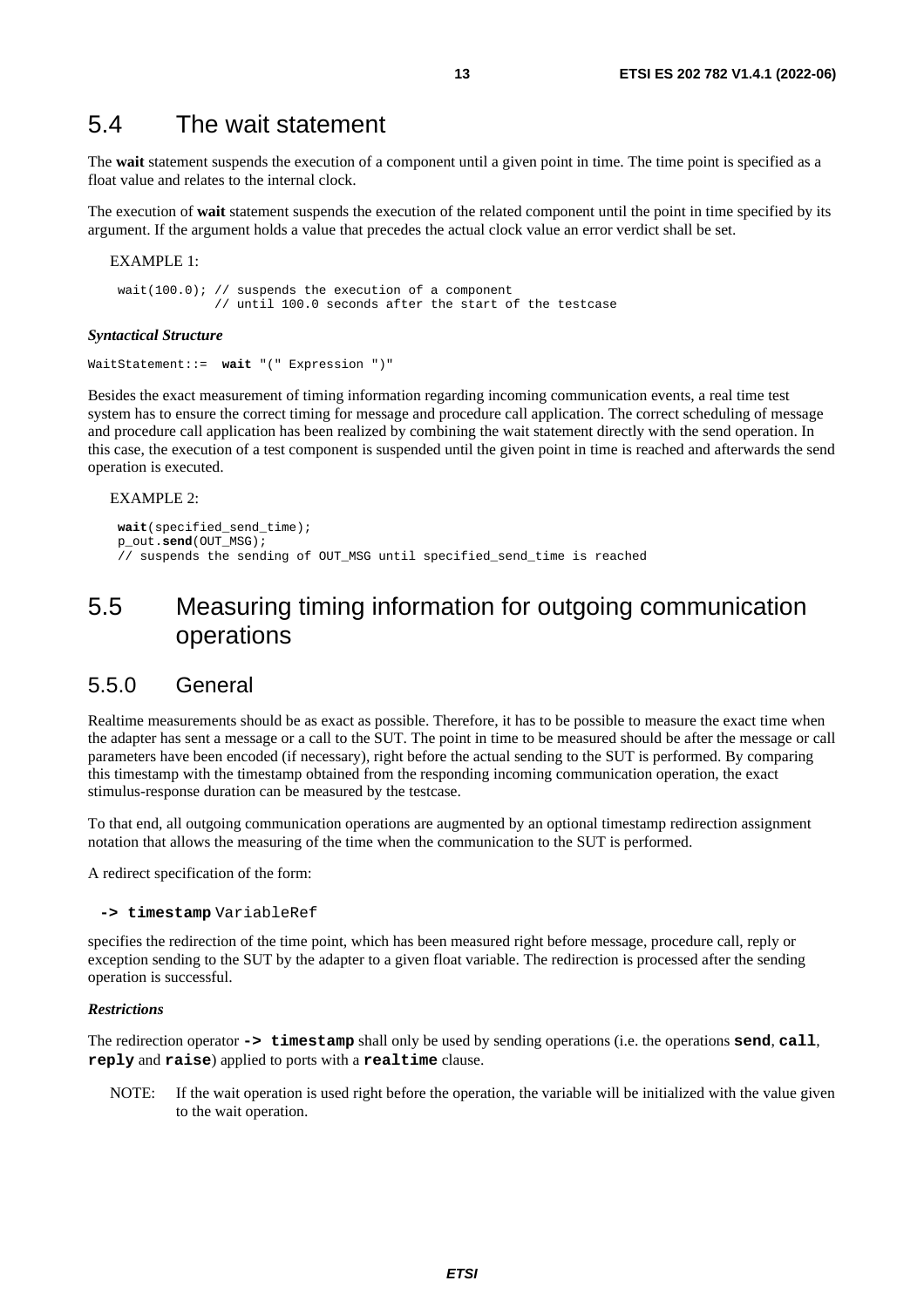### <span id="page-13-0"></span>5.5.1 Obtain the sending time for messages with the send statement

The send statement is extended by an optional redirection clause **"-> timestamp** VariableRef". A send statement that holds a timestamp redirection clause and that is executed successfully assigns the given variable with the sending time of the sent message.

EXAMPLE:

```
 p.send(t)-> timestamp myTime; 
 // yields the sending time of a message 
 p.receive(t2) -> timestamp myTime2; 
 if(myTime2-myTime>MAX){setverdict(fail);}
```
*Syntactical Structure* 

```
Port "." send ["(" TemplateInstance ")"] [ to AddressRef ]
[ -> timestamp VariableRef ]
```
#### 5.5.2 Obtain the sending time for procedure calls with call statement

The call statement is extended by an optional redirection clause **"-> timestamp** VariableRef". A call statement that holds a timestamp redirection clause and that is executed successfully assigns the given variable with the sending time of the call.

#### EXAMPLE:

```
 p.call(proc: {m}, nowait) -> timestamp myTime; 
 // yields the sending time of the message call 
 p.getreply(proc: ?) -> timestamp myTime2; 
 if(myTime2-myTime>MAX){setverdict(fail);}
```
#### *Syntactical Structure*

```
Port "." call [ "(" TemplateInstance, CallTimeout ")" ] [ to AddressRef ]
 [ "->" timestamp VariableRef ] 
 [{ CallAlternatives }]
```
### 5.5.3 Obtain the sending time for procedure replies with the reply statement

The existing reply statement is extended by an optional redirection clause "**-> timestamp** VariableRef". A reply statement that holds a timestamp redirection clause and that is executed successfully assigns the given variable with the sending time of the reply.

EXAMPLE:

```
 p.reply(proc: {m})-> timestamp myTime; 
 // yields the sending time of the reply 
 if(myTime>MAX){setverdict(fail);}
```
#### *Syntactical Structure*

```
Port "." reply [ "(" TemplateInstance [ value TemplateInstance ] ")" ] [ to AddressRef ]
[ "->" timestamp VariableRef ]
```
### 5.5.4 Obtain the sending time for exceptions with the raise statement

The existing raise statement is extended by an optional redirection clause **"-> timestamp** VariableRef". A raise statement that holds a timestamp redirection clause and that is executed successfully assigns the given variable with the sending time of the exception.

#### EXAMPLE:

```
 p.raise(proc, e) -> timestamp myTime; 
 // yields the sending time of the raised exception
 if(myTime>MAX){setverdict(fail);}
```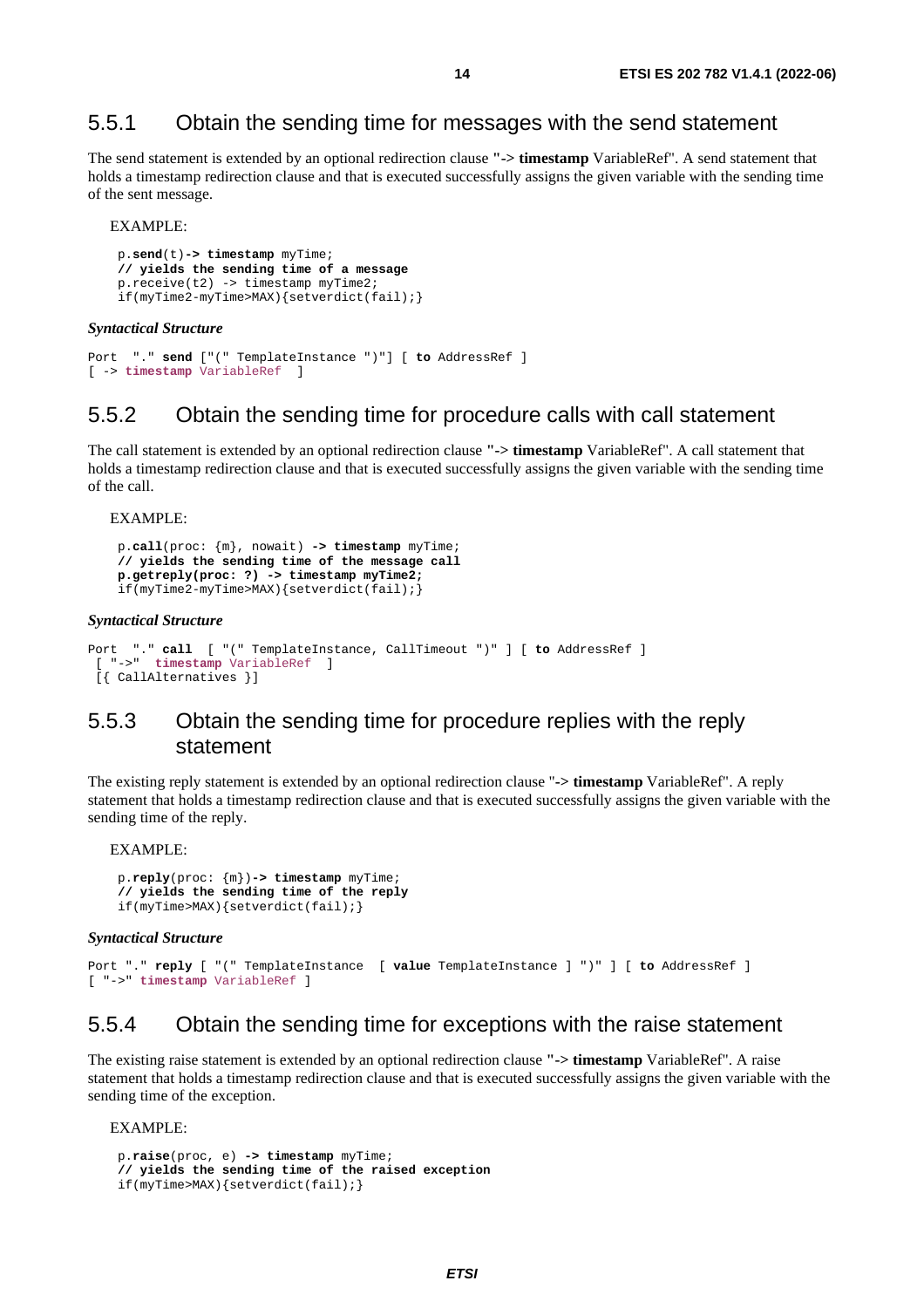#### <span id="page-14-0"></span>*Syntactical Structure*

```
Port "." raise [ "(" ( Signature "," TemplateInstance ) ")" ] [ to AddressRef ]
[ "->" timestamp VariableRef ]
```
## 6 TRI extensions for the package

## 6.1 triStartClock (TE  $\rightarrow$  PA)

| Signature             | TriStatus triStartClock(in long ticksPerSecond)                                                                                                                                                                                    |  |  |
|-----------------------|------------------------------------------------------------------------------------------------------------------------------------------------------------------------------------------------------------------------------------|--|--|
| In Parameters         | ticksPerSecond the precision of the clock given in ticks per second                                                                                                                                                                |  |  |
| <b>Out Parameters</b> | In.a.                                                                                                                                                                                                                              |  |  |
| <b>Return Value</b>   | The return status of the operation. The return status indicates the success<br>(TRI_OK) or failure (TRI_Error) of the operation                                                                                                    |  |  |
| <b>Constraints</b>    | In.a.                                                                                                                                                                                                                              |  |  |
| <b>IEffect</b>        | The operation starts the test system clock with a given precision. The precision<br>is defined by the in parameter <i>ticksPerSecond</i> . The parameter specifies the<br>number of time units (ticks) that characterizes a second |  |  |

## 6.2 triReadClock (TE  $\rightarrow$  PA)

| Signature             | TriStatus triReadClock(out long timepoint)                                                                                                                                                                                              |  |  |
|-----------------------|-----------------------------------------------------------------------------------------------------------------------------------------------------------------------------------------------------------------------------------------|--|--|
| In Parameters         | n.a.                                                                                                                                                                                                                                    |  |  |
| <b>Out Parameters</b> | $t$ <i>imepoint</i> current time                                                                                                                                                                                                        |  |  |
| <b>Return Value</b>   | The return status of the operation. The return status indicates the success<br>(TRI_OK) or failure (TRI_Error) of the operation                                                                                                         |  |  |
| <b>Constraints</b>    | There was a preceding invocation of<br>triStartClock(in long ticksPerSecond)                                                                                                                                                            |  |  |
| <b>Effect</b>         | The operation yields the actual clock value. The clock value is given by the out<br>parameter <i>timepoint</i> , which represents the number of time units (ticks) that<br>has elapsed since the start of the clock (see triStartClock) |  |  |

## 6.3 triBeginWait (TE  $\rightarrow$  PA)

| Signature             | TriStatus triBeginWait(in long timepoint,                                                                                                                               |
|-----------------------|-------------------------------------------------------------------------------------------------------------------------------------------------------------------------|
|                       | in TriComponentIDType component)                                                                                                                                        |
| In Parameters         | <i>time point</i> point in time until execution of a component should be suspended                                                                                      |
|                       | component component whose execution should be suspended                                                                                                                 |
| <b>Out Parameters</b> | n.a.                                                                                                                                                                    |
| <b>Return Value</b>   | The return status of the operation. The return status indicates the success                                                                                             |
|                       | (TRI_OK) or failure (TRI_Error) of the operation                                                                                                                        |
| <b>Constraints</b>    | There was a preceding invocation of                                                                                                                                     |
|                       | triStartClock(in long ticksPerSecond)                                                                                                                                   |
| <b>Effect</b>         | The operation signals that the execution of component <i>component</i> should be                                                                                        |
|                       | suspended until the specified point of time timepoint                                                                                                                   |
|                       | At this point in time the PA will issue a                                                                                                                               |
|                       | $trifEndWait(component)$ operation                                                                                                                                      |
|                       | time point is expressed as the number of time units (ticks) that has elapsed                                                                                            |
|                       | since the start of the clock (see triStartClock)                                                                                                                        |
|                       | A call to this operation returns immediately. The operation merely triggers the<br>corresponding <i>triEndWait</i> operation, it does not schedule the execution of the |
|                       | component                                                                                                                                                               |
|                       | If <i>time point</i> represent a point of time in the past then the operation returns a                                                                                 |
|                       | TRI Error value and has no other effect                                                                                                                                 |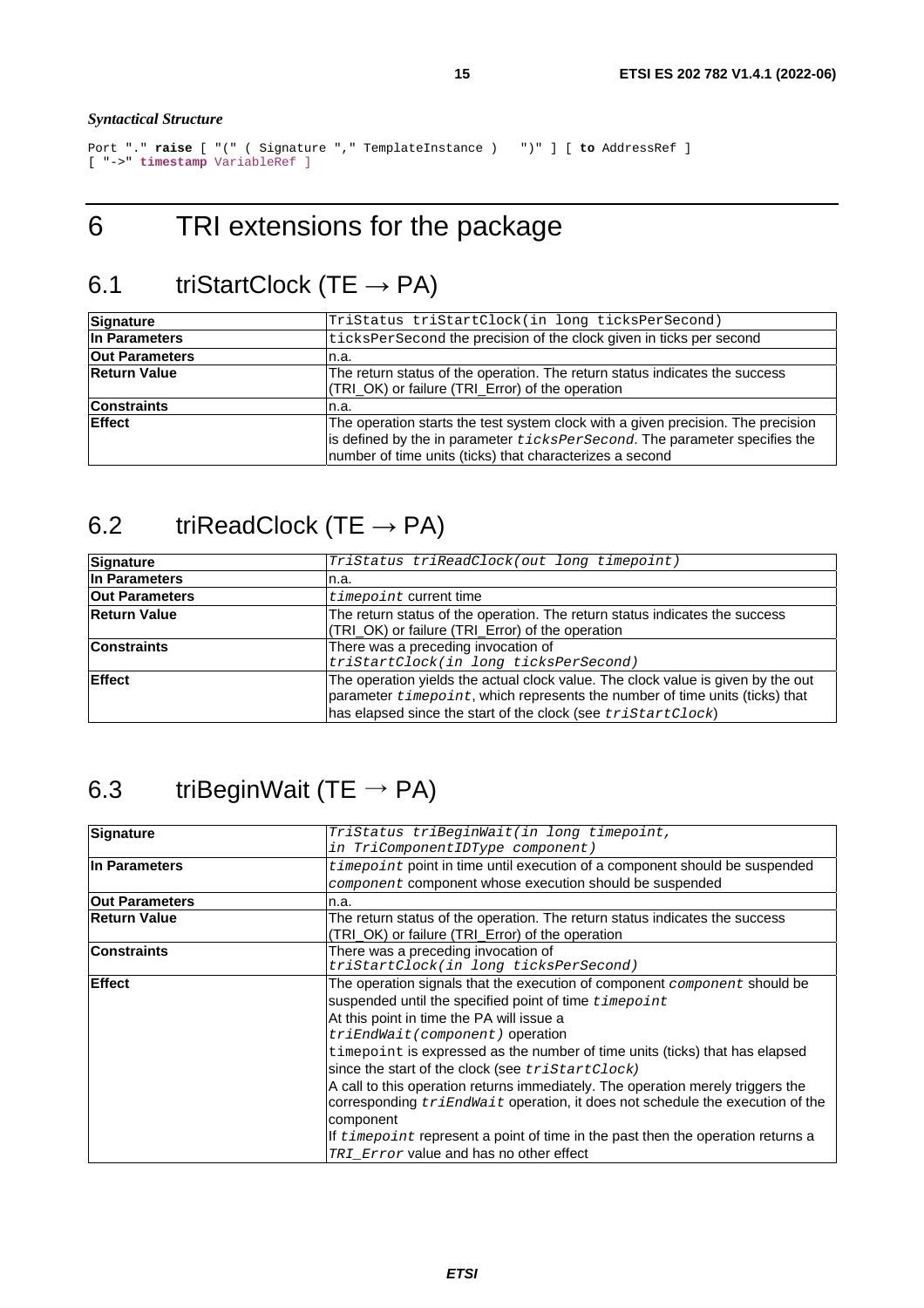| <b>Signature</b>      | void triEndWait(in TriComponentIDType component)                                           |  |  |
|-----------------------|--------------------------------------------------------------------------------------------|--|--|
| In Parameters         | <i>component</i> component of the corresponding $tri$ BeginWait operation                  |  |  |
| <b>Out Parameters</b> | n.a.                                                                                       |  |  |
| <b>Return Value</b>   | n.a.                                                                                       |  |  |
| <b>Constraints</b>    | There was a preceding invocation of                                                        |  |  |
|                       | triBeginWait(timepoint, component)                                                         |  |  |
| <b>Effect</b>         | The operation signals that the point in time $t$ <i>imepoint</i> that was specified in the |  |  |
|                       | corresponding                                                                              |  |  |
|                       | triBeginWait(timepoint, component)                                                         |  |  |
|                       | has been reached                                                                           |  |  |

## <span id="page-15-0"></span>6.4 triEndWait (PA  $\rightarrow$  TE)

### 6.5 triWaitUntil  $(SA \rightarrow PA)$

To be able to handle the timestamp reference passed down to the adapter by the sending operations, the adapter shall call the function triWaitUntil. This function, if given an actual timestamp will block until the given time is reached. It will call triBeginWait with the given timestamp value and then wait for the corresponding triEndWait before returning. If given a negative timestamp value, it will read the clock by usage of triReadClock and initialize the given timestamp reference with the current time before returning. If no other way of determining the correct time when to send the message is available, this function can be called directly before sending the message in the adapter.

| <b>Signature</b>         | TriStatus triWaitUntil(inout TriTimerDuration timestamp, in                                           |  |  |
|--------------------------|-------------------------------------------------------------------------------------------------------|--|--|
|                          | TriComponentIdType componentId)                                                                       |  |  |
| In Parameters            | the point in time to wait for or -1 if no waiting is required<br>timestamp                            |  |  |
|                          | identifier of the receiving test component<br>componentId                                             |  |  |
| <b>Out Parameters</b>    | If the timestamp is initialized with -1, it will<br>timestamp                                         |  |  |
|                          | be initialized with the current time.                                                                 |  |  |
| <b>Return Value</b>      | The return status of the tricall operation. The return status indicates the local success             |  |  |
|                          | (TRI_OK) or failure (TRI_Error) of the operation.                                                     |  |  |
| <b>Constraints</b>       | This operation is called by the SA before sending a message to the SUT.                               |  |  |
| <b>Effect</b>            | This operation shall, if given a positive timestamp, wait until that time has arrived, and, if        |  |  |
|                          | successful, return TRI_OK. If the time is already in the past, the function will result in Tri_Error. |  |  |
|                          | If the given timestamp is -1, it will initialize the timestamp with the current value of the clock    |  |  |
| before returning TRI OK. |                                                                                                       |  |  |

### 6.6 Communication Operations

### 6.6.0 General

To be able to allow the time triggered message scheduling at system adapter level, the original sending operations has been extended with an additional parameter *inout TriTimerDuration timestamp.* The parameter allows the definition of a message scheduling time that has to be controlled by the adapter. Thus, it becomes possible to deliver a message to the system adapter before its intended scheduling time. The adapter is then responsible to schedule the message in time.

To be able to access the arrival time of a message, the receiving operations also get an additional parameter in TriTimerDuration timestamp. This parameter indicates the actual time of arrival so it can be accessed when the message is taken from the queue.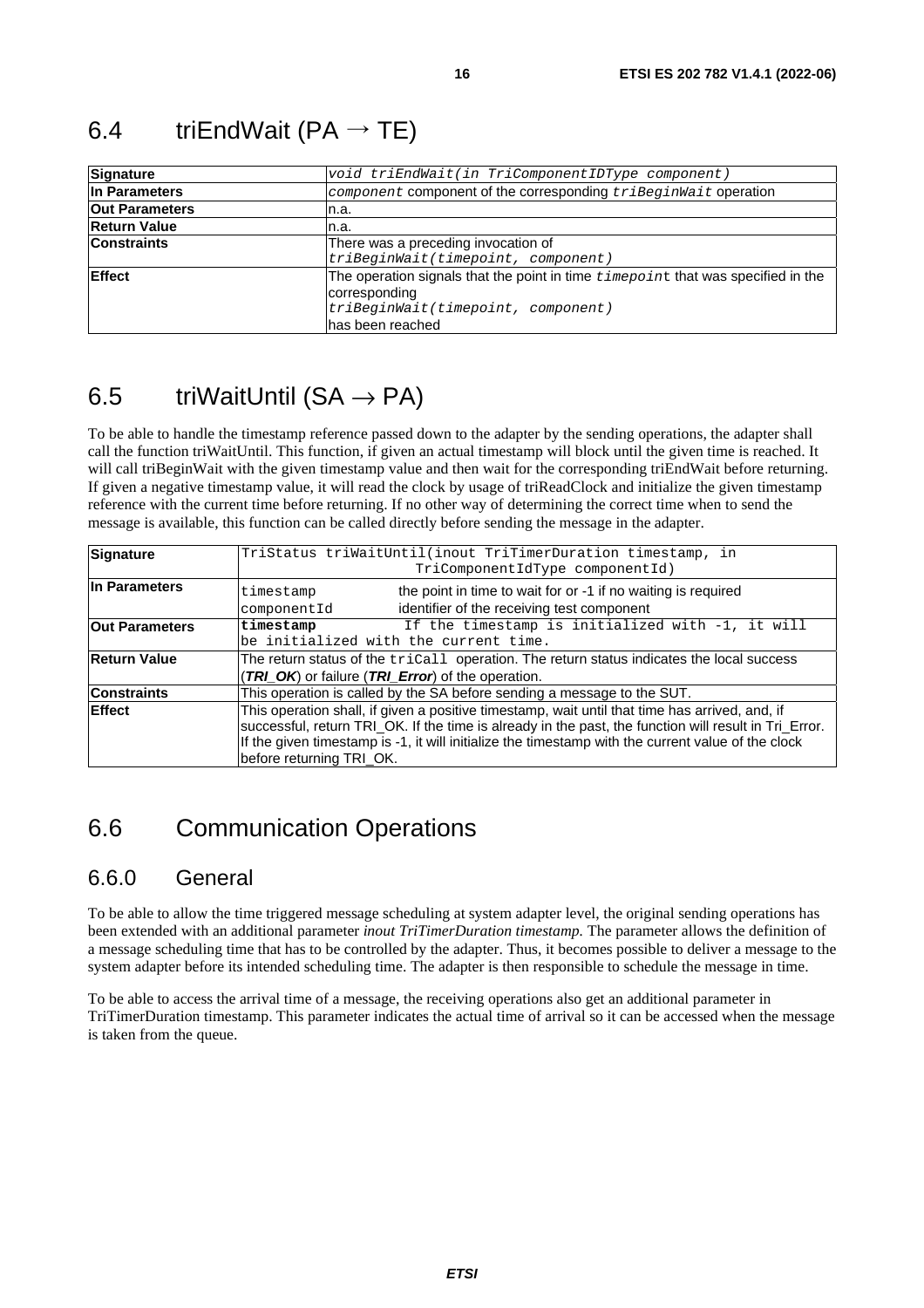## <span id="page-16-0"></span>6.6.1 triSendRT (TE  $\rightarrow$  SA)

| Signature             |                                                                                                                                                                                                                                                                                                                                                                                                                                          | TriStatusType triSendRT(in TriComponentIdType componentId,<br>in TriPortIdType tsiPortId,<br>in TriAddressType SUTaddress,<br>in TriMessageType sendMessage,<br>inout TriTimerDuration timestamp)                                                                                                                   |  |
|-----------------------|------------------------------------------------------------------------------------------------------------------------------------------------------------------------------------------------------------------------------------------------------------------------------------------------------------------------------------------------------------------------------------------------------------------------------------------|---------------------------------------------------------------------------------------------------------------------------------------------------------------------------------------------------------------------------------------------------------------------------------------------------------------------|--|
| In Parameters         | componentId<br>tsiPortId<br>SUTaddress<br>sendMessage<br>timestamp                                                                                                                                                                                                                                                                                                                                                                       | identifier of the sending test component<br>identifier of the test system interface port via which the message is<br>sent to the SUT Adaptor<br>(optional) destination address within the SUT<br>the encoded message to be sent<br>the point in time when the message has to be sent or has been sent to<br>the SUT |  |
| <b>Out Parameters</b> | n.a.                                                                                                                                                                                                                                                                                                                                                                                                                                     |                                                                                                                                                                                                                                                                                                                     |  |
| <b>Return Value</b>   |                                                                                                                                                                                                                                                                                                                                                                                                                                          | The return status of the triSendRT operation. The return status indicates<br>the local success (TRI_OK) or failure (TRI_Error) of the operation.                                                                                                                                                                    |  |
| <b>Constraints</b>    | This operation is called by the TE when it executes a TTCN-3 unicast send operation on a<br>component port, which has been mapped to a TSI port. This operation is called by the TE for<br>all TTCN-3 send operations if no system component has been specified for a test case, i.e.<br>only a MTC test component is created for a test case.<br>The encoding of sendMessage has to be done in the TE prior to this TRI operation call. |                                                                                                                                                                                                                                                                                                                     |  |
| Effect                | The SA can send the message to the SUT.<br>The $\text{trisendRT}$ operation returns $\textit{TRI\_OK}$ in case it has been completed successfully and<br>in time. Otherwise TRI Error shall be returned. Notice that the return value TRI OK does not<br>imply that the SUT has received sendMessage.                                                                                                                                    |                                                                                                                                                                                                                                                                                                                     |  |

## 6.6.2 triSendBCRT (TE  $\rightarrow$  SA)

| Signature                                                                                                                                                                                                                              |                                                                                                                                                                                                                                                                                                                                                                                                                                            | TriStatusType triSendBC(in TriComponentIdType componentId,         |
|----------------------------------------------------------------------------------------------------------------------------------------------------------------------------------------------------------------------------------------|--------------------------------------------------------------------------------------------------------------------------------------------------------------------------------------------------------------------------------------------------------------------------------------------------------------------------------------------------------------------------------------------------------------------------------------------|--------------------------------------------------------------------|
|                                                                                                                                                                                                                                        |                                                                                                                                                                                                                                                                                                                                                                                                                                            | in TriPortIdType tsiPortId,                                        |
|                                                                                                                                                                                                                                        |                                                                                                                                                                                                                                                                                                                                                                                                                                            | in TriMessageType sendMessage,                                     |
|                                                                                                                                                                                                                                        |                                                                                                                                                                                                                                                                                                                                                                                                                                            | inout TriTimerDuration timestamp)                                  |
| In Parameters<br>componentId                                                                                                                                                                                                           |                                                                                                                                                                                                                                                                                                                                                                                                                                            | identifier of the sending test component                           |
|                                                                                                                                                                                                                                        | tsiPortId                                                                                                                                                                                                                                                                                                                                                                                                                                  | identifier of the test system interface port via which the message |
|                                                                                                                                                                                                                                        |                                                                                                                                                                                                                                                                                                                                                                                                                                            | is sent to the SUT Adaptor                                         |
|                                                                                                                                                                                                                                        | sendMessage                                                                                                                                                                                                                                                                                                                                                                                                                                | the encoded message to be sent                                     |
|                                                                                                                                                                                                                                        | timestamp                                                                                                                                                                                                                                                                                                                                                                                                                                  | the point in time when the message has to be sent or has been      |
|                                                                                                                                                                                                                                        |                                                                                                                                                                                                                                                                                                                                                                                                                                            | sent to the SUT                                                    |
| <b>Out Parameters</b>                                                                                                                                                                                                                  | n.a.                                                                                                                                                                                                                                                                                                                                                                                                                                       |                                                                    |
| <b>Return Value</b>                                                                                                                                                                                                                    | The return status of the $tri$ SendBC operation. The return status indicates the local success                                                                                                                                                                                                                                                                                                                                             |                                                                    |
|                                                                                                                                                                                                                                        |                                                                                                                                                                                                                                                                                                                                                                                                                                            | (TRI_OK) or failure (TRI_Error) of the operation.                  |
| <b>Constraints</b>                                                                                                                                                                                                                     | This operation is called by the TE when it executes a TTCN-3 broadcast send operation on a<br>component port, which has been mapped to a TSI port. This operation is called by the TE for<br>all TTCN-3 send operations if no system component has been specified for a test case, i.e.<br>only a MTC test component is created for a test case.<br>The encoding of sendMessage has to be done in the TE prior to this TRI operation call. |                                                                    |
| <b>Effect</b>                                                                                                                                                                                                                          | The SA can broadcast the message to the SUT.                                                                                                                                                                                                                                                                                                                                                                                               |                                                                    |
| The trisendBC operation returns TRI_OK in case it has been completed successfully and<br>in time. Otherwise TRI Error shall be returned. Notice that the return value TRI OK does<br>not imply that the SUT has received send Message. |                                                                                                                                                                                                                                                                                                                                                                                                                                            |                                                                    |
|                                                                                                                                                                                                                                        |                                                                                                                                                                                                                                                                                                                                                                                                                                            |                                                                    |
|                                                                                                                                                                                                                                        |                                                                                                                                                                                                                                                                                                                                                                                                                                            |                                                                    |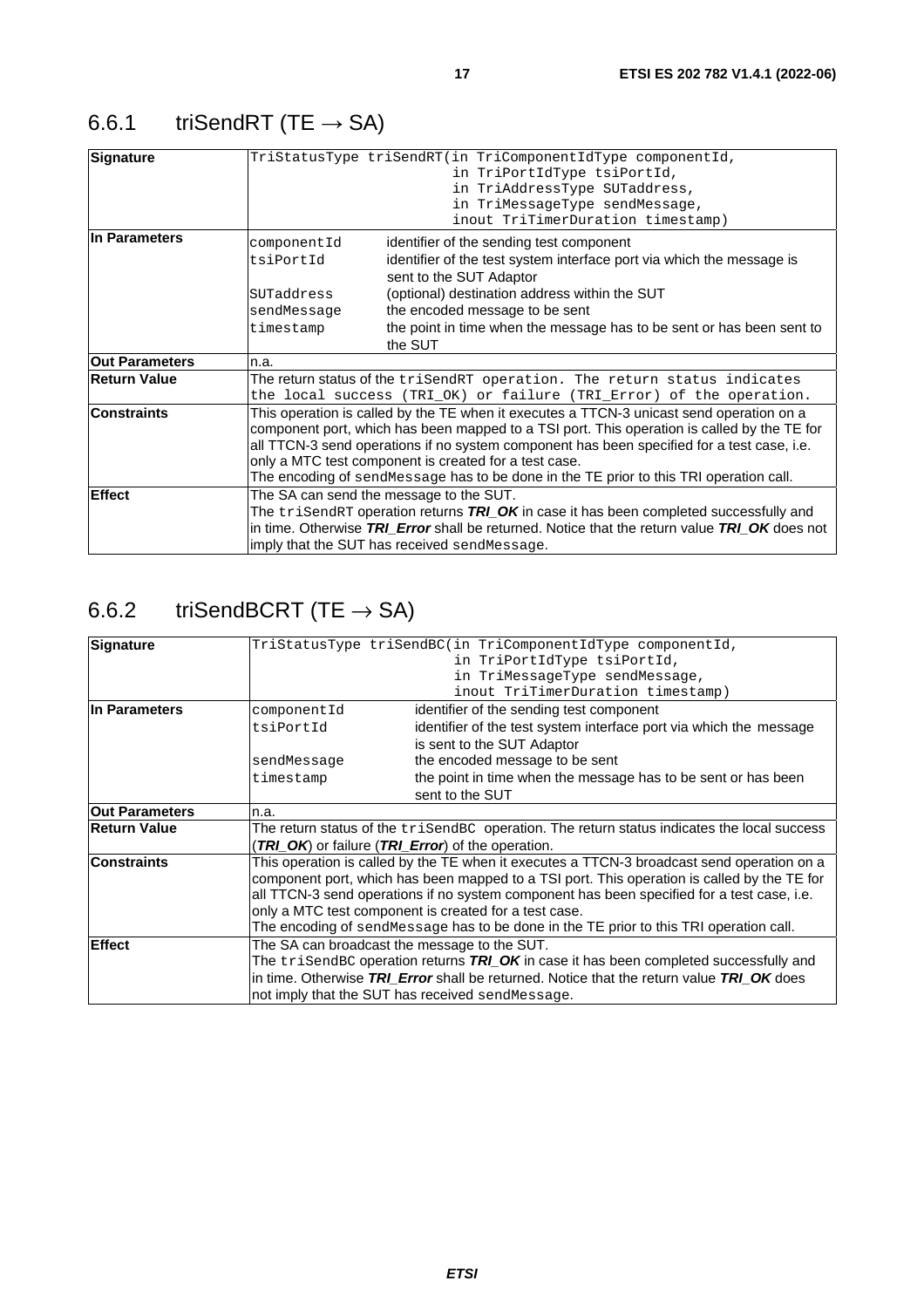### <span id="page-17-0"></span>6.6.3 triSendMCRT (TE  $\rightarrow$  SA)

|                                                                                                                                                                                                                                               | TriStatusType triSendMC(in TriComponentIdType componentId,                                  |  |                                              |                                                                                                               |
|-----------------------------------------------------------------------------------------------------------------------------------------------------------------------------------------------------------------------------------------------|---------------------------------------------------------------------------------------------|--|----------------------------------------------|---------------------------------------------------------------------------------------------------------------|
|                                                                                                                                                                                                                                               | in TriPortIdType tsiPortId,                                                                 |  |                                              |                                                                                                               |
|                                                                                                                                                                                                                                               | in TriAddressListType SUTaddresses,                                                         |  |                                              |                                                                                                               |
|                                                                                                                                                                                                                                               | in TriMessageType sendMessage,                                                              |  |                                              |                                                                                                               |
|                                                                                                                                                                                                                                               | inout TriTimerDuration timestamp)                                                           |  |                                              |                                                                                                               |
| componentId                                                                                                                                                                                                                                   | identifier of the sending test component                                                    |  |                                              |                                                                                                               |
| tsiPortId                                                                                                                                                                                                                                     | identifier of the test system interface port via which the message is                       |  |                                              |                                                                                                               |
|                                                                                                                                                                                                                                               | sent to the SUT Adaptor                                                                     |  |                                              |                                                                                                               |
| SUTaddresses                                                                                                                                                                                                                                  | destination addresses within the SUT                                                        |  |                                              |                                                                                                               |
| sendMessage                                                                                                                                                                                                                                   | the encoded message to be sent                                                              |  |                                              |                                                                                                               |
| timestamp                                                                                                                                                                                                                                     | the point in time when the message has to be sent or has been sent                          |  |                                              |                                                                                                               |
|                                                                                                                                                                                                                                               | to the SUT                                                                                  |  |                                              |                                                                                                               |
| n.a.                                                                                                                                                                                                                                          |                                                                                             |  |                                              |                                                                                                               |
| The return status of the trisendMC operation. The return status indicates the local success                                                                                                                                                   |                                                                                             |  |                                              |                                                                                                               |
|                                                                                                                                                                                                                                               | (TRI_OK) or failure (TRI_Error) of the operation.                                           |  |                                              |                                                                                                               |
|                                                                                                                                                                                                                                               | This operation is called by the TE when it executes a TTCN-3 multicast send operation on a  |  |                                              |                                                                                                               |
|                                                                                                                                                                                                                                               | component port, which has been mapped to a TSI port. This operation is called by the TE for |  |                                              |                                                                                                               |
| all TTCN-3 send operations if no system component has been specified for a test case,<br>i.e. only a MTC test component is created for a test case.<br>The encoding of sendMessage has to be done in the TE prior to this TRI operation call. |                                                                                             |  |                                              |                                                                                                               |
|                                                                                                                                                                                                                                               |                                                                                             |  | The SA can multicast the message to the SUT. |                                                                                                               |
|                                                                                                                                                                                                                                               |                                                                                             |  |                                              | The $\text{trisendMC}$ operation returns $\textit{TRI\_OK}$ in case it has been completed successfully and in |
| time. Otherwise TRI_Error shall be returned. Notice that the return value TRI_OK does not                                                                                                                                                     |                                                                                             |  |                                              |                                                                                                               |
|                                                                                                                                                                                                                                               | imply that the SUT has received sendMessage.                                                |  |                                              |                                                                                                               |
|                                                                                                                                                                                                                                               |                                                                                             |  |                                              |                                                                                                               |

## 6.6.4 triEnqueueMsgRT (SA  $\rightarrow$  TE)

| void triEnqueueMsq(in TriPortIdType tsiPortId,<br>Signature                                                           |                                                                   |  |
|-----------------------------------------------------------------------------------------------------------------------|-------------------------------------------------------------------|--|
| in TriAddressType SUTaddress,                                                                                         |                                                                   |  |
| in TriComponentIdType componentId,                                                                                    |                                                                   |  |
| in TriMessageType receivedMessage,                                                                                    |                                                                   |  |
|                                                                                                                       | in TriTimerDuration timestamp)                                    |  |
| In Parameters<br>identifier of the test system interface port via which the message is<br>tsiPortId                   |                                                                   |  |
|                                                                                                                       | enqueued by the SUT Adaptor                                       |  |
| SUTaddress                                                                                                            | (optional) source address within the SUT                          |  |
| componentId                                                                                                           | identifier of the receiving test component                        |  |
| receivedMessage                                                                                                       | the encoded received message                                      |  |
| timestamp                                                                                                             | the point in time when the message has been received from the SUT |  |
| n.a.                                                                                                                  |                                                                   |  |
| Void                                                                                                                  |                                                                   |  |
| This operation is called by the SA after it has received a message from the SUT. It can only be<br><b>Constraints</b> |                                                                   |  |
| used when tsiPortId has been either previously mapped to a port of componentId or has been                            |                                                                   |  |
| referenced in the previous triExecuteTestCase statement.                                                              |                                                                   |  |
| In the invocation of a triEnqueueMsg operation receivedMessage shall contain an encoded                               |                                                                   |  |
| value.                                                                                                                |                                                                   |  |
| <b>Effect</b><br>This operation shall pass the message to the TE indicating the component componentld to which        |                                                                   |  |
| the TSI port tsiPortId is mapped.                                                                                     |                                                                   |  |
| The decoding of receivedMessage has to be done in the TE.                                                             |                                                                   |  |
|                                                                                                                       |                                                                   |  |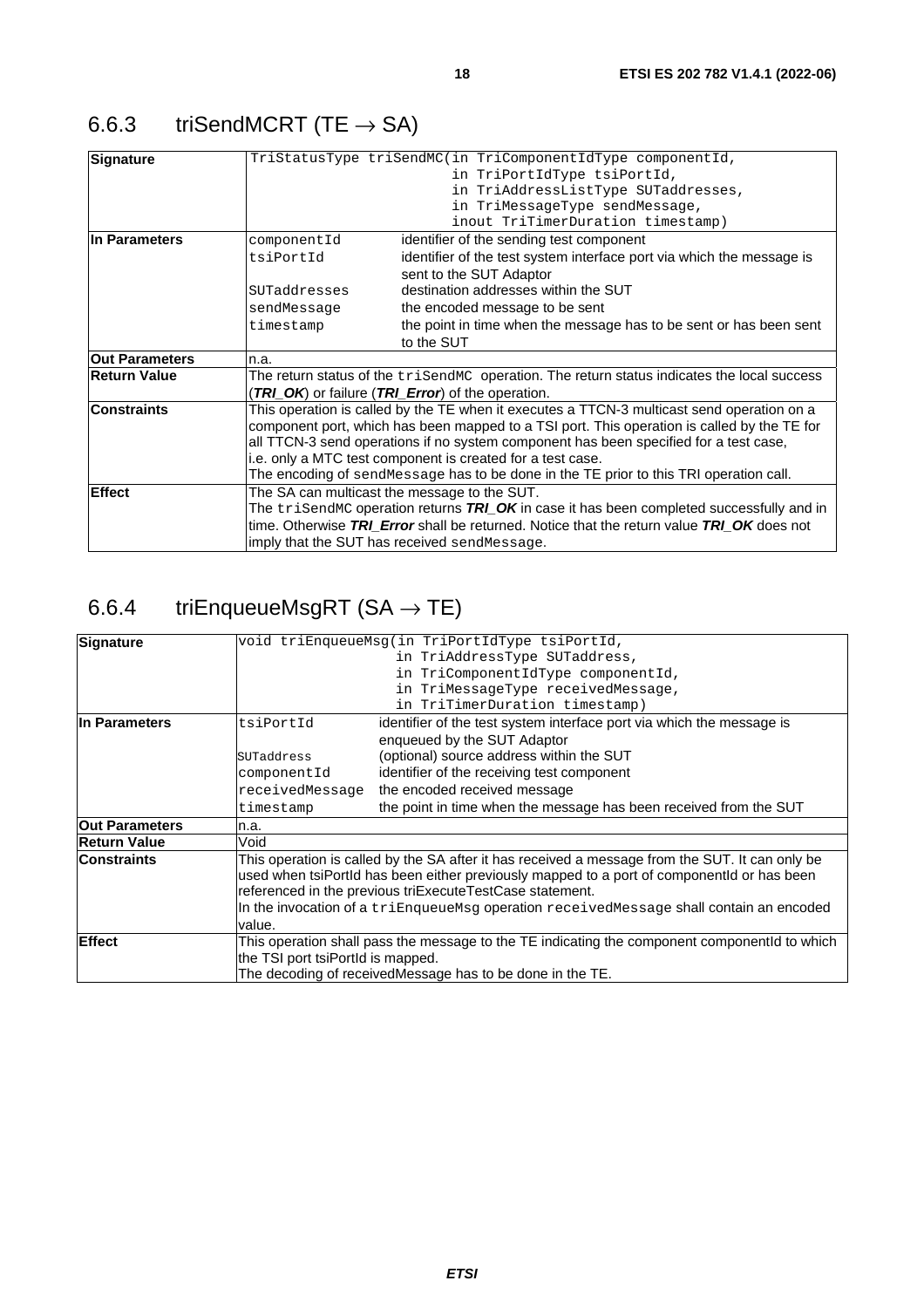## <span id="page-18-0"></span>6.6.5 triCallRT (TE  $\rightarrow$  SA)

| <b>Signature</b>                                                                                                       |                                                                                                                                                           | TriStatusType triCall(in TriComponentIdType componentId,                                                     |  |
|------------------------------------------------------------------------------------------------------------------------|-----------------------------------------------------------------------------------------------------------------------------------------------------------|--------------------------------------------------------------------------------------------------------------|--|
|                                                                                                                        |                                                                                                                                                           | in TriPortIdType tsiPortId,                                                                                  |  |
|                                                                                                                        |                                                                                                                                                           | in TriAddressType SUTaddress,                                                                                |  |
|                                                                                                                        |                                                                                                                                                           | in TriSignatureIdType signatureId,                                                                           |  |
|                                                                                                                        |                                                                                                                                                           | in TriParameterListType parameterList,                                                                       |  |
|                                                                                                                        |                                                                                                                                                           | inout TriTimerDuration timestamp)                                                                            |  |
| In Parameters                                                                                                          | componentId                                                                                                                                               | identifier of the test component issuing the procedure call                                                  |  |
|                                                                                                                        | tsiPortId                                                                                                                                                 | identifier of the test system interface port via which the procedure call is                                 |  |
|                                                                                                                        |                                                                                                                                                           | sent to the SUT Adaptor                                                                                      |  |
|                                                                                                                        | SUTaddress                                                                                                                                                | (optional) destination address within the SUT                                                                |  |
|                                                                                                                        | signatureId                                                                                                                                               | identifier of the signature of the procedure call                                                            |  |
|                                                                                                                        | parameterList                                                                                                                                             | a list of encoded parameters which are part of the indicated signature. The                                  |  |
|                                                                                                                        |                                                                                                                                                           | parameters in parameterList are ordered as they appear in the TTCN-3                                         |  |
|                                                                                                                        |                                                                                                                                                           | signature declaration                                                                                        |  |
|                                                                                                                        | timestamp                                                                                                                                                 | the point in time when the call has to be sent or has been sent to the SUT                                   |  |
| <b>Out Parameters</b>                                                                                                  | n.a.                                                                                                                                                      |                                                                                                              |  |
| <b>Return Value</b>                                                                                                    |                                                                                                                                                           | The return status of the $triCall$ operation. The return status indicates the local success                  |  |
|                                                                                                                        |                                                                                                                                                           | (TRI_OK) or failure (TRI_Error) of the operation.                                                            |  |
| <b>Constraints</b>                                                                                                     |                                                                                                                                                           | This operation is called by the TE when it executes a TTCN-3 unicast call operation on a                     |  |
|                                                                                                                        |                                                                                                                                                           | component port, which has been mapped to a TSI port. This operation is called by the TE for all              |  |
|                                                                                                                        | TTCN-3 call operations if no system component has been specified for a test case, i.e. only a MTC<br>test component is created for a test case.           |                                                                                                              |  |
|                                                                                                                        |                                                                                                                                                           |                                                                                                              |  |
|                                                                                                                        | All in and inout procedure parameters contain encoded values.                                                                                             |                                                                                                              |  |
| The procedure parameters are the parameters specified in the TTCN-3 signature template. Their                          |                                                                                                                                                           |                                                                                                              |  |
|                                                                                                                        | encoding has to be done in the TE prior to this TRI operation call.                                                                                       |                                                                                                              |  |
| <b>Effect</b><br>On invocation of this operation the SA can initiate the procedure call corresponding to the signature |                                                                                                                                                           |                                                                                                              |  |
|                                                                                                                        | identifier signatureId and the TSI port tsiPortId.<br>The tricall operation shall return without waiting for the return of the issued procedure call (see |                                                                                                              |  |
|                                                                                                                        |                                                                                                                                                           | note). This TRI operation returns TRI_OK on successful initiation of the procedure call in time,             |  |
|                                                                                                                        |                                                                                                                                                           | TRI_Error otherwise. No error shall be indicated by the SA in case the value of any out parameter            |  |
|                                                                                                                        |                                                                                                                                                           | is non-null. Notice that the return value of this TRI operation does not make any statement about            |  |
|                                                                                                                        | the success or failure of the procedure call.                                                                                                             |                                                                                                              |  |
|                                                                                                                        |                                                                                                                                                           | Note that an optional timeout value, which can be specified in the TTCN-3 ATS for a call operation,          |  |
|                                                                                                                        |                                                                                                                                                           | is not included in the tricall operation signature. The TE is responsible to address this issue by           |  |
|                                                                                                                        |                                                                                                                                                           | starting a timer for the TTCN-3 call operation in the PA with a separate TRI operation call,                 |  |
|                                                                                                                        | i.e. triStartTimer.                                                                                                                                       |                                                                                                              |  |
| NOTE:                                                                                                                  |                                                                                                                                                           | This might be achieved for example by spawning a new thread or process. This handling of this procedure call |  |
|                                                                                                                        | is, however, dependent on implementation of the TE.                                                                                                       |                                                                                                              |  |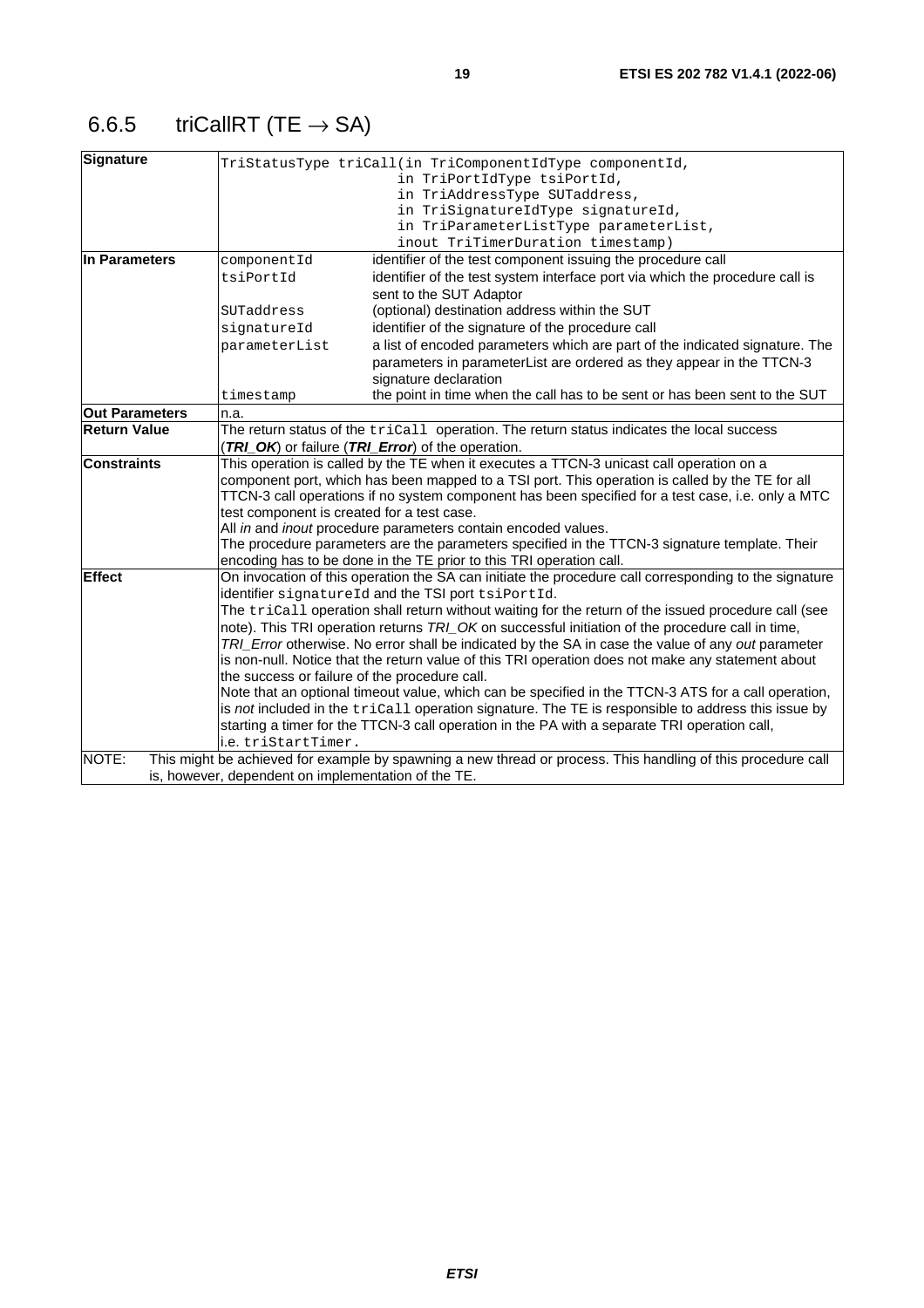## <span id="page-19-0"></span>6.6.6 triCallBCRT (TE  $\rightarrow$  SA)

| <b>Signature</b>      |                                                                                                                                                                                                  | TriStatusType triCallBC(in TriComponentIdType componentId,<br>in TriPortIdType tsiPortId,<br>in TriSignatureIdType signatureId, |  |
|-----------------------|--------------------------------------------------------------------------------------------------------------------------------------------------------------------------------------------------|---------------------------------------------------------------------------------------------------------------------------------|--|
|                       |                                                                                                                                                                                                  | in TriParameterListType parameterList,                                                                                          |  |
|                       |                                                                                                                                                                                                  | inout TriTimerDuration timestamp)                                                                                               |  |
| In Parameters         | componentId                                                                                                                                                                                      | identifier of the test component issuing the procedure call                                                                     |  |
|                       | tsiPortId                                                                                                                                                                                        | identifier of the test system interface port via which the procedure call is                                                    |  |
|                       |                                                                                                                                                                                                  | sent to the SUT Adaptor                                                                                                         |  |
|                       | signatureId                                                                                                                                                                                      | identifier of the signature of the procedure call                                                                               |  |
|                       | parameterList                                                                                                                                                                                    | a list of encoded parameters which are part of the indicated signature.                                                         |  |
|                       |                                                                                                                                                                                                  | The parameters in parameterList are ordered as they appear in the                                                               |  |
|                       |                                                                                                                                                                                                  | TTCN-3 signature declaration.                                                                                                   |  |
|                       | timestamp                                                                                                                                                                                        | the point in time when the call has to be sent or has been sent to the                                                          |  |
|                       |                                                                                                                                                                                                  | <b>SUT</b>                                                                                                                      |  |
| <b>Out Parameters</b> | n.a.                                                                                                                                                                                             |                                                                                                                                 |  |
| <b>Return Value</b>   | The return status of the tricallBC operation. The return status indicates the local success                                                                                                      |                                                                                                                                 |  |
|                       |                                                                                                                                                                                                  | (TRI_OK) or failure (TRI_Error) of the operation.                                                                               |  |
| <b>Constraints</b>    |                                                                                                                                                                                                  | This operation is called by the TE when it executes a TTCN-3 broadcast call operation on a                                      |  |
|                       | component port, which has been mapped to a TSI port. This operation is called by the TE for all<br>TTCN-3 call operations if no system component has been specified for a test case, i.e. only a |                                                                                                                                 |  |
|                       | MTC test component is created for a test case.                                                                                                                                                   |                                                                                                                                 |  |
|                       |                                                                                                                                                                                                  | All in and inout procedure parameters contain encoded values.                                                                   |  |
|                       |                                                                                                                                                                                                  | The procedure parameters are the parameters specified in the TTCN-3 signature template. Their                                   |  |
|                       |                                                                                                                                                                                                  | encoding has to be done in the TE prior to this TRI operation call.                                                             |  |
| <b>Effect</b>         |                                                                                                                                                                                                  | On invocation of this operation the SA can initiate and broadcast the procedure call                                            |  |
|                       |                                                                                                                                                                                                  | corresponding to the signature identifier signatureId and the TSI port tsiPortId.                                               |  |
|                       |                                                                                                                                                                                                  | The tricallBC operation shall return without waiting for the return of the issued procedure call                                |  |
|                       | (see note). This TRI operation returns TRI_OK on successful initiation of the procedure call in                                                                                                  |                                                                                                                                 |  |
|                       |                                                                                                                                                                                                  | time, TRI_Error otherwise. No error shall be indicated by the SA in case the value of any out                                   |  |
|                       |                                                                                                                                                                                                  | parameter is non-null. Notice that the return value of this TRI operation does not make any                                     |  |
|                       |                                                                                                                                                                                                  | statement about the success or failure of the procedure call.                                                                   |  |
|                       |                                                                                                                                                                                                  | Note that an optional timeout value, which can be specified in the TTCN-3 ATS for a call                                        |  |
|                       |                                                                                                                                                                                                  | operation, is not included in the tricallBC operation signature. The TE is responsible to                                       |  |
|                       |                                                                                                                                                                                                  | address this issue by starting a timer for the TTCN-3 call operation in the PA with a separate TRI                              |  |
|                       | operation call, i.e. triStartTimer.                                                                                                                                                              |                                                                                                                                 |  |
| NOTE:                 |                                                                                                                                                                                                  | This might be achieved for example by spawning a new thread or process. This handling of this procedure                         |  |
|                       |                                                                                                                                                                                                  | call is, however, dependent on implementation of the TE.                                                                        |  |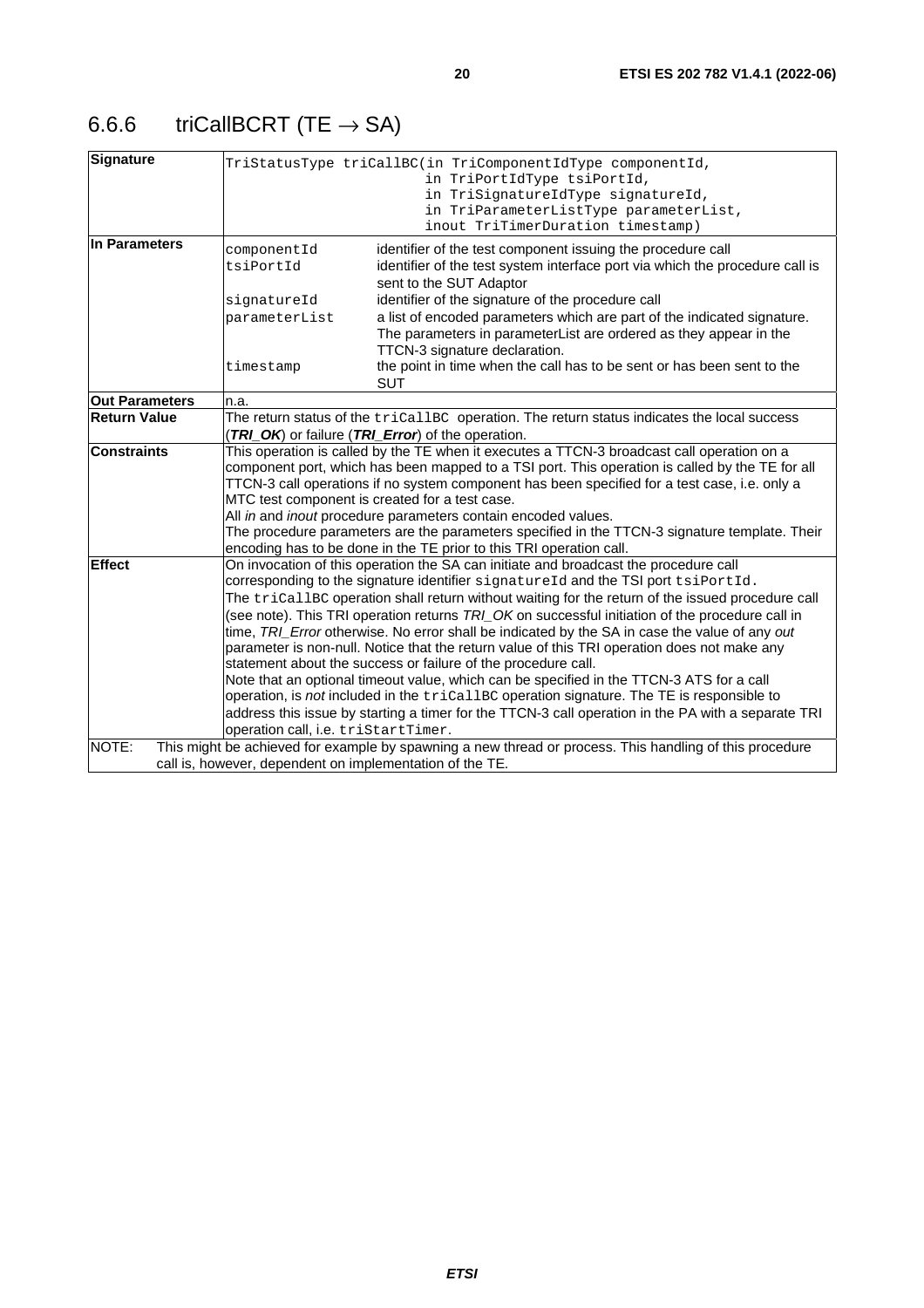## <span id="page-20-0"></span>6.6.7 triCallMCRT (TE  $\rightarrow$  SA)

| Signature             |                                                                                                                                                                                                                                                                                                                                                                                                                                                                                                                                                                                                                                                                                                                                                                                                                                                                                                                                                                                         | TriStatusType triCallMC(in TriComponentIdType componentId,<br>in TriPortIdType tsiPortId,<br>in TriAddressListType SUTaddresses,<br>in TriSignatureIdType signatureId,<br>in TriParameterListType parameterList,<br>inout TriTimerDuration timestamp)                                                                                                                                                                                                |
|-----------------------|-----------------------------------------------------------------------------------------------------------------------------------------------------------------------------------------------------------------------------------------------------------------------------------------------------------------------------------------------------------------------------------------------------------------------------------------------------------------------------------------------------------------------------------------------------------------------------------------------------------------------------------------------------------------------------------------------------------------------------------------------------------------------------------------------------------------------------------------------------------------------------------------------------------------------------------------------------------------------------------------|------------------------------------------------------------------------------------------------------------------------------------------------------------------------------------------------------------------------------------------------------------------------------------------------------------------------------------------------------------------------------------------------------------------------------------------------------|
| In Parameters         | componentId<br>tsiPortId<br>SUTaddresses<br>signatureId<br>parameterList                                                                                                                                                                                                                                                                                                                                                                                                                                                                                                                                                                                                                                                                                                                                                                                                                                                                                                                | identifier of the test component issuing the procedure call<br>identifier of the test system interface port via which the procedure call<br>is sent to the SUT Adaptor<br>destination addresses within the SUT<br>identifier of the signature of the procedure call<br>a list of encoded parameters which are part of the indicated signature.<br>The parameters in parameterList are ordered as they appear in the<br>TTCN-3 signature declaration. |
|                       | timestamp                                                                                                                                                                                                                                                                                                                                                                                                                                                                                                                                                                                                                                                                                                                                                                                                                                                                                                                                                                               | the point in time when the call has to be sent or has been sent to the<br><b>SUT</b>                                                                                                                                                                                                                                                                                                                                                                 |
| <b>Out Parameters</b> | n.a.                                                                                                                                                                                                                                                                                                                                                                                                                                                                                                                                                                                                                                                                                                                                                                                                                                                                                                                                                                                    |                                                                                                                                                                                                                                                                                                                                                                                                                                                      |
| <b>Return Value</b>   |                                                                                                                                                                                                                                                                                                                                                                                                                                                                                                                                                                                                                                                                                                                                                                                                                                                                                                                                                                                         | The return status of the tricallMC operation. The return status indicates the local success<br>(TRI_OK) or failure (TRI_Error) of the operation.                                                                                                                                                                                                                                                                                                     |
| <b>Constraints</b>    | This operation is called by the TE when it executes a TTCN-3 multicast call operation on a<br>component port, which has been mapped to a TSI port. This operation is called by the TE for all<br>TTCN-3 call operations if no system component has been specified for a test case, i.e. only a<br>MTC test component is created for a test case.<br>All in and inout procedure parameters contain encoded values.<br>The procedure parameters are the parameters specified in the TTCN-3 signature template.<br>Their encoding has to be done in the TE prior to this TRI operation call.                                                                                                                                                                                                                                                                                                                                                                                               |                                                                                                                                                                                                                                                                                                                                                                                                                                                      |
| <b>Effect</b>         | On invocation of this operation the SA can initiate and multicast the procedure call<br>corresponding to the signature identifier signatureld and the TSI port tsiPortId.<br>The triCallMC operation shall return without waiting for the return of the issued procedure<br>call (see note). This TRI operation returns TRI_OK on successful initiation of the procedure call<br>in time, TRI_Error otherwise. No error shall be indicated by the SA in case the value of any out<br>parameter is non-null. Notice that the return value of this TRI operation does not make any<br>statement about the success or failure of the procedure call.<br>Note that an optional timeout value, which can be specified in the TTCN-3 ATS for a call<br>operation, is not included in the triCallMC operation signature. The TE is responsible to address<br>this issue by starting a timer for the TTCN-3 call operation in the PA with a separate TRI<br>operation call, i.e. triStartTimer. |                                                                                                                                                                                                                                                                                                                                                                                                                                                      |
| NOTE:                 |                                                                                                                                                                                                                                                                                                                                                                                                                                                                                                                                                                                                                                                                                                                                                                                                                                                                                                                                                                                         | This might be achieved for example by spawning a new thread or process. This handling of this procedure<br>call is, however, dependent on implementation of the TE.                                                                                                                                                                                                                                                                                  |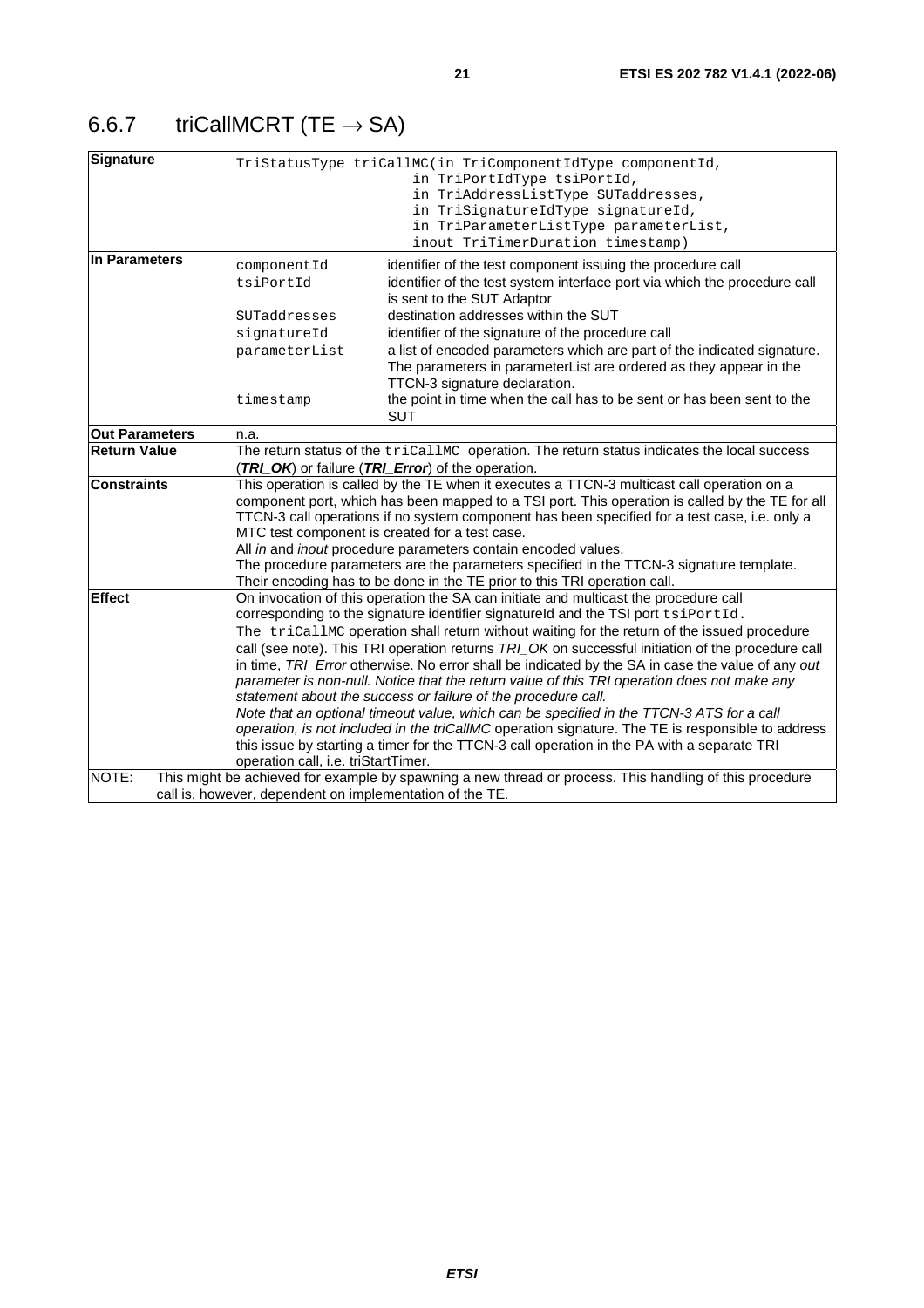## <span id="page-21-0"></span>6.6.8 triReplyRT (TE  $\rightarrow$  SA)

| <b>Signature</b>      |                                                                                                                                                                                                                                                                                                                                                                                                                                                                                                                                                                                                                                                                       | TriStatusType triReply(in TriComponentIdType componentId,<br>in TriPortIdType tsiPortId,<br>in TriAddressType SUTaddress,<br>in TriSignatureIdType signatureId,<br>in TriParameterListType parameterList,<br>in TriParameterType returnValue,<br>inout TriTimerDuration timestamp) |
|-----------------------|-----------------------------------------------------------------------------------------------------------------------------------------------------------------------------------------------------------------------------------------------------------------------------------------------------------------------------------------------------------------------------------------------------------------------------------------------------------------------------------------------------------------------------------------------------------------------------------------------------------------------------------------------------------------------|------------------------------------------------------------------------------------------------------------------------------------------------------------------------------------------------------------------------------------------------------------------------------------|
| In Parameters         | componentId                                                                                                                                                                                                                                                                                                                                                                                                                                                                                                                                                                                                                                                           | identifier of the replying test component                                                                                                                                                                                                                                          |
|                       | tsiPortId                                                                                                                                                                                                                                                                                                                                                                                                                                                                                                                                                                                                                                                             | identifier of the test system interface port via which the reply is sent to<br>the SUT Adaptor                                                                                                                                                                                     |
|                       | SUTaddress                                                                                                                                                                                                                                                                                                                                                                                                                                                                                                                                                                                                                                                            | (optional) destination address within the SUT                                                                                                                                                                                                                                      |
|                       | signatureId                                                                                                                                                                                                                                                                                                                                                                                                                                                                                                                                                                                                                                                           | identifier of the signature of the procedure call                                                                                                                                                                                                                                  |
|                       | parameterList                                                                                                                                                                                                                                                                                                                                                                                                                                                                                                                                                                                                                                                         | a list of encoded parameters which are part of the indicated signature.                                                                                                                                                                                                            |
|                       |                                                                                                                                                                                                                                                                                                                                                                                                                                                                                                                                                                                                                                                                       | The parameters in parameterList are ordered as they                                                                                                                                                                                                                                |
|                       |                                                                                                                                                                                                                                                                                                                                                                                                                                                                                                                                                                                                                                                                       | appear in the TTCN-3 signature declaration                                                                                                                                                                                                                                         |
|                       | returnValue                                                                                                                                                                                                                                                                                                                                                                                                                                                                                                                                                                                                                                                           | (optional) encoded return value of the procedure call                                                                                                                                                                                                                              |
|                       | timestamp                                                                                                                                                                                                                                                                                                                                                                                                                                                                                                                                                                                                                                                             | the point in time when the reply has to be sent or has been sent to the<br><b>SUT</b>                                                                                                                                                                                              |
| <b>Out Parameters</b> | n.a.                                                                                                                                                                                                                                                                                                                                                                                                                                                                                                                                                                                                                                                                  |                                                                                                                                                                                                                                                                                    |
| <b>Return Value</b>   |                                                                                                                                                                                                                                                                                                                                                                                                                                                                                                                                                                                                                                                                       | The return status of the $\text{trikeply}$ operation. The return status indicates the local success<br>(TRI_OK) or failure (TRI_Error) of the operation.                                                                                                                           |
| <b>Constraints</b>    | This operation is called by the TE when it executes a TTCN-3 unicast reply operation on a<br>component port that has been mapped to a TSI port. This operation is called by the TE for all<br>TTCN-3 reply operations if no system component has been specified for a test case, i.e. only a<br>MTC test component is created for a test case.<br>All out and <i>inout</i> procedure parameters and the return value contain encoded values.<br>The parameterList contains procedure call parameters. These parameters are the<br>parameters specified in the TTCN-3 signature template. Their encoding has to be done in the<br>TE prior to this TRI operation call. |                                                                                                                                                                                                                                                                                    |
|                       |                                                                                                                                                                                                                                                                                                                                                                                                                                                                                                                                                                                                                                                                       | If no return type has been defined for the procedure signature in the TTCN-3 ATS, the distinct<br>value null shall be passed for the return value.                                                                                                                                 |
| <b>Effect</b>         |                                                                                                                                                                                                                                                                                                                                                                                                                                                                                                                                                                                                                                                                       | On invocation of this operation the SA can issue the reply to a procedure call corresponding to                                                                                                                                                                                    |
|                       |                                                                                                                                                                                                                                                                                                                                                                                                                                                                                                                                                                                                                                                                       | the signature identifier signatureld and the TSI port tsiPortId.                                                                                                                                                                                                                   |
|                       |                                                                                                                                                                                                                                                                                                                                                                                                                                                                                                                                                                                                                                                                       | The triReply operation will return $TRLOK$ on successful execution of this operation in time,                                                                                                                                                                                      |
|                       |                                                                                                                                                                                                                                                                                                                                                                                                                                                                                                                                                                                                                                                                       | TRI_Error otherwise. The SA shall indicate no error in case the value of any in parameter or an<br>undefined return value is different from null.                                                                                                                                  |
|                       |                                                                                                                                                                                                                                                                                                                                                                                                                                                                                                                                                                                                                                                                       |                                                                                                                                                                                                                                                                                    |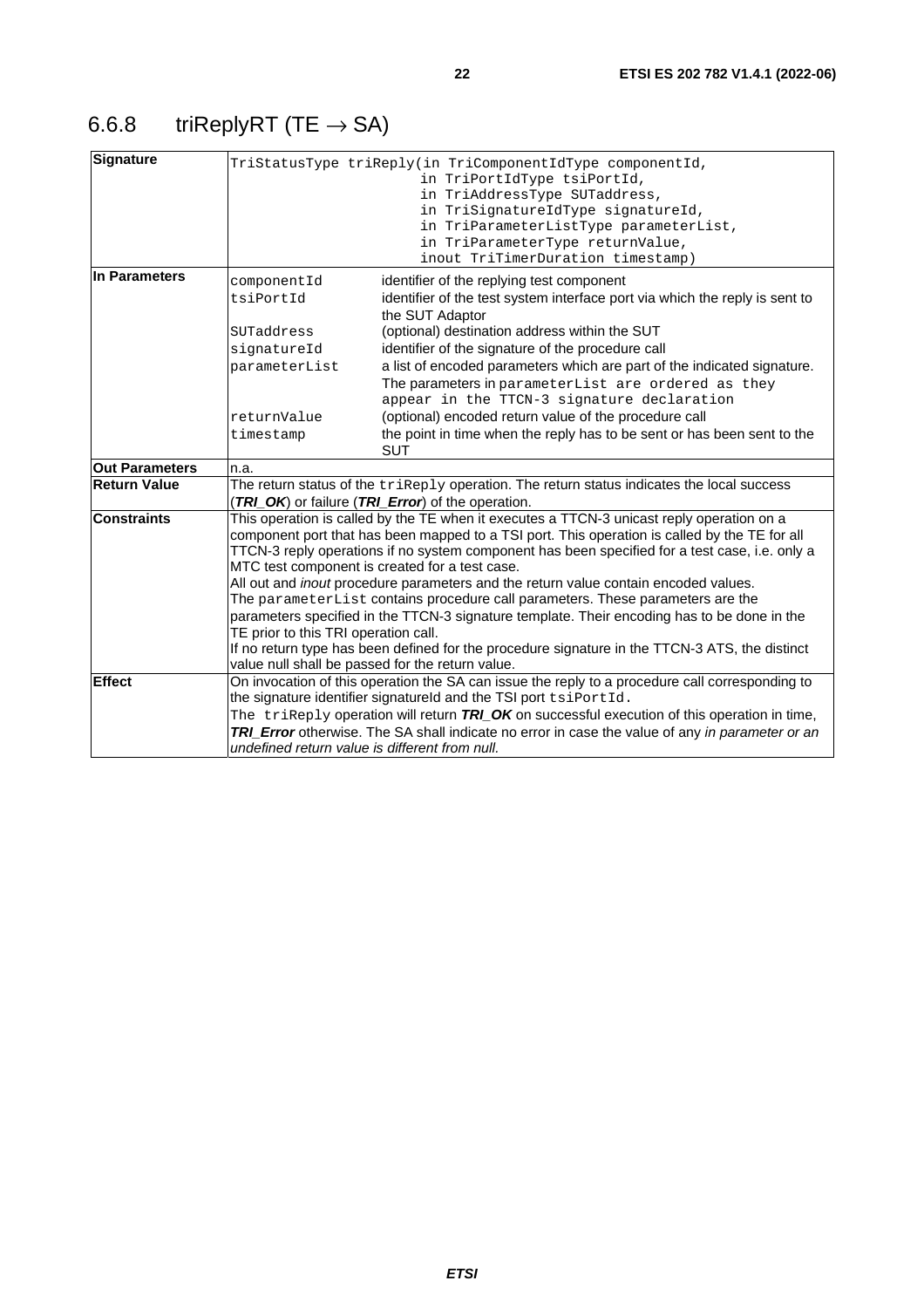<span id="page-22-0"></span>

| <b>Signature</b>      |                                                                                                                                                                                                                                                                                                                                                                                                                                                                                                                                                                                                                                                                                                                                                                                                                               | TriStatusType triReplyBC(in TriComponentIdType componentId,<br>in TriPortIdType tsiPortId,<br>in TriSignatureIdType signatureId,<br>in TriParameterListType parameterList,<br>in TriParameterType returnValue,<br>inout TriTimerDuration timestamp)                                                                                                                                                                             |
|-----------------------|-------------------------------------------------------------------------------------------------------------------------------------------------------------------------------------------------------------------------------------------------------------------------------------------------------------------------------------------------------------------------------------------------------------------------------------------------------------------------------------------------------------------------------------------------------------------------------------------------------------------------------------------------------------------------------------------------------------------------------------------------------------------------------------------------------------------------------|---------------------------------------------------------------------------------------------------------------------------------------------------------------------------------------------------------------------------------------------------------------------------------------------------------------------------------------------------------------------------------------------------------------------------------|
| In Parameters         | componentId                                                                                                                                                                                                                                                                                                                                                                                                                                                                                                                                                                                                                                                                                                                                                                                                                   | identifier of the replying test component                                                                                                                                                                                                                                                                                                                                                                                       |
|                       | tsiPortId                                                                                                                                                                                                                                                                                                                                                                                                                                                                                                                                                                                                                                                                                                                                                                                                                     | identifier of the test system interface port via which the reply is sent<br>to the SUT Adaptor                                                                                                                                                                                                                                                                                                                                  |
|                       | signatureId                                                                                                                                                                                                                                                                                                                                                                                                                                                                                                                                                                                                                                                                                                                                                                                                                   | identifier of the signature of the procedure call                                                                                                                                                                                                                                                                                                                                                                               |
|                       | parameterList                                                                                                                                                                                                                                                                                                                                                                                                                                                                                                                                                                                                                                                                                                                                                                                                                 | a list of encoded parameters which are part of the indicated                                                                                                                                                                                                                                                                                                                                                                    |
|                       |                                                                                                                                                                                                                                                                                                                                                                                                                                                                                                                                                                                                                                                                                                                                                                                                                               | signature. The parameters in parameterList are ordered as<br>they appear in the TTCN-3 signature declaration                                                                                                                                                                                                                                                                                                                    |
|                       | returnValue                                                                                                                                                                                                                                                                                                                                                                                                                                                                                                                                                                                                                                                                                                                                                                                                                   | (optional) encoded return value of the procedure call                                                                                                                                                                                                                                                                                                                                                                           |
|                       | timestamp                                                                                                                                                                                                                                                                                                                                                                                                                                                                                                                                                                                                                                                                                                                                                                                                                     | the point in time when the reply has to be sent or has been sent to                                                                                                                                                                                                                                                                                                                                                             |
|                       |                                                                                                                                                                                                                                                                                                                                                                                                                                                                                                                                                                                                                                                                                                                                                                                                                               | the SUT                                                                                                                                                                                                                                                                                                                                                                                                                         |
| <b>Out Parameters</b> | n.a.                                                                                                                                                                                                                                                                                                                                                                                                                                                                                                                                                                                                                                                                                                                                                                                                                          |                                                                                                                                                                                                                                                                                                                                                                                                                                 |
| <b>Return Value</b>   |                                                                                                                                                                                                                                                                                                                                                                                                                                                                                                                                                                                                                                                                                                                                                                                                                               | The return status of the triReplyBC operation. The return status indicates the local                                                                                                                                                                                                                                                                                                                                            |
|                       |                                                                                                                                                                                                                                                                                                                                                                                                                                                                                                                                                                                                                                                                                                                                                                                                                               | success (TRI_OK) or failure (TRI_Error) of the operation.                                                                                                                                                                                                                                                                                                                                                                       |
| <b>Constraints</b>    | This operation is called by the TE when it executes a TTCN-3 broadcast reply operation on a<br>component port that has been mapped to a TSI port. This operation is called by the TE for<br>all TTCN-3 reply operations if no system component has been specified for a test case,<br>i.e. only a MTC test component is created for a test case.<br>All out and <i>inout</i> procedure parameters and the return value contain encoded values.<br>The parameterList contains procedure call parameters. These parameters are the<br>parameters specified in the TTCN-3 signature template. Their encoding has to be done in<br>the TE prior to this TRI operation call.<br>If no return type has been defined for the procedure signature in the TTCN-3 ATS, the<br>distinct value null shall be passed for the return value. |                                                                                                                                                                                                                                                                                                                                                                                                                                 |
| <b>Effect</b>         |                                                                                                                                                                                                                                                                                                                                                                                                                                                                                                                                                                                                                                                                                                                                                                                                                               | On invocation of this operation the SA can broadcast the reply to procedure calls<br>corresponding to the signature identifier signatureld and the TSI port tsiPortId.<br>The triReplyBC operation will return $TRL$ OK on successful execution of this operation in<br>time, TRI Error otherwise. The SA shall indicate no error in case the value of any in<br>parameter or an undefined return value is different from null. |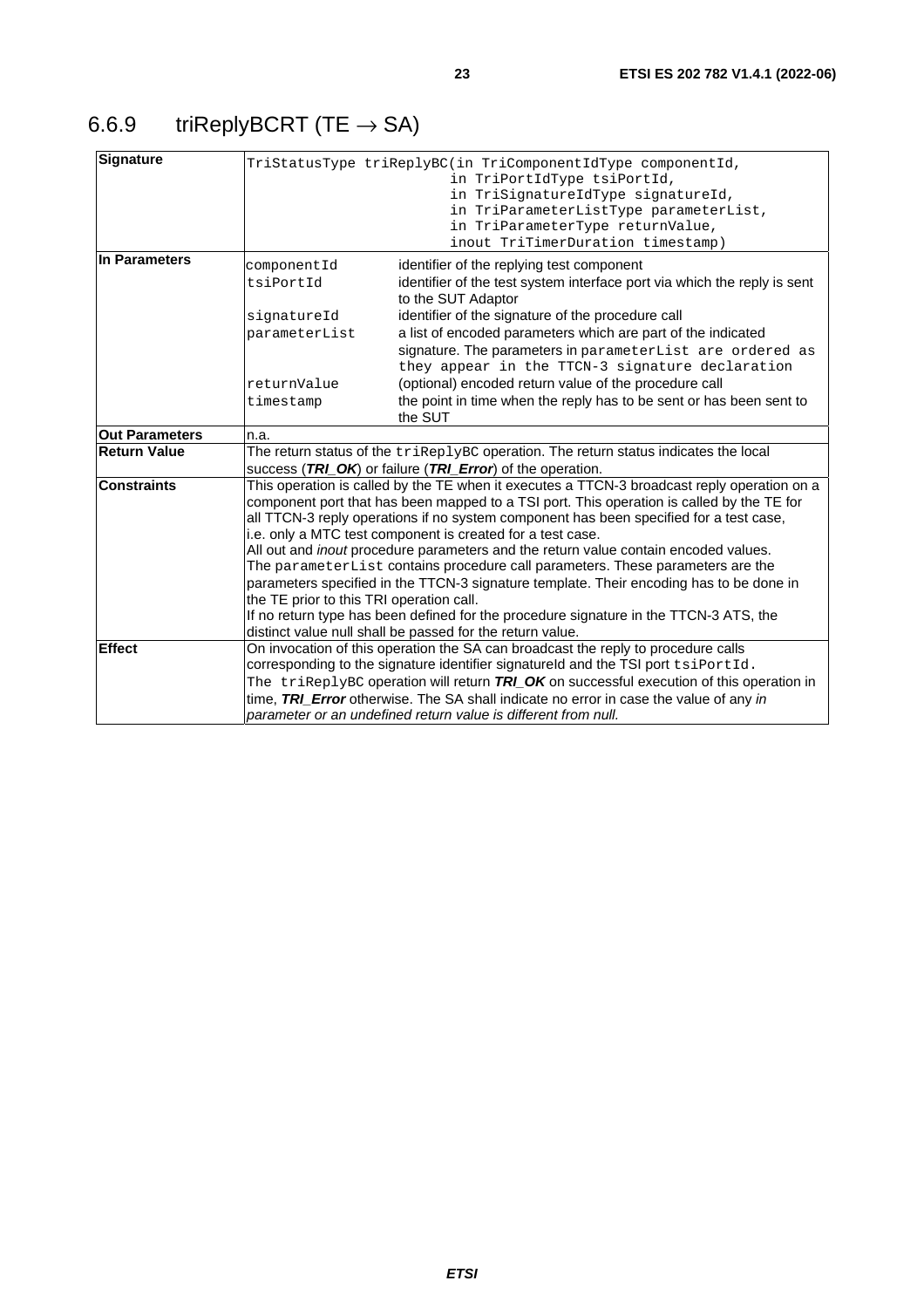## <span id="page-23-0"></span>6.6.10 triReplyMCRT (TE  $\rightarrow$  SA)

| <b>Signature</b>      |                                              | TriStatusType triReplyMC(in TriComponentIdType componentId,<br>in TriPortIdType tsiPortId,<br>in TriAddressListType SUTaddresses,<br>in TriSignatureIdType signatureId,<br>in TriParameterListType parameterList,<br>in TriParameterType returnValue,<br>inout TriTimerDuration timestamp)                                                                                                                                                                                                                                                                                                                                                                                                                                                                                                                             |  |
|-----------------------|----------------------------------------------|------------------------------------------------------------------------------------------------------------------------------------------------------------------------------------------------------------------------------------------------------------------------------------------------------------------------------------------------------------------------------------------------------------------------------------------------------------------------------------------------------------------------------------------------------------------------------------------------------------------------------------------------------------------------------------------------------------------------------------------------------------------------------------------------------------------------|--|
| In Parameters         | componentId<br>tsiPortId                     | identifier of the replying test component<br>identifier of the test system interface port via which the reply is sent                                                                                                                                                                                                                                                                                                                                                                                                                                                                                                                                                                                                                                                                                                  |  |
|                       | SUTaddresses<br>signatureId<br>parameterList | to the SUT Adaptor<br>destination addresses within the SUT<br>identifier of the signature of the procedure call<br>a list of encoded parameters which are part of the indicated<br>signature. The parameters in parameterList are ordered as                                                                                                                                                                                                                                                                                                                                                                                                                                                                                                                                                                           |  |
|                       | returnValue<br>timestamp                     | they appear in the TTCN-3 signature declaration<br>(optional) encoded return value of the procedure call<br>the point in time when the reply has to be sent or has been sent to<br>the SUT                                                                                                                                                                                                                                                                                                                                                                                                                                                                                                                                                                                                                             |  |
| <b>Out Parameters</b> | n.a.                                         |                                                                                                                                                                                                                                                                                                                                                                                                                                                                                                                                                                                                                                                                                                                                                                                                                        |  |
| <b>Return Value</b>   |                                              | The return status of the triReplyMC operation. The return status indicates the local success<br>(TRI_OK) or failure (TRI_Error) of the operation.                                                                                                                                                                                                                                                                                                                                                                                                                                                                                                                                                                                                                                                                      |  |
| <b>Constraints</b>    |                                              | This operation is called by the TE when it executes a TTCN-3 multicast reply operation on a<br>component port that has been mapped to a TSI port. This operation is called by the TE for all<br>TTCN-3 reply operations if no system component has been specified for a test case, i.e. only<br>a MTC test component is created for a test case.<br>All out and inout procedure parameters and the return value contain encoded values.<br>The parameterList contains procedure call parameters. These parameters are the<br>parameters specified in the TTCN-3 signature template. Their encoding has to be done in the<br>TE prior to this TRI operation call.<br>If no return type has been defined for the procedure signature in the TTCN-3 ATS, the distinct<br>value null shall be passed for the return value. |  |
| <b>Effect</b>         |                                              | On invocation of this operation the SA can multicast the reply to procedure calls<br>corresponding to the signature identifier signatureld and the TSI port tsiPortId.<br>The triReplyMC operation will return TRI_OK on successful execution of this operation in<br>time, TRI_Error otherwise. The SA shall indicate no error in case the value of any in<br>parameter or an undefined return value is different from null.                                                                                                                                                                                                                                                                                                                                                                                          |  |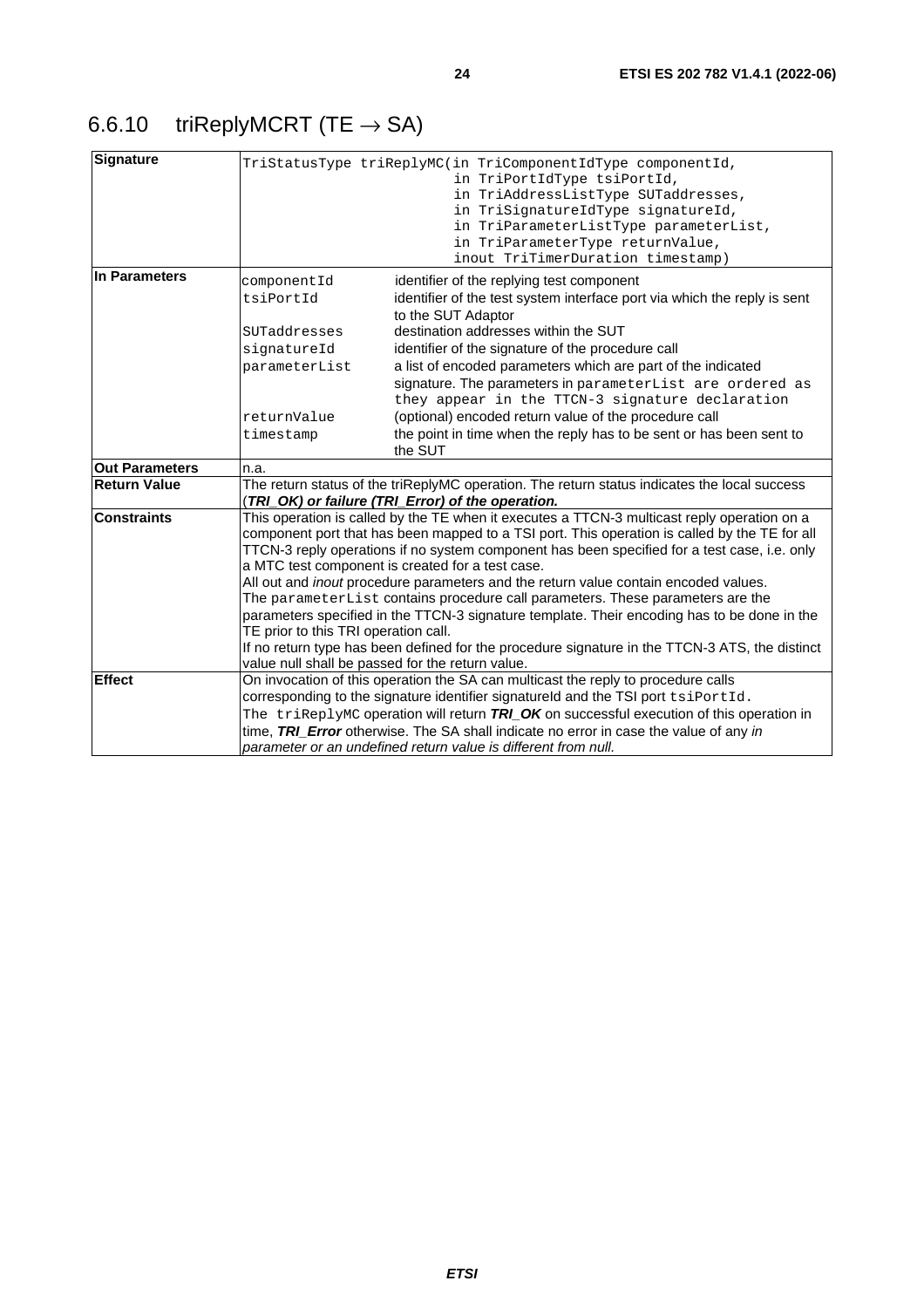## <span id="page-24-0"></span>6.6.11 triRaiseRT (TE  $\rightarrow$  SA)

| <b>Signature</b>      |                      | TriStatusType triRaise(in TriComponentIdType componentId,                                     |
|-----------------------|----------------------|-----------------------------------------------------------------------------------------------|
|                       |                      | in TriPortIdType tsiPortId,                                                                   |
|                       |                      | in TriAddressType SUTaddress,                                                                 |
|                       |                      | in TriSignatureIdType signatureId,                                                            |
|                       |                      | in TriExceptionType exc,                                                                      |
|                       |                      | inout TriTimerDuration timestamp)                                                             |
| In Parameters         | componentId          | identifier of the test component raising the exception                                        |
|                       | tsiPortId            | identifier of the test system interface port via which the exception is                       |
|                       |                      | sent to the SUT Adaptor                                                                       |
|                       | SUTaddress           | (optional) destination address within the SUT                                                 |
|                       | signatureId          | identifier of the signature of the procedure call which the exception is                      |
|                       |                      | associated with                                                                               |
|                       | <b>Exc</b>           | the encoded exception                                                                         |
|                       | timestamp            | the point in time when the exception has to be sent or has been sent to                       |
|                       |                      | the SUT                                                                                       |
| <b>Out Parameters</b> | n.a.                 |                                                                                               |
| <b>Return Value</b>   |                      | The return status of the triRaise operation. The return status indicates the local success    |
|                       |                      | (TRI_OK) or failure (TRI_Error) of the operation.                                             |
| <b>Constraints</b>    |                      | This operation is called by the TE when it executes a TTCN-3 unicast raise operation on a     |
|                       |                      | component port that has been mapped to a TSI port. This operation is called by the TE for all |
|                       |                      | TTCN-3 raise operations if no system component has been specified for a test case, i.e. only  |
|                       |                      | a MTC test component is created for a test case.                                              |
|                       |                      | The encoding of the exception has to be done in the TE prior to this TRI operation call.      |
| <b>Effect</b>         |                      | On invocation of this operation the SA can raise an exception to a procedure call             |
|                       |                      | corresponding to the signature identifier signatureld and the TSI port tsiPortId.             |
|                       |                      | The triRaise operation returns TRI_OK on successful execution of the operation in time,       |
|                       | TRI_Error otherwise. |                                                                                               |

## 6.6.12 triRaiseBCRT (TE  $\rightarrow$  SA)

| Signature             |                      | TriStatusType triRaiseBC(in TriComponentIdType componentId,                                  |
|-----------------------|----------------------|----------------------------------------------------------------------------------------------|
|                       |                      | in TriPortIdType tsiPortId,                                                                  |
|                       |                      | in TriSignatureIdType signatureId,                                                           |
|                       |                      | in TriExceptionType exc,                                                                     |
|                       |                      | inout TriTimerDuration timestamp)                                                            |
| In Parameters         | componentId          | identifier of the test component raising the exception                                       |
|                       | tsiPortId            | identifier of the test system interface port via which the exception is                      |
|                       |                      | sent to the SUT Adaptor                                                                      |
|                       | signatureId          | identifier of the signature of the procedure call which the exception is                     |
|                       |                      | associated with                                                                              |
|                       | exc                  | the encoded exception                                                                        |
|                       | timestamp            | the point in time when the exception has to be sent or has been sent                         |
|                       |                      | to the SUT                                                                                   |
| <b>Out Parameters</b> | n.a.                 |                                                                                              |
| <b>Return Value</b>   |                      | The return status of the triRaiseBC operation. The return status indicates the local success |
|                       |                      | (TRI_OK) or failure (TRI_Error) of the operation.                                            |
| <b>Constraints</b>    |                      | This operation is called by the TE when it executes a TTCN-3 broadcast raise operation on    |
|                       |                      | a component port that has been mapped to a TSI port. This operation is called by the TE for  |
|                       |                      | all TTCN-3 raise operations if no system component has been specified for a test case,       |
|                       |                      | i.e. only a MTC test component is created for a test case.                                   |
|                       |                      | The encoding of the exception has to be done in the TE prior to this TRI operation call.     |
| <b>Effect</b>         |                      | On invocation of this operation the SA can raise and broadcast an exception to procedure     |
|                       |                      | calls corresponding to the signature identifier signatureld and the TSI port tsiPortId.      |
|                       |                      | The triRaiseBC operation returns TRI_OK on successful execution of the operation in time,    |
|                       | TRI Error otherwise. |                                                                                              |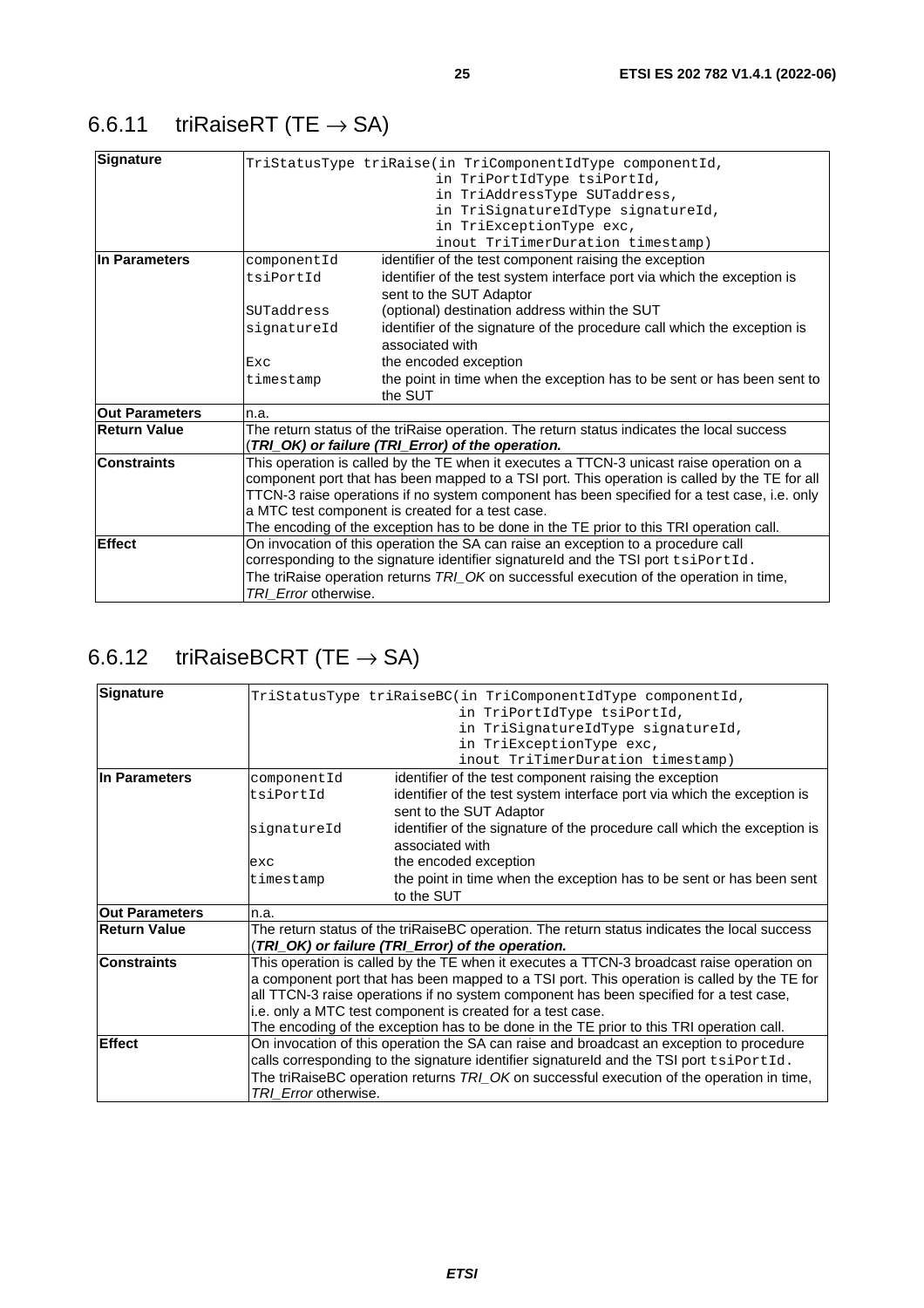<span id="page-25-0"></span>

| <b>Signature</b>      |                      | TriStatusType triRaiseMC(in TriComponentIdType componentId,<br>in TriPortIdType tsiPortId,<br>in TriAddressListType SUTaddresses,<br>in TriSignatureIdType signatureId,<br>in TriExceptionType exc,<br>inout TriTimerDuration timestamp) |
|-----------------------|----------------------|------------------------------------------------------------------------------------------------------------------------------------------------------------------------------------------------------------------------------------------|
| In Parameters         | componentId          | identifier of the test component raising the exception                                                                                                                                                                                   |
|                       | tsiPortId            | identifier of the test system interface port via which the exception is                                                                                                                                                                  |
|                       |                      | sent to the SUT Adaptor                                                                                                                                                                                                                  |
|                       | SUTaddresses         | destination addresses within the SUT                                                                                                                                                                                                     |
|                       | signatureId          | identifier of the signature of the procedure call which the exception                                                                                                                                                                    |
|                       |                      | is associated with                                                                                                                                                                                                                       |
|                       | exc                  | the encoded exception                                                                                                                                                                                                                    |
|                       | timestamp            | the point in time when the exception has to be sent or has been sent<br>to the SUT                                                                                                                                                       |
| <b>Out Parameters</b> | n.a.                 |                                                                                                                                                                                                                                          |
| <b>Return Value</b>   |                      | The return status of the triRaiseMC operation. The return status indicates the local success<br>(TRI_OK) or failure (TRI_Error) of the operation.                                                                                        |
| <b>Constraints</b>    |                      | This operation is called by the TE when it executes a TTCN-3 multicast raise operation on a                                                                                                                                              |
|                       |                      | component port that has been mapped to a TSI port. This operation is called by the TE for                                                                                                                                                |
|                       |                      | all TTCN-3 raise operations if no system component has been specified for a test case,                                                                                                                                                   |
|                       |                      | i.e. only a MTC test component is created for a test case.                                                                                                                                                                               |
|                       |                      | The encoding of the exception has to be done in the TE prior to this TRI operation call.                                                                                                                                                 |
| <b>Effect</b>         |                      | On invocation of this operation the SA can raise and multicast an exception to a procedure                                                                                                                                               |
|                       |                      | calls corresponding to the signature identifier signatureld and the TSI port tsiPortId.                                                                                                                                                  |
|                       | TRI Error otherwise. | The triRaiseMC operation returns TRI OK on successful execution of the operation in time,                                                                                                                                                |

## 6.6.14  $triEnqueueCallRT (SA \rightarrow TE)$

| <b>Signature</b>      |                         | void triEnqueueCall(in TriPortIdType tsiPortId,                                                 |
|-----------------------|-------------------------|-------------------------------------------------------------------------------------------------|
|                       |                         | in TriAddressType SUTaddress,                                                                   |
|                       |                         | in TriComponentIdType componentId,                                                              |
|                       |                         | in TriSignatureIdType signatureId,                                                              |
|                       |                         | in TriParameterListType parameterList,                                                          |
|                       |                         | in TriTimerDuration timestamp)                                                                  |
| lIn Parameters        | tsiPortId               | identifier of the test system interface port via which the procedure call                       |
|                       |                         | is enqueued by the SUT Adaptor                                                                  |
|                       | SUTaddress              | (optional) source address within the SUT                                                        |
|                       | componentId             | identifier of the receiving test component                                                      |
|                       | signatureId             | identifier of the signature of the procedure call                                               |
|                       | parameterList           | a list of encoded parameters which are part of the indicated signature.                         |
|                       |                         | The parameters in parameterList are ordered as they appear in                                   |
|                       |                         | the TTCN-3 signature declaration. Description of data passed as                                 |
|                       |                         | parameters to the operation from the calling entity to the called entity                        |
|                       | timestamp               | the point in time when the call has been received from the SUT                                  |
| <b>Out Parameters</b> | n.a.                    |                                                                                                 |
| <b>Return Value</b>   | Void                    |                                                                                                 |
| <b>Constraints</b>    |                         | This operation can be called by the SA after it has received a procedure call from the SUT. It  |
|                       |                         | can only be used when tsiPortId has been either previously mapped to a port of                  |
|                       |                         | componentId or referenced in the previous triExecuteTestCase statement.                         |
|                       |                         | In the invocation of a triEnqueueCall operation all in and inout procedure parameters           |
|                       | contain encoded values. |                                                                                                 |
| <b>Effect</b>         |                         | The TE can enqueue this procedure call with the signature identifier signatureld at the port of |
|                       |                         | the component component Id to which the TSI port tsiPortId is mapped. The decoding of           |
|                       |                         | procedure parameters has to be done in the TE.                                                  |
|                       |                         | The TE shall indicate no error in case the value of any out parameter is different from null.   |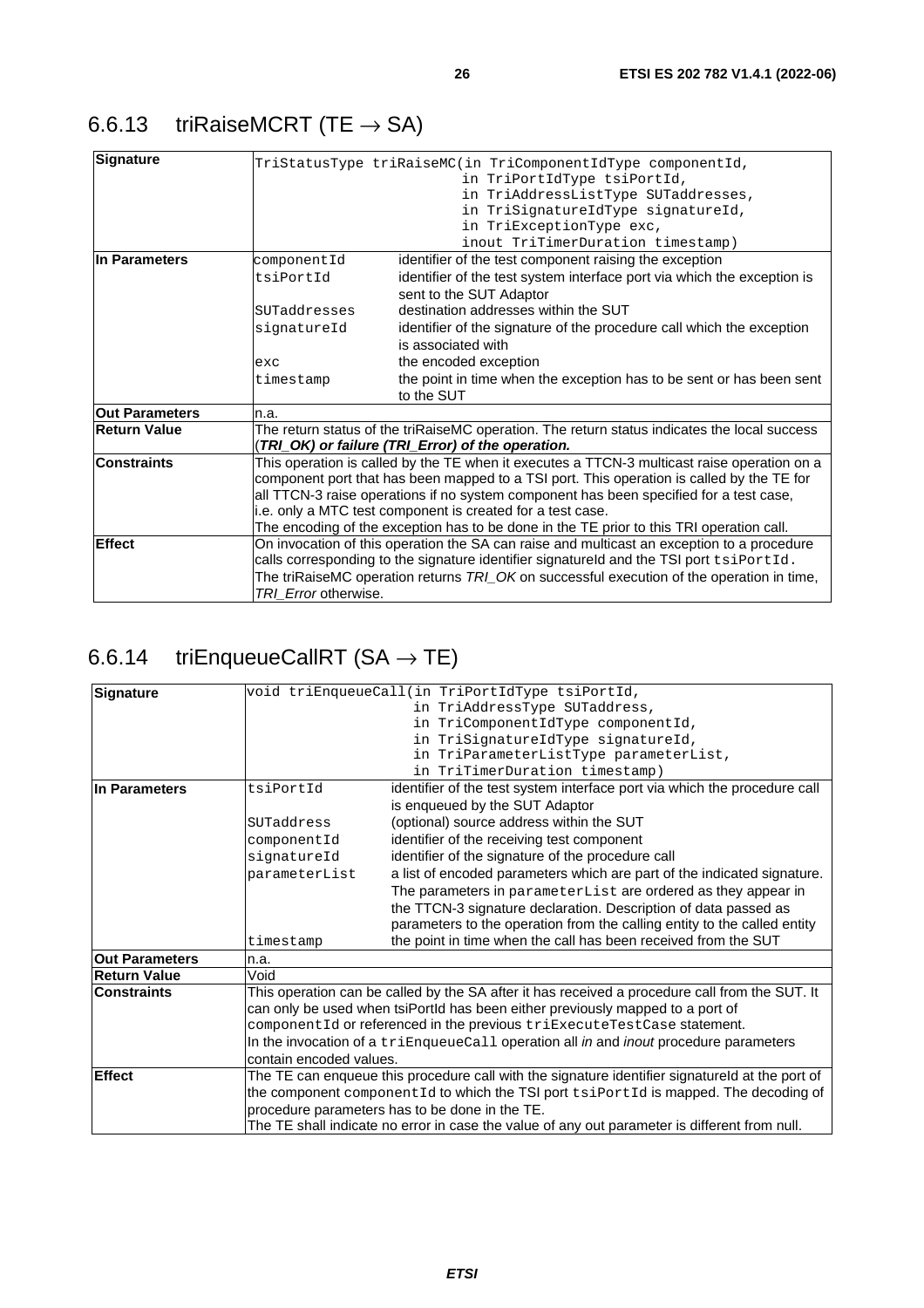## <span id="page-26-0"></span>6.6.15 triEnqueueReplyRT  $(SA \rightarrow TE)$

| <b>Signature</b>      |                                      | void triEnqueueReply(in TriPortIdType tsiPortId,                                                                                                                                                   |
|-----------------------|--------------------------------------|----------------------------------------------------------------------------------------------------------------------------------------------------------------------------------------------------|
|                       |                                      | in TriAddressType SUTaddress,                                                                                                                                                                      |
|                       |                                      | in TriComponentIdType componentId,                                                                                                                                                                 |
|                       |                                      | in TriSignatureIdType signatureId,                                                                                                                                                                 |
|                       |                                      | in TriParameterListType parameterList,                                                                                                                                                             |
|                       |                                      | in TriParameterType returnValue,                                                                                                                                                                   |
|                       |                                      | in TriTimerDuration timestamp)                                                                                                                                                                     |
| In Parameters         | tsiPortId                            | identifier of the test system interface port via which the reply is enqueued                                                                                                                       |
|                       |                                      | by the SUT Adaptor                                                                                                                                                                                 |
|                       | SUTaddress                           | (optional) source address within the SUT                                                                                                                                                           |
|                       | componentId                          | identifier of the receiving test component                                                                                                                                                         |
|                       | signatureId                          | identifier of the signature of the procedure call                                                                                                                                                  |
|                       | parameterList                        | a list of encoded parameters which are part of the indicated signature. The                                                                                                                        |
|                       |                                      | parameters in parameterList are ordered as they appear in the TTCN-3                                                                                                                               |
|                       |                                      | signature declaration                                                                                                                                                                              |
|                       | returnValue                          | (optional) encoded return value of the procedure call                                                                                                                                              |
|                       | timestamp                            | the point in time when the reply has been received from the SUT                                                                                                                                    |
| <b>Out Parameters</b> | n.a.                                 |                                                                                                                                                                                                    |
| <b>Return Value</b>   | Void                                 |                                                                                                                                                                                                    |
| <b>Constraints</b>    |                                      | This operation can be called by the SA after it has received a reply from the SUT. It can only be<br>used when tsiPortId has been either previously mapped to a port of component Id or referenced |
|                       |                                      |                                                                                                                                                                                                    |
|                       |                                      | in the previous triExecuteTestCase statement.                                                                                                                                                      |
|                       | return value contain encoded values. | In the invocation of a triEnqueueReply operation all out and inout procedure parameters and the                                                                                                    |
|                       |                                      |                                                                                                                                                                                                    |
|                       |                                      | If no return type has been defined for the procedure signature in the TTCN-3 ATS, the distinct<br>value null shall be used for the return value.                                                   |
| <b>Effect</b>         |                                      | The TE can enqueue this reply to the procedure call with the signature identifier signatureld at                                                                                                   |
|                       |                                      | the port of the component component Id to which the TSI port tsiPortId is mapped. The                                                                                                              |
|                       |                                      | decoding of the procedure parameters has to be done within the TE.                                                                                                                                 |
|                       |                                      | The TE shall indicate no error in case the value of any in parameter or an undefined return                                                                                                        |
|                       | value is different from null.        |                                                                                                                                                                                                    |
|                       |                                      |                                                                                                                                                                                                    |

## 6.6.16 triEnqueueExceptionRT ( $SA \rightarrow TE$ )

| Signature             |             | void triEnqueueException(in TriPortIdType tsiPortId,                                               |
|-----------------------|-------------|----------------------------------------------------------------------------------------------------|
|                       |             | in TriAddressType SUTaddress,                                                                      |
|                       |             | in TriComponentIdType componentId,                                                                 |
|                       |             | in TriSignatureIdType signatureId,                                                                 |
|                       |             | in TriExceptionType exc,                                                                           |
|                       |             | in TriTimerDuration timestamp)                                                                     |
| In Parameters         | tsiPortId   | identifier for the test system interface port via which the exception is                           |
|                       |             | enqueued by the SUT Adaptor                                                                        |
|                       | SUTaddress  | (optional) source address within the SUT                                                           |
|                       | componentId | identifier of the receiving test component                                                         |
|                       | signatureId | identifier of the signature of the procedure call which the exception                              |
|                       |             | is associated with                                                                                 |
|                       | exc         | the encoded exception                                                                              |
|                       | timestamp   | the point in time when the exception has been received from the SUT                                |
| <b>Out Parameters</b> | n.a.        |                                                                                                    |
| <b>Return Value</b>   | Void        |                                                                                                    |
| <b>Constraints</b>    |             | This operation can be called by the SA after it has received a reply from the SUT. It can only be  |
|                       |             | used when tsiPortId has been either previously mapped to a port of component Id or referenced      |
|                       |             | in the previous triExecuteTestCase statement.                                                      |
|                       |             | In the invocation of a triEnqueueException operation exception shall contain an encoded            |
|                       | value.      |                                                                                                    |
| <b>Effect</b>         |             | The TE can enqueue this exception for the procedure call with the signature identifier signatureld |
|                       |             | at the port of the component component Id to which the TSI port tsiPortId is mapped.               |
|                       |             | The decoding of the exception has to be done within the TE.                                        |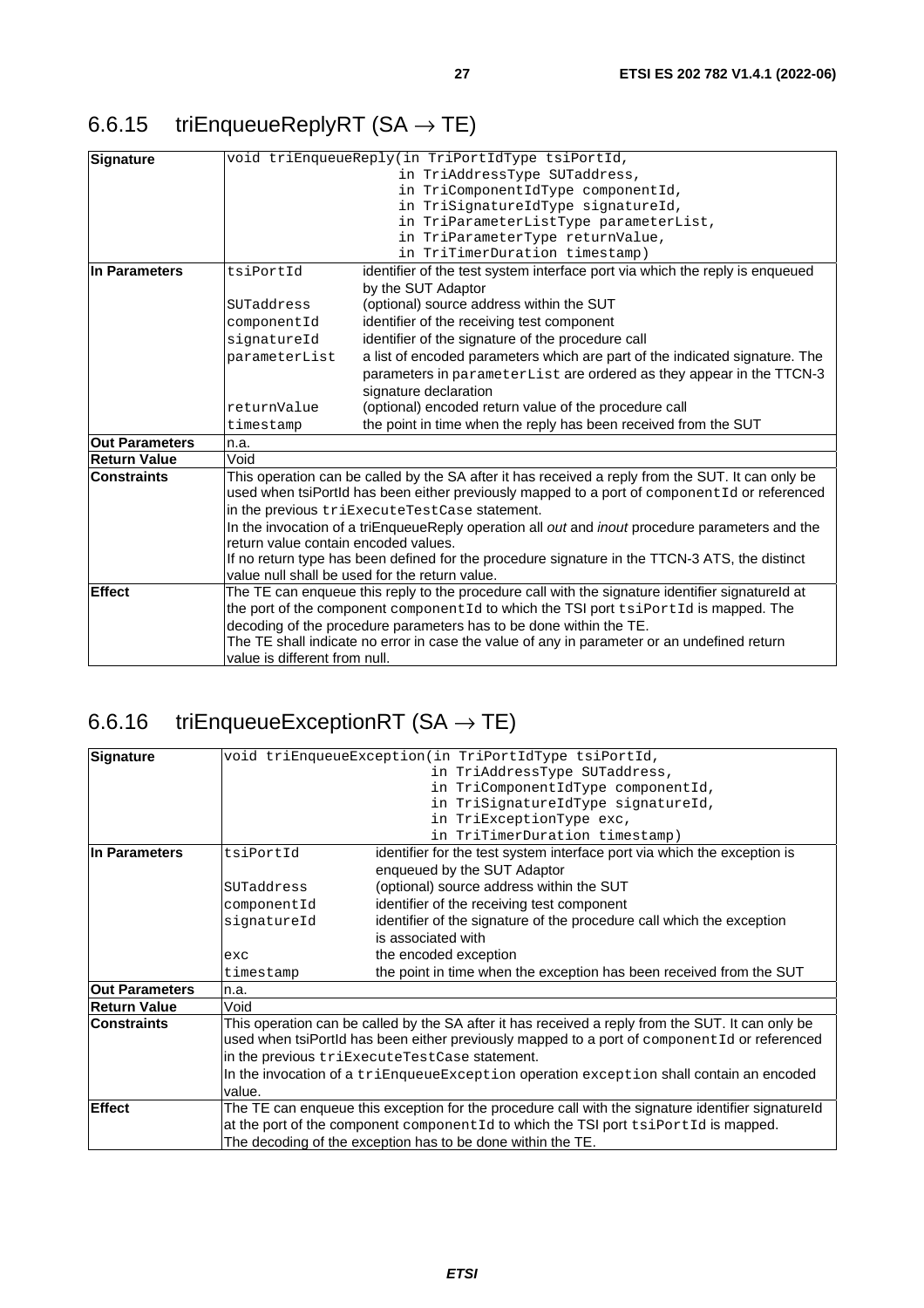### <span id="page-27-0"></span>6.7 Definition of Interfaces

Instead of changing the existing interfaces, new additional interfaces containing the newly introduced declarations have been defined:

- triCommunicationSART TE  $\rightarrow$  SA
- triCommunicationTERT  $SA \rightarrow RT$
- triPlatformPART TE  $\rightarrow$  SA
- triPlatformTERT TE  $\rightarrow$  SA

### 6.8 Changes for JavaTM Language Mapping

#### 6.8.0 General

package org.etsi.ttcn.tri.rt;

For all methods, the timestamp parameter is mapped to a parameter of type TriTimerDuration.

### 6.8.1 Mapping of interface triCommunicationSART

```
import org.etsi.ttcn.tri.*; 
public interface TriCommunicationSART { 
     // Message based communication operations 
     // Ref: TRI-Definition 5.5.3.1 
    public TriStatus triSend(TriComponentId componentId, TriPortId tsiPortId, 
             TriAddress sutAddress, TriMessage sendMessage, inout TriTimerDuration timestamp); 
     // Ref: TRI-Definition 5.5.3.2 
    public TriStatus triSendBC(TriComponentId componentId, TriPortId tsiPortId, 
             TriMessage sendMessage, inout TriTimerDuration timestamp); 
     // Ref: TRI-Definition 5.5.3.3 
    public TriStatus triSendMC(TriComponentId componentId, TriPortId tsiPortId, 
             TriAddressList sutAddresses, TriMessage sendMessage, inout TriTimerDuration timestamp); 
     // Procedure based communication operations 
     // Ref: TRI-Definition 5.5.4.1 
    public TriStatus triCall(TriComponentId componentId, 
             TriPortId tsiPortId, TriAddress sutAddress, 
             TriSignatureId signatureId, TriParameterList parameterList, inout TriTimerDuration 
timestamp); 
     // Ref: TRI-Definition 5.5.4.2 
     public TriStatus triCallBC(TriComponentId componentId, 
             TriPortId tsiPortId, 
             TriSignatureId signatureId, TriParameterList parameterList, inout TriTimerDuration 
timestamp); 
     // Ref: TRI-Definition 5.5.4.3 
     public TriStatus triCallMC(TriComponentId componentId, 
             TriPortId tsiPortId, TriAddressList sutAddresses, 
             TriSignatureId signatureId, TriParameterList parameterList, inout TriTimerDuration 
timestamp); 
     // Ref: TRI-Definition 5.5.4.4 
     public TriStatus triReply(TriComponentId componentId, 
             TriPortId tsiPortId, TriAddress sutAddress, 
             TriSignatureId signatureId, TriParameterList parameterList, 
             TriParameter returnValue, inout TriTimerDuration timestamp); 
     // Ref: TRI-Definition 5.5.4.5 
     public TriStatus triReplyBC(TriComponentId componentId, 
             TriPortId tsiPortId, 
             TriSignatureId signatureId, TriParameterList parameterList, 
             TriParameter returnValue, inout TriTimerDuration timestamp); 
     // Ref: TRI-Definition 5.5.4.6 
     public TriStatus triReplyMC(TriComponentId componentId, 
             TriPortId tsiPortId, TriAddressList sutAddresses, 
             TriSignatureId signatureId, TriParameterList parameterList, 
             TriParameter returnValue, inout TriTimerDuration timestamp);
```
*ETSI*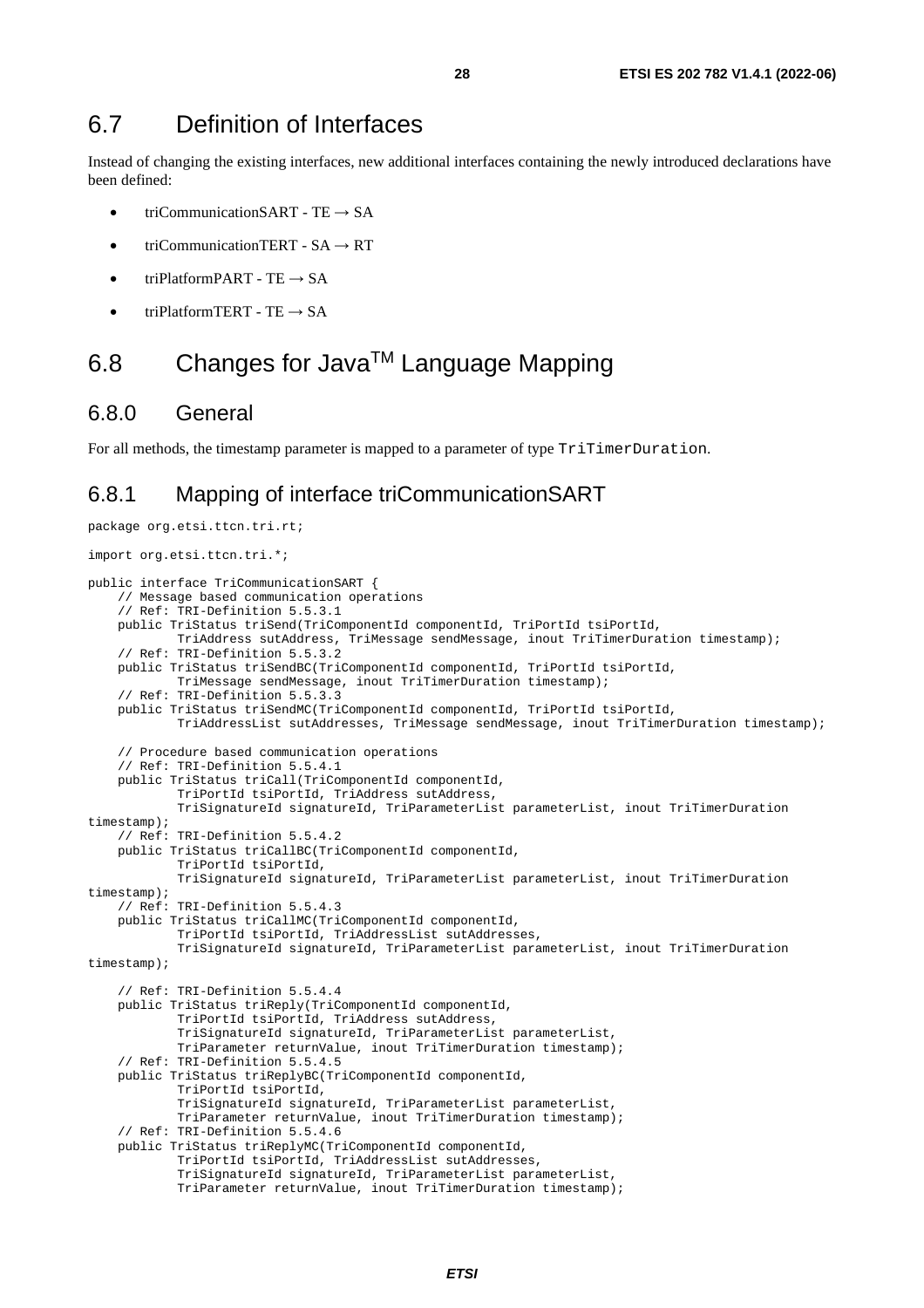```
 // Ref: TRI-Definition 5.5.4.7 
 public TriStatus triRaise(TriComponentId componentId, TriPortId tsitPortId, 
         TriAddress sutAddress, 
         TriSignatureId signatureId, 
         TriException exc, inout TriTimerDuration timestamp); 
 // Ref: TRI-Definition 5.5.4.8 
 public TriStatus triRaiseBC(TriComponentId componentId, 
         TriPortId tsitPortId, 
         TriSignatureId signatureId, 
         TriException exc, inout TriTimerDuration timestamp); 
 // Ref: TRI-Definition 5.5.4.9 
 public TriStatus triRaiseMC(TriComponentId componentId, TriPortId tsitPortId,
```
}

### 6.8.2 Mapping of interface triCommunicationTERT

TriException exc, inout TriTimerDuration timestamp);

 TriAddresses sutAddresses, TriSignatureId signatureId,

```
package org.etsi.ttcn.tri.rt; 
import org.etsi.ttcn.tri.*; 
public interface TriCommunicationTERT { 
     // Message based communication operations 
     // Ref: TRI-Definition 5.5.3.4 
    public void triEnqueueMsg(TriPortId tsiPortId, 
             TriAddress sutAddress, TriComponentId componentId, 
             TriMessage receivedMessage, TriTimerDuration timestamp); 
     // Procedure based communication operations 
     // Ref: TRI-Definition 5.5.4.10 
     public void triEnqueueCall(TriPortId tsiPortId, 
             TriAddress sutAddress, TriComponentId componentId, 
             TriSignatureId signatureId, TriParameterList parameterList, TriTimerDuration timestamp); 
     // Ref: TRI-Definition 5.5.4.11 
     public void triEnqueueReply(TriPortId tsiPortId, TriAddress sutAddress, 
             TriComponentId componentId, TriSignatureId signatureId, 
             TriParameterList parameterList, TriParameter returnValue, TriTimerDuration timestamp); 
     // Ref: TRI-Definition 5.5.4.12 
     public void triEnqueueException(TriPortId tsiPortId, 
             TriAddress sutAddress, TriComponentId componentId, 
             TriSignatureId signatureId, TriException exc, TriTimerDuration timestamp); 
}
```
### 6.8.3 Mapping of interface triPlatformPART

```
package org.etsi.ttcn.tri.rt; 
import org.etsi.ttcn.tri.*; 
public interface TriPlatformPART { 
     // Timer handling operations 
     // Ref: TRI-Definition 6.1 
     public TriStatus triStartClock(long ticksPerSecond); 
     // Ref: TRI-Definition 6.2 
     public TriStatus triReadClock(TriTimerDuration timestamp); 
     // Ref: TRI-Definition 6.3 
    public TriStatus triBeginWait(TriTimerDuration timestamp, TriComponentId componentId); 
     // Ref: TRI-Definition 6.5 
    public TriStatus triWaitUntil(TriTimerDuration timestamp, TriComponentId componentId); 
}
```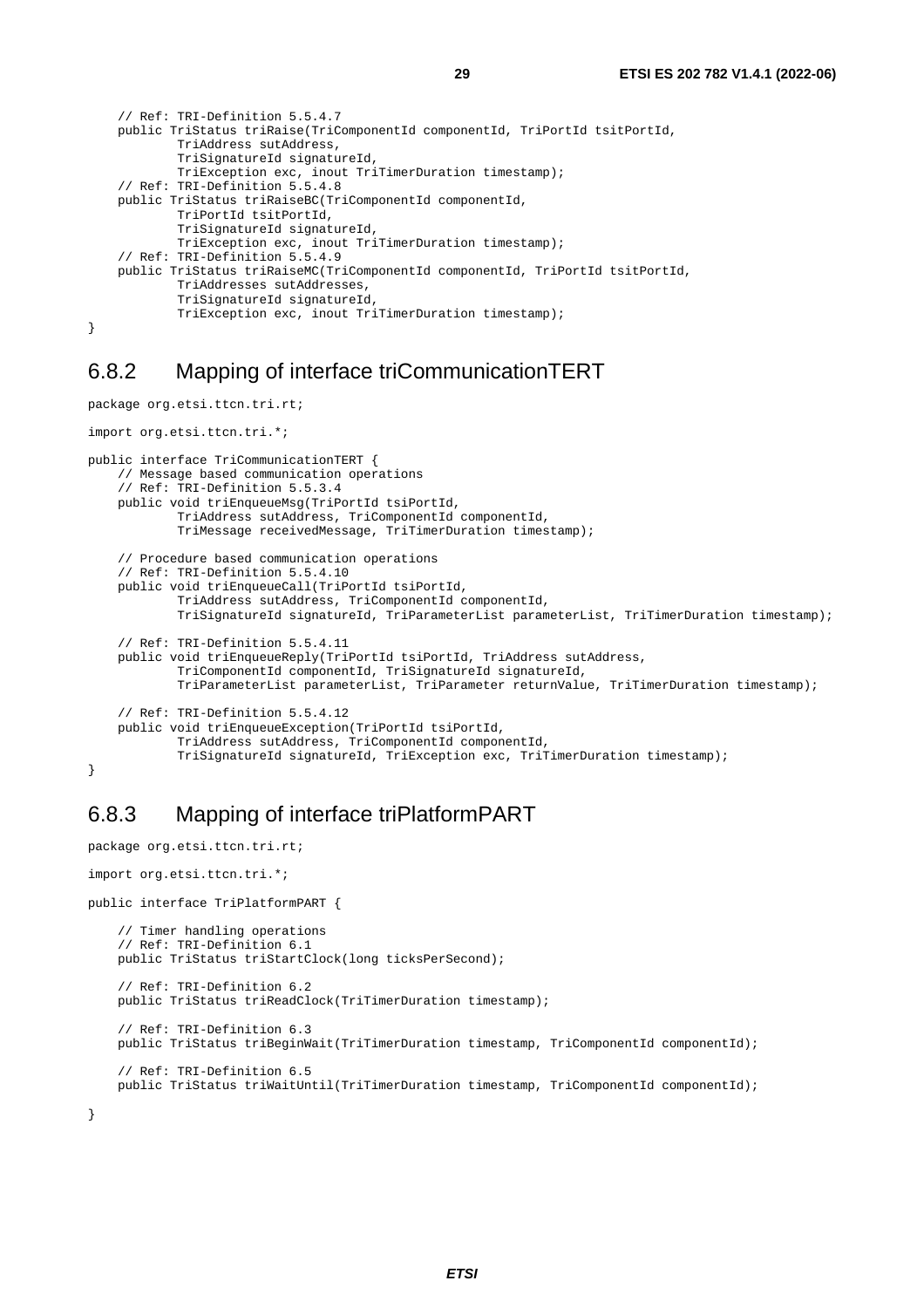### <span id="page-29-0"></span>6.8.4 Mapping of interface triPlatformTE

The following declarations have to be added to the interface **triPlatformTE**:

```
package org.etsi.ttcn.tri.rt; 
import org.etsi.ttcn.tri.*; 
public interface TriPlatformTERT { 
     // Ref: TRI-Definition 6.4 
     public TriStatus triEndWait(TriComponentId componentId); 
}
```
### 6.9 Changes for ANSI C Language Mapping

The following declarations have to be added:

```
TriStatus triStartClock 
(long ticksPerSecond) 
TriStatus triReadClock 
(TriTimerDuration* timepoint) 
TriStatus triBeginWait 
(TriTimerDuration timepoint, 
 TriComponentId* componentId) 
TriStatus triWaitUntil 
(TriTimerDuration* timepoint, 
  TriComponentId* componentId) 
TriStatus triEndWait 
(TriComponentId* componentId) 
TriStatus triSendRTRT 
(const TriComponentId* componentId, 
  const TriPortId* tsiPortId, 
  const TriAddress* sutAddress, 
  const TriMessage* sendMessage, 
 TriTimerDuration* timepoint) 
TriStatus triSendBCRT 
(const TriComponentId* componentId, 
  const TriPortId* tsiPortId, 
  const TriMessage* sendMessage, 
 TriTimerDuration* timepoint) 
TriStatus triSendMCRT 
(const TriComponentId* componentId, 
  const TriPortId* tsiPortId, 
 const TriAddressList* sutAddresses.
  const TriMessage* sendMessage, 
  TriTimerDuration* timepoint) 
void triEnqueueMsgRT 
(const TriPortId* tsiPortId, 
  const TriAddress* sutAddress, 
  const TriComponentId* componentId, 
  const TriMessage* receivedMessage, 
 TriTimerDuration timepoint) 
TriStatus triCallRT 
(const TriComponentId* componentId, 
  const TriPortId* tsiPortId, 
  const TriAddress* sutAddress, 
  const TriSignatureId* signatureId, 
  const TriParameterList* parameterList, 
  TriTimerDuration* timepoint) 
TriStatus triCallRT 
(const TriComponentId* componentId, 
  const TriPortId* tsiPortId, 
  const TriAddress* sutAddress, 
  const TriSignatureId* signatureId, 
  const TriParameterList* parameterList, 
 TriTimerDuration* timepoint) 
TriStatus triCallBCRT 
(const TriComponentId* componentId, 
  const TriPortId* tsiPortId, 
  const TriSignatureId* signatureId, 
  const TriParameterList* parameterList, 
  TriTimerDuration* timepoint) 
TriStatus triCallMCRT 
(const TriComponentId* componentId,
```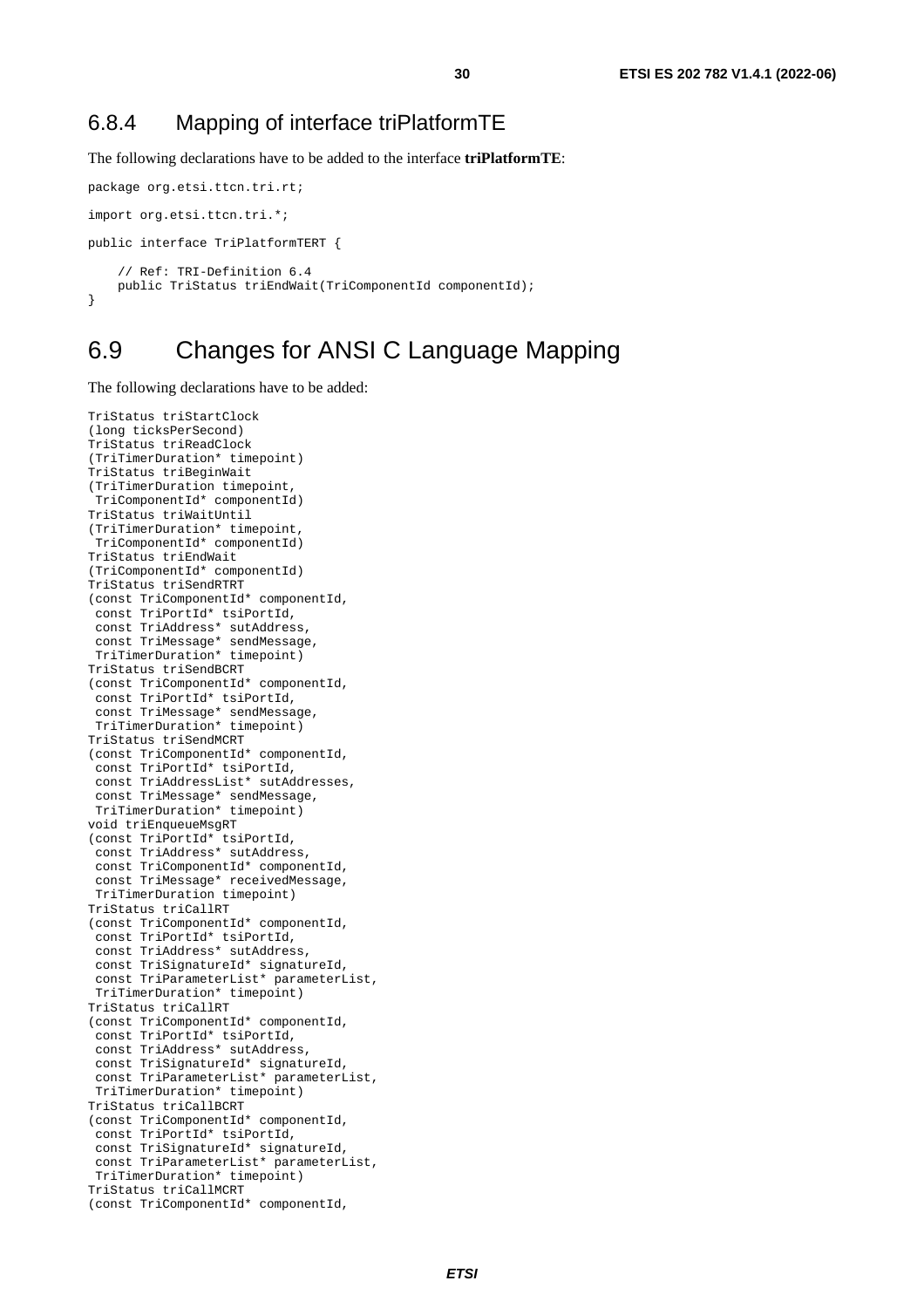```
 const TriPortId* tsiPortId, 
  const TriAddressList* sutAddresses, 
  const TriSignatureId* signatureId, 
  const TriParameterList* parameterList, 
  TriTimerDuration* timepoint) 
TriStatus triReplyRT 
(const TriComponentId* componentId, 
  const TriPortId* tsiPortId, 
  const TriAddress* sutAddress, 
  const TriSignatureId* signatureId, 
  const TriParameterList* parameterList, 
  const TriParameter* returnValue, 
 TriTimerDuration* timepoint) 
TriStatus triReplyBCRT 
(const TriComponentId* componentId, 
  const TriPortId* tsiPortId, 
  const TriSignatureId* signatureId, 
  const TriParameterList* parameterList, 
  const TriParameter* returnValue, 
  TriTimerDuration* timepoint) 
TriStatus triReplyMCRT 
(const TriComponentId* componentId, 
  const TriPortId* tsiPortId, 
  const TriAddressList* sutAddresses, 
  const TriSignatureId* signatureId, 
  const TriParameterList* parameterList, 
  const TriParameter* returnValue, 
  TriTimerDuration* timepoint) 
TriStatus triRaiseRT 
(const TriComponentId* componentId, 
  const TriPortId* tsiPortId, 
  const TriAddress* sutAddress, 
  const TriSignatureId* signatureId, 
  const TriException* exception, 
  TriTimerDuration* timepoint) 
TriStatus triRaiseBCRT 
(const TriComponentId* componentId, 
  const TriPortId* tsiPortId, 
  const TriSignatureId* signatureId, 
  const TriException* exception, 
  TriTimerDuration* timepoint) 
TriStatus triRaiseMCRT 
(const TriComponentId* componentId, 
  const TriPortId* tsiPortId, 
  const TriAddressList* sutAddresses, 
  const TriSignatureId* signatureId, 
  const TriException* exception, 
  TriTimerDuration* timepoint) 
void triEnqueueCallRT 
(const TriPortId* tsiPortId, 
  const TriAddress* sutAddress, 
  const TriComponentId* componentId, 
  const TriSignatureId* signatureId, 
  const TriParameterList* parameterList, 
 TriTimerDuration timepoint) 
void triEnqueueReplyRT 
(const TriPortId* tsiPortId, 
  const TriAddress* sutAddress, 
  const TriComponentId* componentId, 
 const TriSignatureId* signatureId,
 const TriParameterList* parameterList,
  const TriParameter* returnValue, 
  TriTimerDuration timepoint) 
void triEnqueueExceptionRT 
(const TriPortId* tsiPortId, 
  const TriAddress* sutAddress, 
  const TriComponentId* componentId, 
  const TriSignatureId* signatureId, 
  const TriException* exception, 
  TriTimerDuration timepoint)
```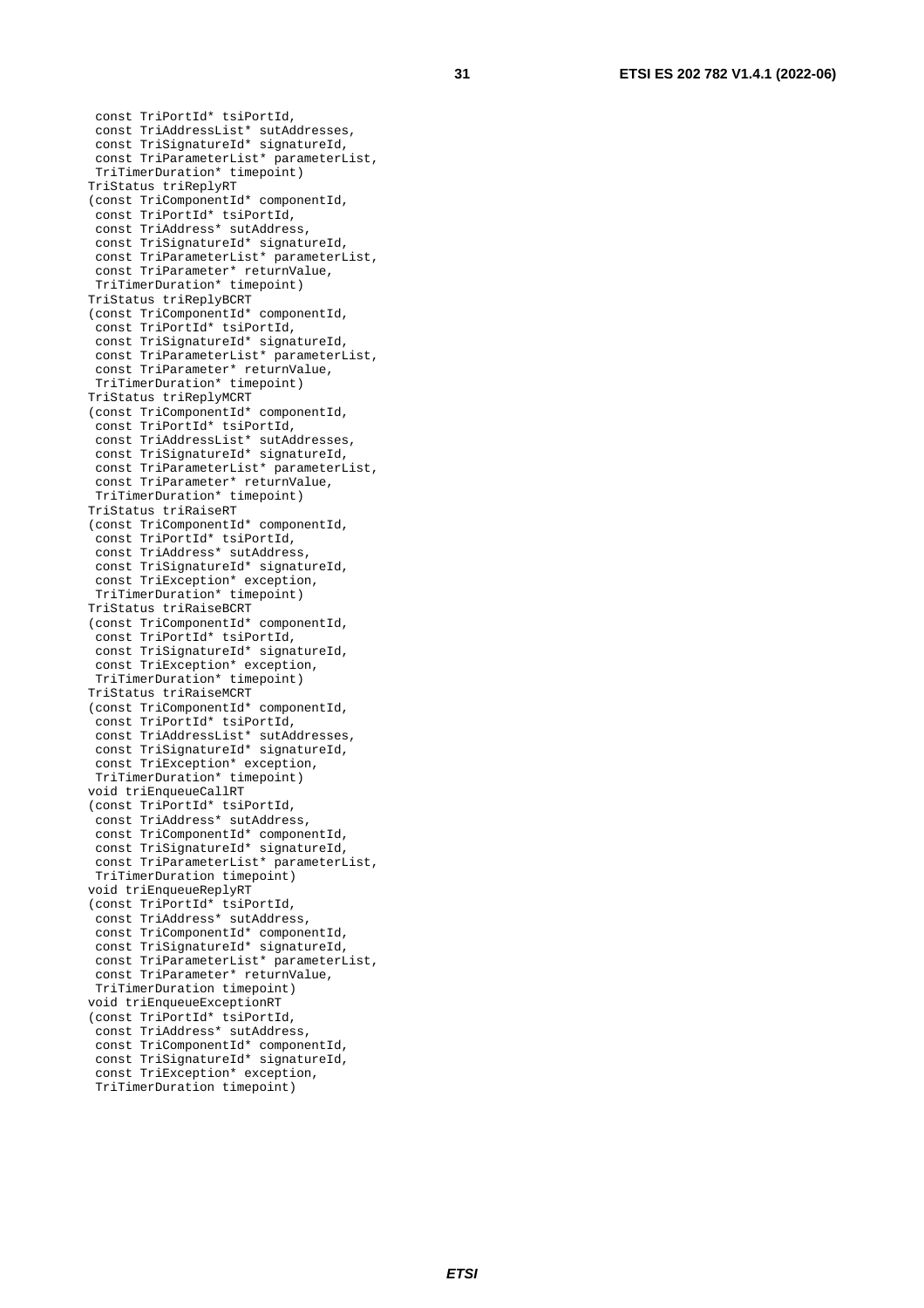### <span id="page-31-0"></span>6.10.1 Mapping of interface triCommunicationSART

class TriCommunicationSART { public:

}

//Destructor. virtual ~TriCommunicationSART (); //To reset the System Adaptor virtual TriStatus triSAReset ()=0;

//Send operation on a component which has been mapped to a TSI port. virtual TriStatus triSend (const TriComponentId \*componentId, const TriPortId \*tsiPortId, const TriAddress \*SUTaddress, const TriMessage \*sendMessage, TriTimerDuration\* timepoint)=0;

//Send (broadcast) operation on a component which has been mapped to a TSI port. virtual TriStatus triSendBC (const TriComponentId \*componentId, const TriPortId \*tsiPortId, const TriMessage \*sendMessage, TriTimerDuration\* timepoint)=0;

//Send (multicast) operation on a component which has been mapped to a TSI port. virtual TriStatus triSendMC (const TriComponentId \*componentId, const TriPortId \*tsiPortId, const TriAddressList \*SUTaddresses, const TriMessage \*sendMessage, TriTimerDuration\*  $timepoint)=0;$ 

//Initiate the procedure call. virtual TriStatus triCall (const TriComponentId \*componentId, const TriPortId \*tsiPortId, const TriAddress \*sutAddress, const TriSignatureId \*signatureId, TriParameterList \*parameterList, const TriTimerDuration\* timepoint)=0;

//Initiate and broadcast the procedure call. virtual TriStatus triCallBC (const TriComponentId \*componentId, const TriPortId \*tsiPortId, const TriSignatureId \*signatureId, const TriParameterList \*parameterList, TriTimerDuration\*  $timepoint)=0;$ 

//Initiate and multicast the procedure call. virtual TriStatus triCallMC (const TriComponentId \*componentId, const TriPortId \*tsiPortId, const TriAddressList \*sutAddresses, const TriSignatureId \*signatureId, const TriParameterList \*parameterList, TriTimerDuration\* timepoint)=0;

//Issue the reply to a procedure call. virtual TriStatus triReply (const TriComponentId \*componentId, const TriPortId \*tsiPortId, const TriAddress \*sutAddress, const TriSignatureId \*signatureId, const TriParameterList \*parameterList, const TriParameter \*returnValue, TriTimerDuration\* timepoint)=0;

//Broadcast the reply to a procedure call. virtual TriStatus triReplyBC (const TriComponentId \*componentId, const TriPortId \*tsiPortId, const TriSignatureId \*signatureId, const TriParameterList \*parameterList, const TriParameter \*returnValue, TriTimerDuration\* timepoint)=0;

//Multicast the reply to a procedure call. virtual TriStatus triReplyMC (const TriComponentId \*componentId, const TriPortId \*tsiPortId, const TriAddressList \*sutAddresses, const TriSignatureId \*signatureId, const TriParameterList \*parameterList, const TriParameter \*returnValue, TriTimerDuration\* timepoint)=0;

//Raise an exception to a procedure call. virtual TriStatus triRaise (const TriComponentId \*componentId, const TriPortId \*tsiPortId, const TriAddress \*sutAddress, const TriSignatureId \*signatureId, const TriException \*exc, TriTimerDuration\* timepoint)=0;

//Raise an broadcast an exception to a procedure call. virtual TriStatus triRaiseBC (const TriComponentId \*componentId, const TriPortId \*tsiPortId, const TriSignatureId \*signatureId, const TriException \*exc, TriTimerDuration\* timepoint)=0;

//Raise an multicast an exception to a procedure call. virtual TriStatus triRaiseMC (const TriComponentId \*componentId, const TriPortId \*tsiPortId, const TriAddressList \*sutAddresses, const TriSignatureId \*signatureId, const TriException \*exc, TriTimerDuration\* timepoint)=0;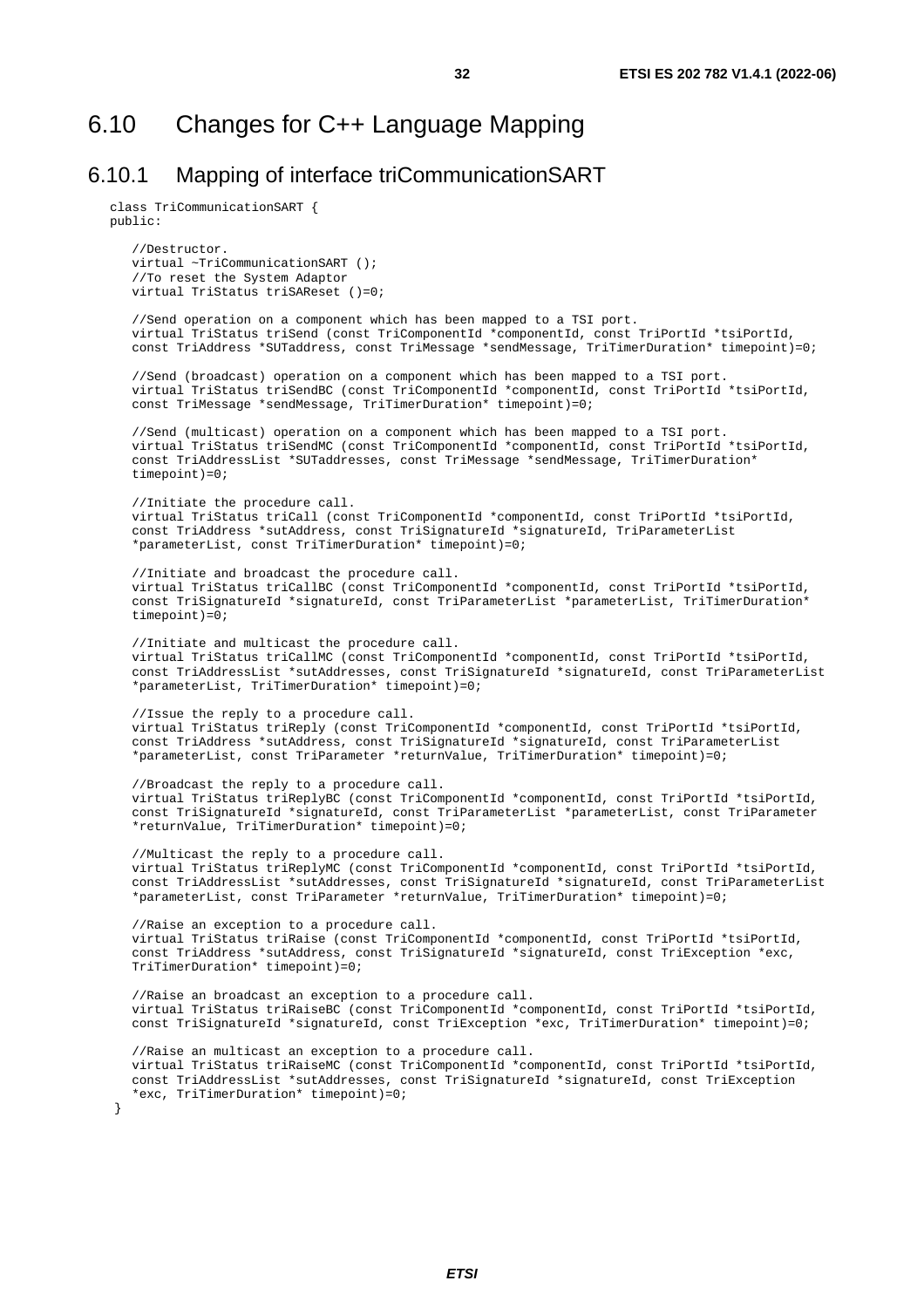### <span id="page-32-0"></span>6.10.2 Mapping of interface triCommunicationTERT

```
class TriCommunicationTERT { 
public: 
   //Destructor. 
   virtual ~TriCommunicationTERT (); 
   //Called by SA after it has received a message from the SUT. 
   virtual void triEnqueueMsg (const TriPortId *tsiPortId, const TriAddress *SUTaddress, const 
   TriComponentId *componentId, const TriMessage *receivedMessage, const TriTimerDuration* 
   timepoint)=0; 
   //Called by SA after it has received a procedure call from the SUT. 
   virtual void triEnqueueCall (const TriPortId *tsiPortId, const TriAddress *SUTaddress, const 
   TriComponentId *componentId, const TriSignatureId *signatureId, const TriParameterList 
   *parameterList, const TriTimerDuration* timepoint)=0; 
   //Called by SA after it has received a reply from the SUT. 
   virtual void triEnqueueReply (const TriPortId *tsiPortId, const TriAddress *SUTaddress, const 
   TriComponentId *componentId, const TriSignatureId *signatureId, const TriParameterList 
   *parameterList, const TriParameter *returnValue, const TriTimerDuration* timepoint)=0; 
   //Called by SA after it has received an exception from the SUT. 
   virtual void triEnqueueException (const TriPortId *tsiPortId, const TriAddress *SUTaddress, 
   const TriComponentId *componentId, const TriSignatureId *signatureId, const TriException *exc, 
   const TriTimerDuration* timepoint)=0; 
}
```
### 6.10.3 Mapping of interface triPlatformPART

```
class TriPlatformPART { 
public: 
   //Destructor. 
   virtual ~TriPlatformPART (); 
   //Reset all realtime activities which it is currently performing. 
   virtual TriStatus triPAReset ()=0; 
   //Start the global clock for the testcase with the given time progress. 
   virtual TriStatus triStartClock (const long ticksPerSecond)=0; 
   //Access the time that elapsed since the testcase was started. 
   virtual TriStatus triReadClock (TriTimerDuration *elapsedTime)=0; 
   //Begin waiting before the indicated component is notified that given timepoint is reached. 
   virtual TriStatus triBeginWait (const TriTimerDuration *timepoint, const TriComponentId* 
   componentId)=0;//Wait until the given timepoint is reached or initialize timepoint with the time that 
   //that elapsed since the testcase was started 
   virtual TriStatus triBeginWait (TriTimerDuration *timepoint, const TriComponentId* 
   componentId)=0;}
```
### 6.10.4 Mapping of interface triPlatformTERT

```
class TriPlatformTERT { 
public: 
   //Destructor. 
   virtual ~TriPlatformTERT (); 
   //Notify the TE that the indicated component should stop waiting. 
   virtual void triEndWAit(const TriComponentId *componentId); 
}
```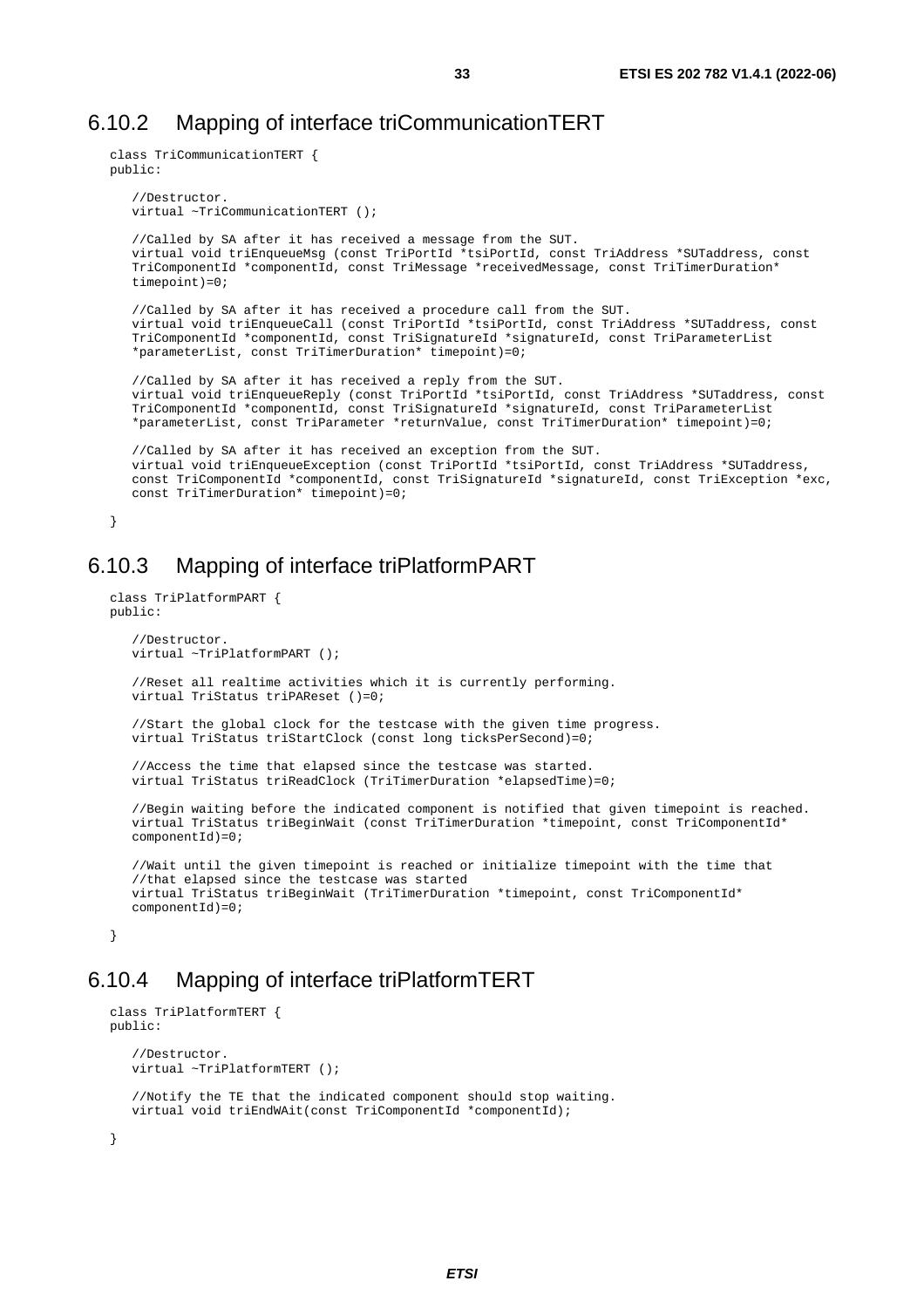## <span id="page-33-0"></span>7 TCI extensions for the package

No changes in TCI necessary.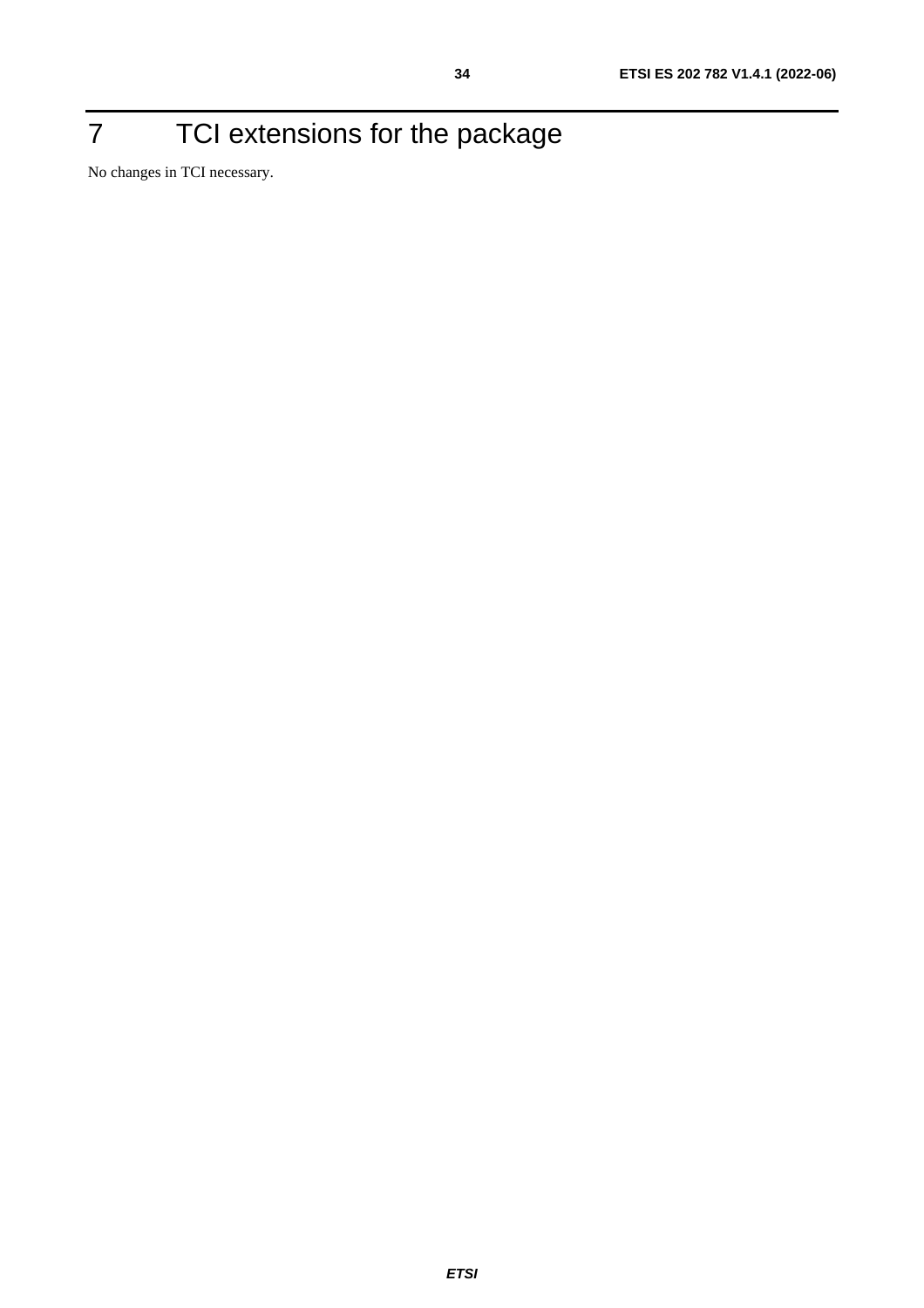## <span id="page-34-0"></span>Annex A (normative): BNF and static semantics

## A.1 Changed BNF Rules

This clause includes all BNF productions that are modifications of BNF rules defined in the TTCN-3 core language document ETSI ES 201 873-1 [[1\]](#page-5-0). When using this package the BNF rules below replace the corresponding BNF rules in the TTCN-3 core language document. The rule numbers define the correspondence of BNF rules.

Additions to clause A.1.6 of ETSI ES 201 873-1 [\[1](#page-5-0)] are identified by underlined font, deletions are identified by strikethrough font. In case of contradiction between the above clause of part 1 and this clause (i.e. parts of the productions not marked by strikethrough font is changed in part 1), part 1 takes precedence, i.e. tools supporting the present document shall apply the insertions and deletions of this clause to the actual part 1 production or static semantics rule automatically.

```
53. MessageAttribs ::= MessageKeyword [RealtimeSpec] 
 "{" {(AddressDecl | MessageList | ConfigParamDef) [SemiColon]}+ "}" 
64. ProcedureAttribs ::= ProcedureKeyword [RealtimeSpec] 
                           "{" {(AddressDecl | ProcedureList | ConfigParamDef) [SemiColon]}+ "}" 
69. MixedAttribs ::= MixedKeyword [RealtimeSpec] 
                      "{" {AddressDecl | MixedList | ConfigParamDef) [SemiColon]}+ "}" 
177. FunctionStatement ::= ConfigurationStatements |
                             TimerStatements | 
                             CommunicationStatements | 
                             BasicStatements | 
                             BehaviourStatements | 
                            SetLocalVerdict |
                             SUTStatements | 
                             TestcaseOperation | 
                             RealtimeStatement 
341. PortRedirect ::= PortRedirectSymbol 
                     (ValueSpec [SenderSpec] [IndexSpec] [TimestampSpec] | 
                      (SenderSpec [IndexSpec]) [TimestampSpec] | 
                       ([IndexSpec] [TimestampSpec)} ) 
557. OpCall ::= ConfigurationOps | 
                GetLocalVerdict |
                 TimerOps | 
                 TestcaseInstance | 
                 (FunctionInstance [ExtendedFieldReference]) | 
                 (TemplateOps [ExtendedFieldReference]) | 
                 ActivateOp | 
                GetAttributeOp |
                 NowOp
```
### A.2 New BNF Rules

This clause includes all additional BNF productions that needed to define the syntax introduced by this package. All rules start with the digits "782". The numbering of other new rules start with number 782001.

```
782001. NowOp ::= "now" 
782002. TimestampSpec ::= "timestamp" SingleVarInstance 
782003. RealtimeSpec ::= "realtime" 
782004. RealtimeStatement ::= WaitStatement 
782005. WaitStatement ::= "wait" "(" SingleExpression ")" 
/* STATIC SEMANTICS - the SingleExpression operand shall be of type float or derivatives of this 
type. */
```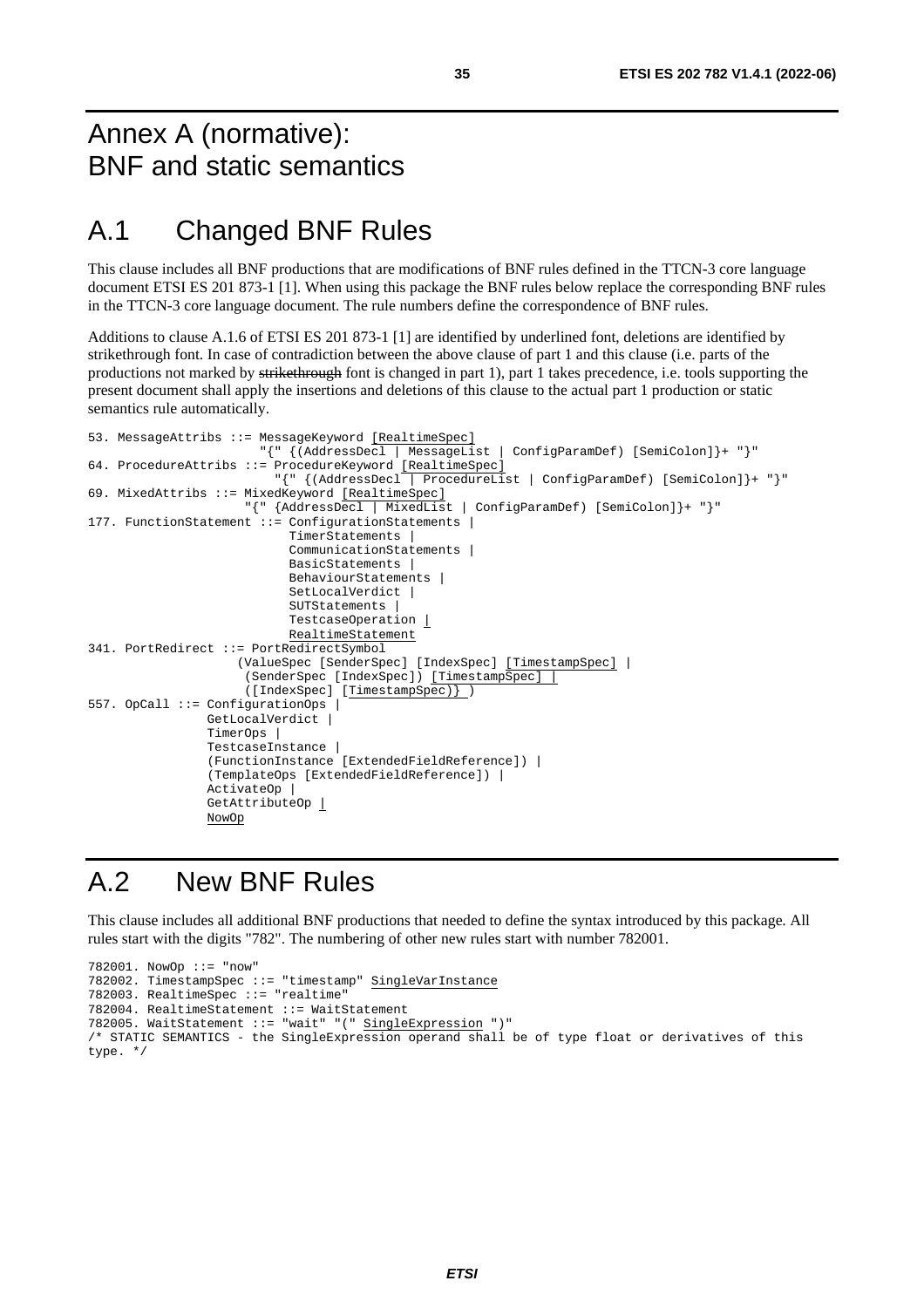- <span id="page-35-0"></span>• Recommendation ITU-T T.50 (1992): "International Reference Alphabet (IRA) (Formerly International Alphabet No. 5 or IA5) - Information technology - 7-bit coded character set for information interchange".
- ISO/IEC 8859-1: "Information technology 8-bit single-byte coded graphic character sets Part 1: Latin alphabet No. 1", 1998.
- Object Management Group (OMG): "The Common Object Request Broker: Architecture and Specification IDL Syntax and Semantics". Version 2.6, FORMAL/01-12-01, December 2001.